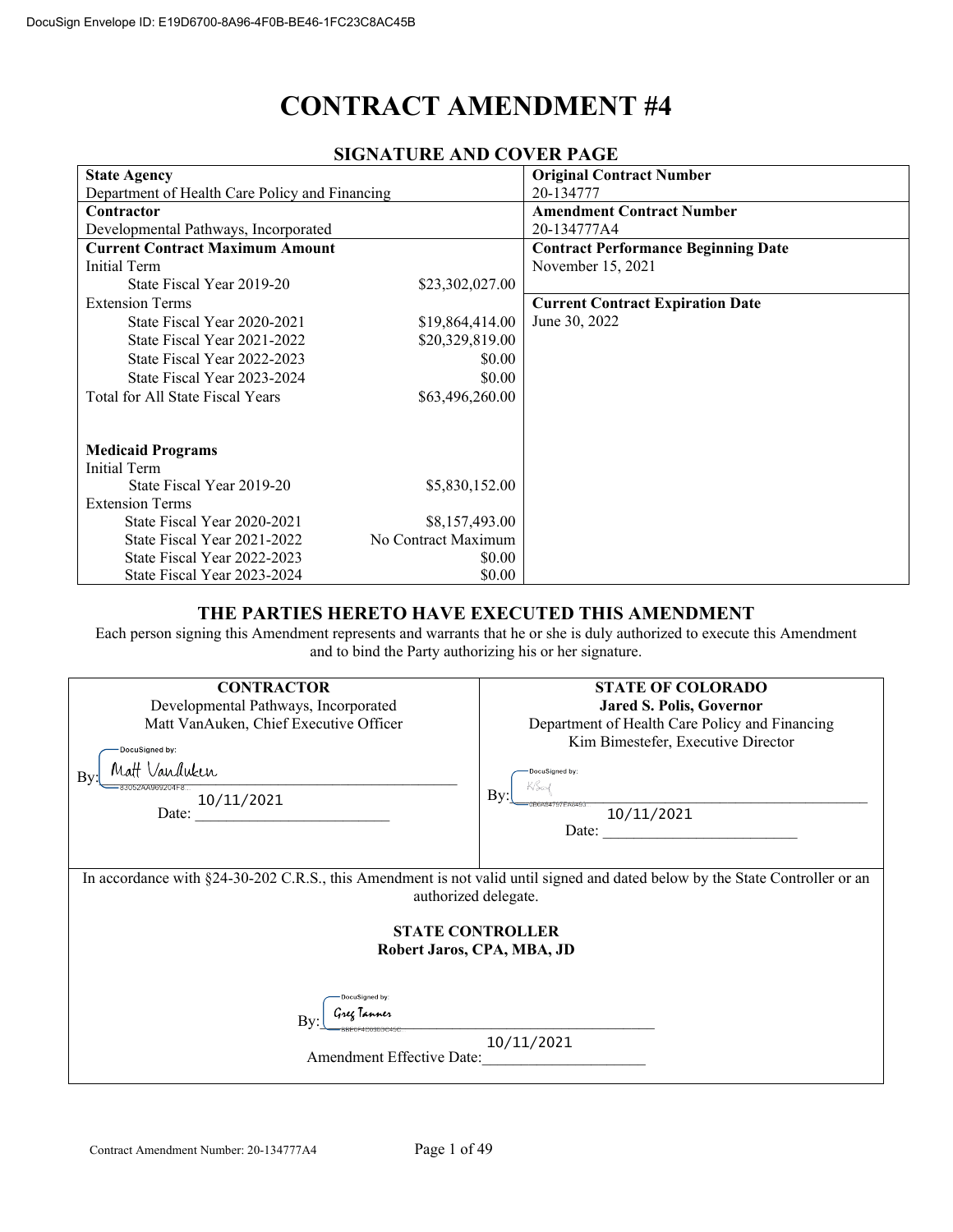# **1. PARTIES**

This Amendment (the "Amendment") to the Original Contract shown on the Signature and Cover Page for this Amendment (the "Contract") is entered into by and between the Contractor and the State.

# **2. TERMINOLOGY**

Except as specifically modified by this Amendment, all terms used in this Amendment that are defined in the Contract shall be construed and interpreted in accordance with the Contract.

# **3. AMENDMENT EFFECTIVE DATE AND TERM**

A. Amendment Effective Date

This Amendment shall not be valid or enforceable until the Amendment Effective Date shown on the Signature and Cover Page for this Amendment. The State shall not be bound by any provision of this Amendment before that Amendment Effective Date, and shall have no obligation to pay Contractor for any Work performed or expense incurred under this Amendment either before or after of the Amendment term shown in **§3.B** of this Amendment.

B. Amendment Term

The Parties' respective performances under this Amendment and the changes to the Contract contained herein shall commence on the Amendment Effective Date shown on the Signature and Cover Page for this Amendment and shall terminate on the termination of the Contract.

# **4. PURPOSE**

The purpose of this Contract is to provide administrative activities for specific Home and Community Based Service Waivers and operate the three State General Funded programs. The purpose of this Amendment is to add training requirements for the new assessment and support plan within the Care and Case Management Information Technology System (CCM), add a requirement for a Continuous Quality Improvement Plan, and to add requirements for using system capacity funds for specific HCBS-DD enrollments from the waiting list.

# **5. MODIFICATIONS**

The Contract and all prior amendments thereto, if any, are modified as follows:

A. Exhibit A-3, Statement of Work, is hereby deleted in its entirety and replaced with Exhibit A-4, Statement of Work, attached hereto and incorporated by reference in the Contract. All references within this Contract to Exhibit A-3 shall now be deemed to reference Exhibit A-4.

# **6. LIMITS OF EFFECT AND ORDER OF PRECEDENCE**

This Amendment is incorporated by reference into the Contract, and the Contract and all prior amendments or other modifications to the Contract, if any, remain in full force and effect except as specifically modified in this Amendment. Except for the Special Provisions contained in the Contract, in the event of any conflict, inconsistency, variance, or contradiction between the provisions of this Amendment and any of the provisions of the Contract or any prior modification to the Contract, the provisions of this Amendment shall in all respects supersede, govern, and control. The provisions of this Amendment shall only supersede, govern, and control over the Special Provisions contained in the Contract to the extent that this Amendment specifically modifies those Special Provisions.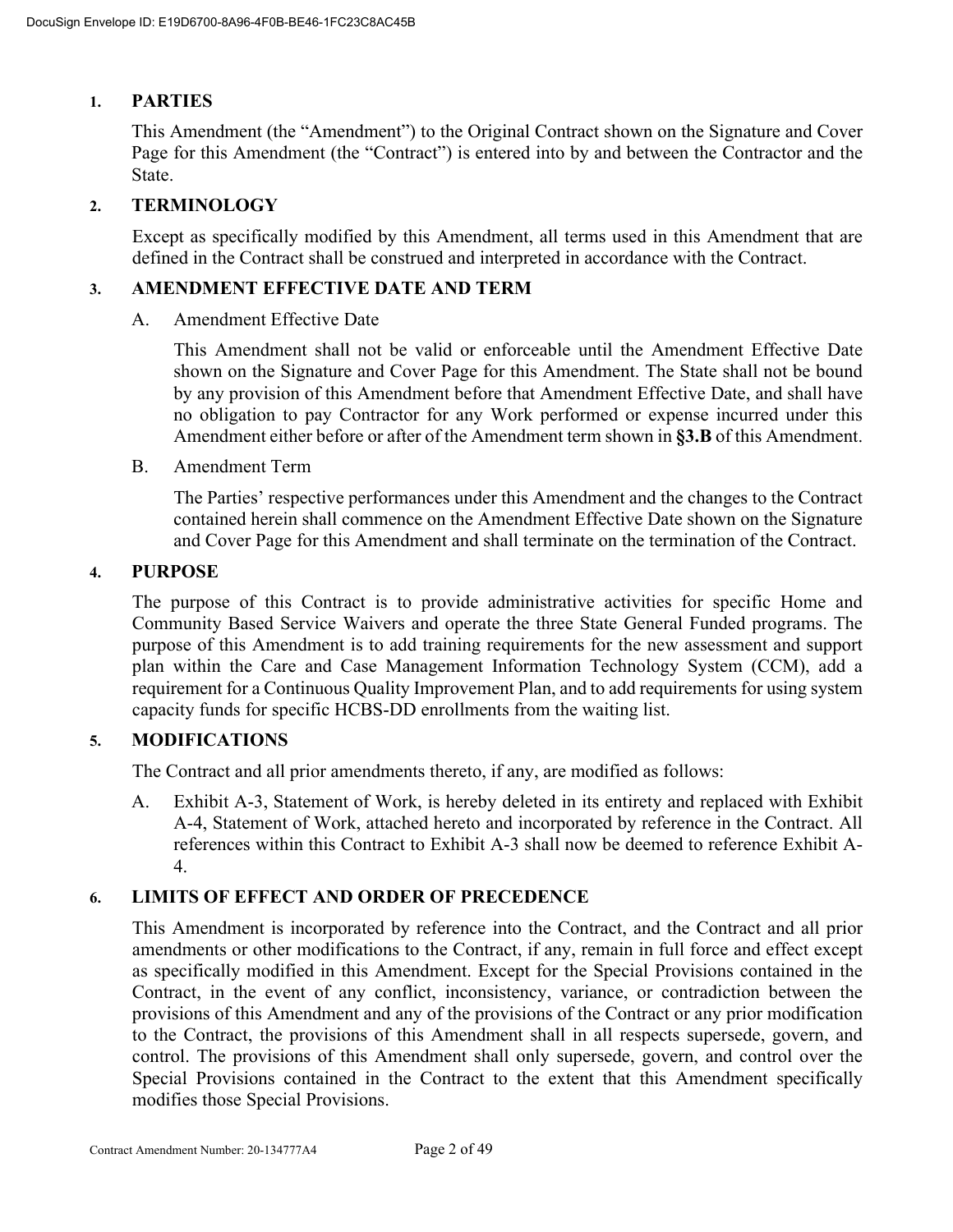# **EXHIBIT A-4, STATEMENT OF WORK**

# **1. GENERAL BUSINESS FUNCTIONS**

- 1.1. Business Functions
- 1.1.1. The general Business Functions of the Contractor shall include, but not be limited to, the following for the State General Fund programs and administrative functions outlined in this Contract:
- 1.1.1.1. Providing access to its facilities for Clients and Members, service providers and others. Regular business office hours of operation shall be posted and made available to the public and accommodations shall be made available for clients who need assistance or consultation outside regular business office hours. The Contractor shall provide emergency contact information to the Department for Key Personnel, when posted hours of operation do not follow a standard Monday through Friday schedule.
- 1.1.1.2. The Contractor shall notify and obtain approval from the Department within 10 (ten) Business Days of the effective date in writing if regular business hours do not follow a standard Monday through Friday schedule, or have planned closures outside of federal, state or local legal holidays. The Contractor must have documented policies or procedures that demonstrate to the Department that all required Contract activities and timelines are being met, client and member needs are being fulfilled, and the schedule does not negatively impact clients and members. The Contractor shall make the policies and procedures available to the Department upon request.
- 1.1.1.3. Providing access to a telephone system and trained staff to ensure a response to messages, and telephone calls received after hours.
- 1.1.1.4. Providing access to telecommunication devices and/or interpreters for the hearing and vocally impaired and access to foreign language interpreters as needed.
- 1.1.1.5. Protecting Clients' and Members' rights as they relate to the responsibilities of the Contractor as described in this Contract.
- 1.1.1.6. Providing a person-centered business approach seeking to accommodate Client requests.
- 1.1.1.7. Following communication direction set by the Department. The application of these standards includes but is not limited to Memo Series, technical assistance documents, Provider Bulletins, training documents, and email correspondence.
- 1.1.1.8. The Contractor shall support the Department's National Core Indicator (NCI) efforts.
- 1.1.1.9. The Contractor shall support the Department's Equity, Diversity and Inclusion (EDI) efforts to include participation in Department led EDI assessment and survey.

# 1.2. **Collaboration with Other Care Coordination Entities or Entry Point and Case Management Agencies**

1.2.1. The Contractor shall comply with written communication from the Department, provided by the Department, between the Contractor and community partners and service providers that outline how the Contractor will work together with these partners to coordinate care and better serve Department enrollees. As applicable, the communications shall address partnerships with:

# 1.2.1.1. **Regional Accountable Entities (RAE)**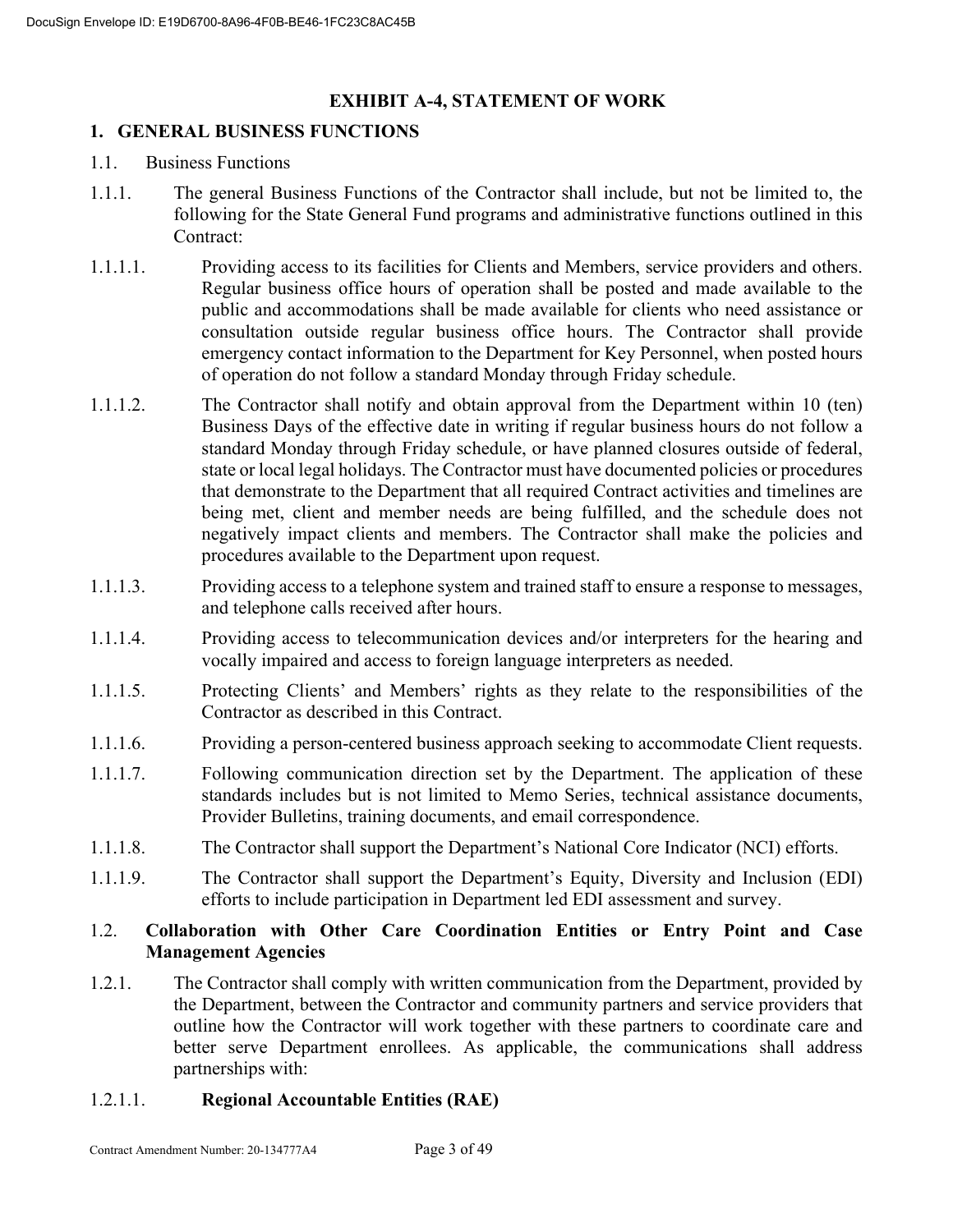| 1.2.1.1.1. | The RAE is responsible for promoting physical and behavioral health. The RAE          |
|------------|---------------------------------------------------------------------------------------|
|            | promotes the population's health and functioning, coordinates care across disparate   |
|            | providers, interfaces with LTSS providers, and collaborates social, educational,      |
|            | justice, recreational, and housing agencies to foster healthy communities and address |
|            | complex needs that span multiple agencies and jurisdictions. The RAE manages a        |
|            | network of primary care physical health providers and behavioral health providers to  |
|            | ensure access to appropriate care for Medicaid Clients.                               |

- 1.2.1.1.2. The Contractor shall support the Department's RAE efforts and ensure collaboration occurs for all shared Clients and Members.
- 1.2.1.1.3. The Contractor shall collaborate with the RAE when a Client or Member needs assistance in accessing or coordinating the Client's or Member's physical, behavioral, or mental health needs. This shall include, but is not limited to:
- 1.2.1.1.3.1. Coordinating with the RAE for shared Clients or Members who admit to a hospital, to include, but not limited to, communicating reasons for admission, Client's or Member's hospital status, and plans for discharge.
- 1.2.1.1.3.2. Collaborating with the RAE for shared Clients or Members discharging from the hospital to ensure all support needs are reflected in the Support Plan and the Client or Member is connected to the necessary services to support a successful discharge.
- 1.2.1.1.3.3. Coordination with RAEs for members who require complex care coordination including but not limited to members with high utilization, disparity to healthcare access and co-occurring disabilities and behavioral health.
- 1.2.1.1.3.4. Sharing of all information necessary for the RAE to assist Clients or Members in accessing and coordinating physical and behavioral health needs.
- 1.2.1.1.3.5. The Contractor shall honor Clients' or Members' preferences for case management and care coordination, when applicable, while ensuring collaboration with the RAE occurs.
- 1.2.1.1.3.6. The Contractor shall work with the Department to identify a Key Performance Indicator (KPI) to measure the effectiveness of coordination between Contractor and RAE.

# 1.2.1.2. **Entry Point Agencies and Case Management Agencies**

- 1.2.1.2.1. Single Entry Points (SEPs) are the agencies selected to provide intake, screening, referral, Functional Eligibility Assessment, and case management functions for persons in need of or receiving LTSS within a Single Entry Point District. Case Management Agencies (CMAs) are public or private not-for-profit or for-profit agency that meets all applicable state and federal requirements and is certified by the Department to provide case management services for specific Home and Community Based Services waivers pursuant to section 25.5-10-209.5, C.R.S. and pursuant to a provider participation agreement with the state department.
- 1.2.1.2.2. The Contractor shall collaborate with SEPs and CMAs, this may include, but is not limited to:
- 1.2.1.2.2.1. Coordinating the transfer of Members switching to or from an HCBS waiver.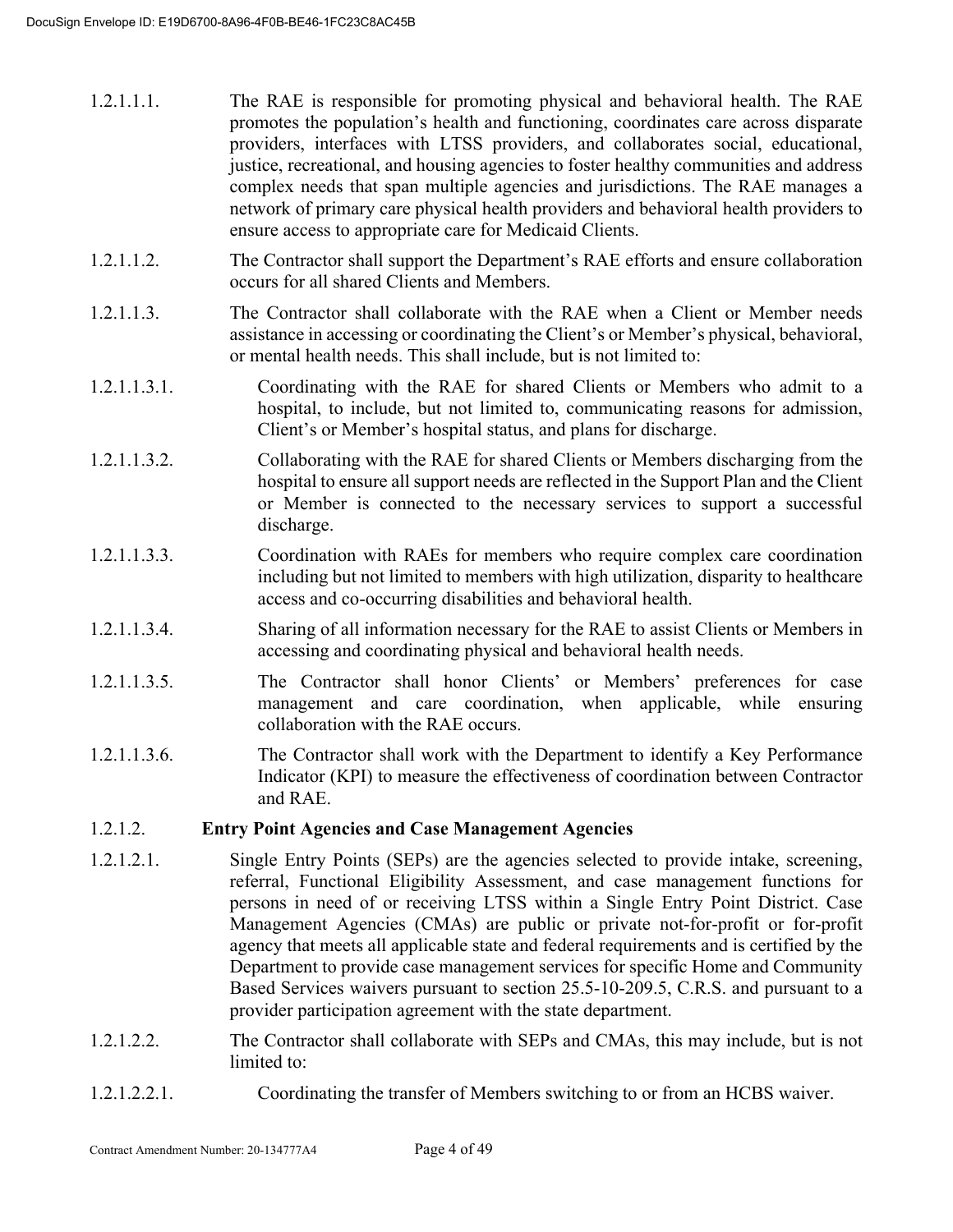- 1.2.1.2.2.2. Connecting Clients or Members to the appropriate SEP or CMA, determined by the Client's or Member's needs and preferences.
- 1.2.1.2.2.3. Sharing information necessary for the SEP and/or CMA to assist Clients in accessing LTSS programs targeted for Clients with I/DD.
- 1.2.1.2.2.4. Coordinating the receipt of LTSS when a Member is enrolled in an HCBS waiver not targeted for members with I/DD.

# 1.3. **Transparency**

# 1.3.1. **Board of Director Changes**

1.3.1.1. The Contractor shall notify the Department in writing of any changes to the Board of Directors within ten (10) Business Days.

# 1.3.2. **Annual Financial Statements and Independent Auditor's Report**

- 1.3.2.1. The Contractor shall submit a copy of the Contractor's annual Financial Statements and Independent Auditor's Report to the Department.
- 1.3.2.1.1. **DELIVERABLE**: Financial Statements and Independent Auditor's Report
- 1.3.2.1.2. **DUE**: No later than thirty (30) calendar days following the acceptance of the audit by the Contractor's Board of Directors.

# 1.3.3. **IRS Form 990**

- 1.3.3.1. The Contractor shall submit a copy of the Form 990 the Contractor filed with the Federal Internal Revenue Service to the Department, if applicable.
- 1.3.3.1.1. **DELIVERABLE**: IRS Form 990
- 1.3.3.1.2. **DUE**: No later than thirty (30) calendar days following the Contractor's filing of the form with the Internal Revenue Service.

# 1.4. **Complaints and Grievances**

- 1.4.1. The Contractor shall receive, document and track any complaint received by the Contractor as it relates to the services provided through this Contract to include, but not limited to, general business functions, administration, transparency, State SLS, OBRA-SS, and administrative case management functions. Complaints received outside of the scope of this Contract shall not be included. Documentation shall consist of a complaint log that includes the date of complaint, name of the complainant, the nature of the complaint, and the date and description of the resolution.
- 1.4.2. The Contractor shall analyze complaints for trends and shall submit all trends observed throughout the Fiscal Year and the remedial actions taken to address them to the Department.
- 1.4.3. Trend analysis may include an examination of information including but not limited to:
- 1.4.3.1. A comparison of complaint types and number of complaints over a period of time.
- 1.4.3.2. Number of type of complaint against the Contractor, time, location, individual involved, staff involved, and/or any additional relevant information.
- 1.4.3.3. An examination of potential reasons for the increase or decrease in complaints by total number, provider or subcontractor, individual, or staff.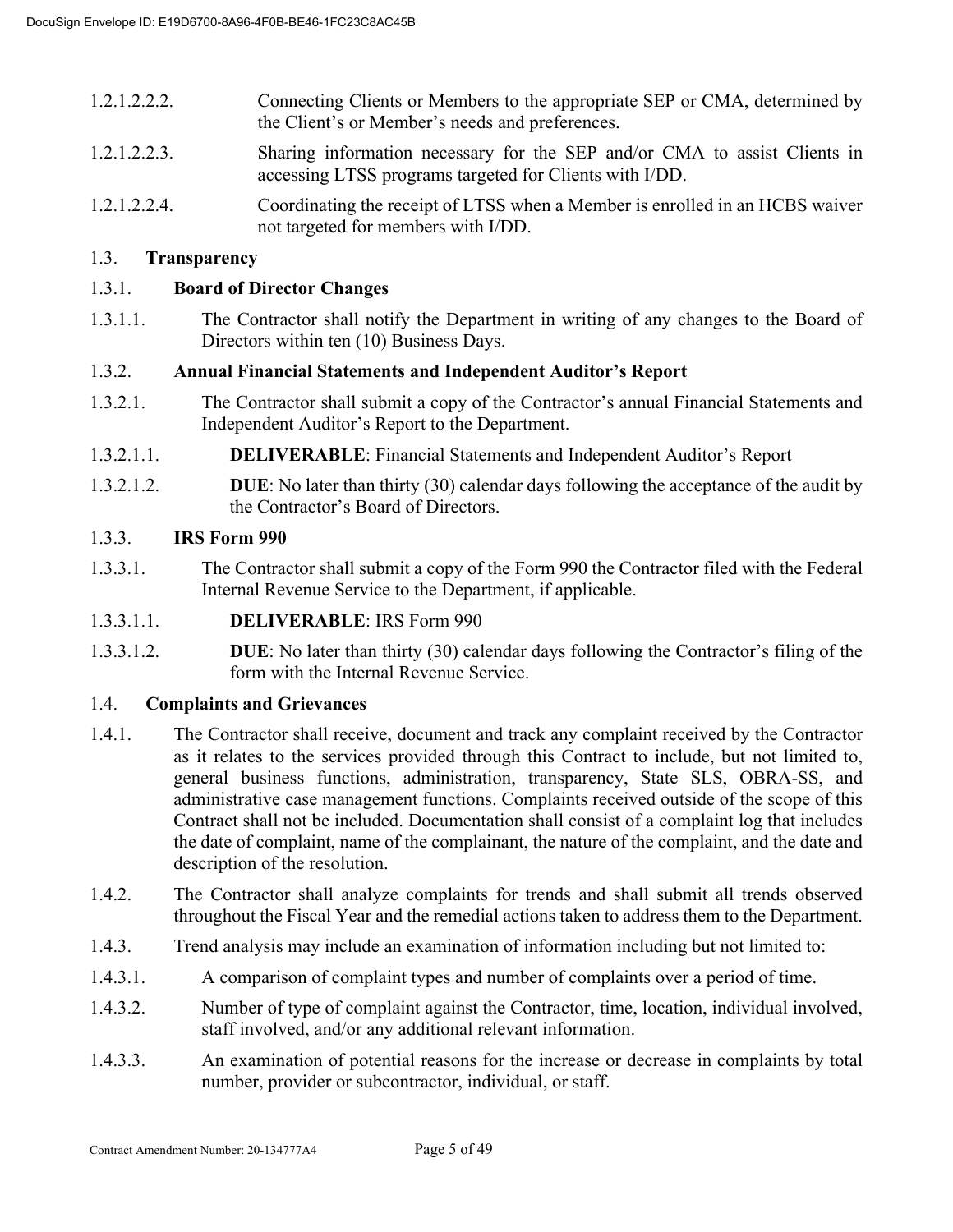- 1.4.3.4. An examination of preventative measures that can be implemented to reduce the number or frequency of future complaints.
- 1.4.3.5. Implementation of a plan of action or any future actions to take place.
- 1.4.3.6. An analysis of whether the plan of action and changes made were effective or if additional changes need to occur.
- 1.4.4. As part of the complaint process the Contractor shall:
- 1.4.4.1. Document complaints received.
- 1.4.4.2. Address substantiated complaints.
- 1.4.4.3. Respond to complaints received and document actions taken to resolve and/or mitigate complaints.
- 1.4.4.4. Conduct quarterly trend analyses of all complaints received for the full period of the contract.
- 1.4.4.5. The Contractor shall maintain all supporting documentation related to the collection and follow-up to complaints and make it available to the Department upon request.
- 1.4.4.6. If the Contractor received no complaints during the quarter, the Contractor may submit the Complaint Trends Analysis to the Department identifying no complaints were reported during the quarter.
- 1.4.4.7. If Contractor received less than five (5) complaints during the quarter and cannot establish a complaint trend, the Contractor may submit the Complaint Trends Analysis to the Department with the complaint log that includes the date of complaint, name of the complainant, the nature of the complaint and the date and description of the resolution.
- 1.4.4.7.1. The Contractor shall submit the Complaint Trends Analysis to the Department for review, approval, and payment.
- 1.4.4.7.1.1. **DELIVERABLE**: Complaint Trends Analysis
- 1.4.4.7.1.2. **DUE**: Quarterly, by October 31st, January 31st, April 30th and June 30th of each year or the Fiscal Year end close date determined by the Department.

# 1.5. **Continuous Quality Improvement Plan**

- 1.5.1. The Contractor shall provide a Continuous Quality Improvement Plan for the contract period. The Continuous Quality Improvement Plan shall include, but not be limited to a description of the following:
- 1.5.1.1. How the Contractor oversees the work performed by Case Managers as outlined in the contract to ensure all tasks are being performed.
- 1.5.1.2. How the Contractor reviews work to determine if the work is being completed in a correct and high-quality manner.
- 1.5.1.3. How the Contract identifies and addresses Case Management performance issues.
- 1.5.2. The Contractor shall submit the Continuous Quality Improvement Plan to the Department for review, approval, and payment.
- 1.5.2.1. **DELIVERABLE**: Continuous Quality Improvement Plan
- 1.5.2.2. **DUE**: Annually, June 1st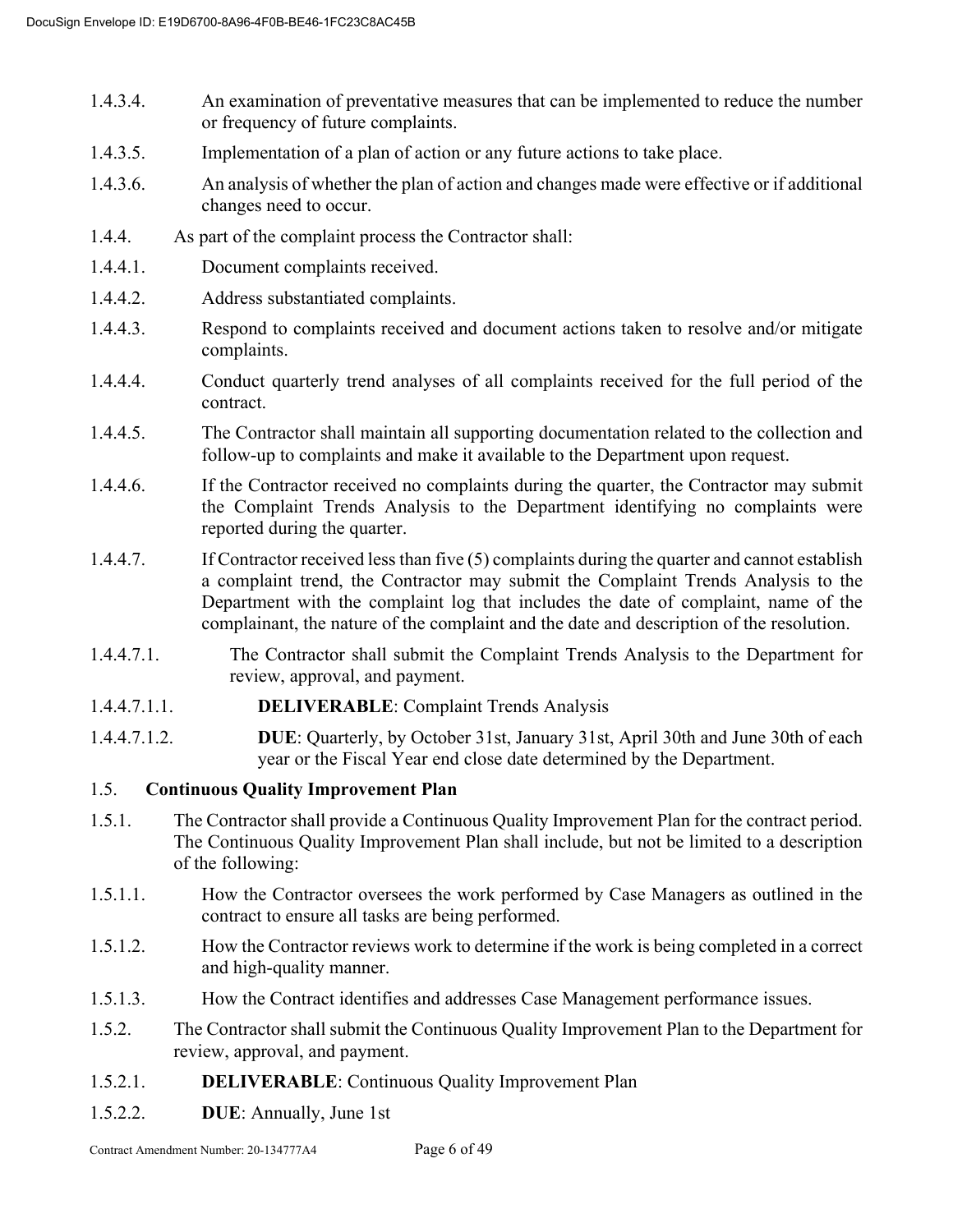# 1.6. **Critical Incident Reporting**

- 1.6.1. The Contractor shall:
- 1.6.1.1. Report critical incidents in the Department prescribed system as soon as possible, but no later than twenty-four (24) hours (one business day) following notification.
- 1.6.1.2. Ensure all suspected incidents of mistreatment, abuse, neglect, and exploitation are immediately reported consistent with statute; §19-10-103, C.R.S. Colorado Children's Code, §18-8-115 C.R.S. (Colorado Criminal Code- Duty to Report a Crime), §18-6.5- 108 C.R.S. (Colorado Criminal Code- Wrongs to At-Risk Adults) and §26-3.1-102, C.R.S. (Social Services Code-Protective Services).
- 1.6.1.3. The Contractor shall enter all CIR follow-up information in accordance with Department direction in the Department prescribed system and maintain detailed documentation.
- 1.6.1.4. **PERFORMANCE STANDARD**: One hundred percent (100%) of CIRs (CIRs-MANE and CIRs-Other) are added to the Department prescribed system within one (1) Business day.

# 1.6.2. **HCBS Critical Incident Follow-Up Completion and Entry**

- 1.6.2.1. The Contractor shall ensure all CIRs follow-up is completed and entered into the Department's prescribed system within the timelines established by the Department and/or the Department's Quality Improvement Organization.
- 1.6.2.1.1. Timelines for follow up are determined by the Department and depend on the type and severity of the CIR. The following are general timelines assigned to remediation and CIR follow up.
- 1.6.2.1.1.1. High Priority Follow Up CIRs which require immediate attention and must be addressed to ensure the immediate health and safety of a waiver participant must be remediated within and responded to in the Department prescribed system within twenty-four to forty-eight (24–48) hours.
- 1.6.2.1.1.2. Medium Priority Follow Up CIRs which require additional information or follow up to ensure appropriate actions are taken and there is no immediate risk to the health and safety of the waiver participant must be completed in the Department prescribed system within three to four (3–4) Business Days.
- 1.6.2.1.1.3. Low Priority Follow Up CIRs that have been remediated by CMAs, have addressed immediate and long-term needs, have implemented services or supports to ensure health and safety and those that have protocols in place to prevent a recurrence of a similar CIR but may require an edit to the CIR or additional information entered into the Department prescribed system. The follow up for CIRs in this category must be completed and entered within five (5) Business Days.
- 1.6.2.1.2. **PERFORMANCE STANDARD**: Ninety percent (90%) of all CIRs assigned followup is completed and entered into the Department's prescribed system within the timelines established by the Department and/or the Department's Quality Improvement Organization each quarter.

# 1.7. **State SLS and OBRA-SS Critical Incident Trend Analysis**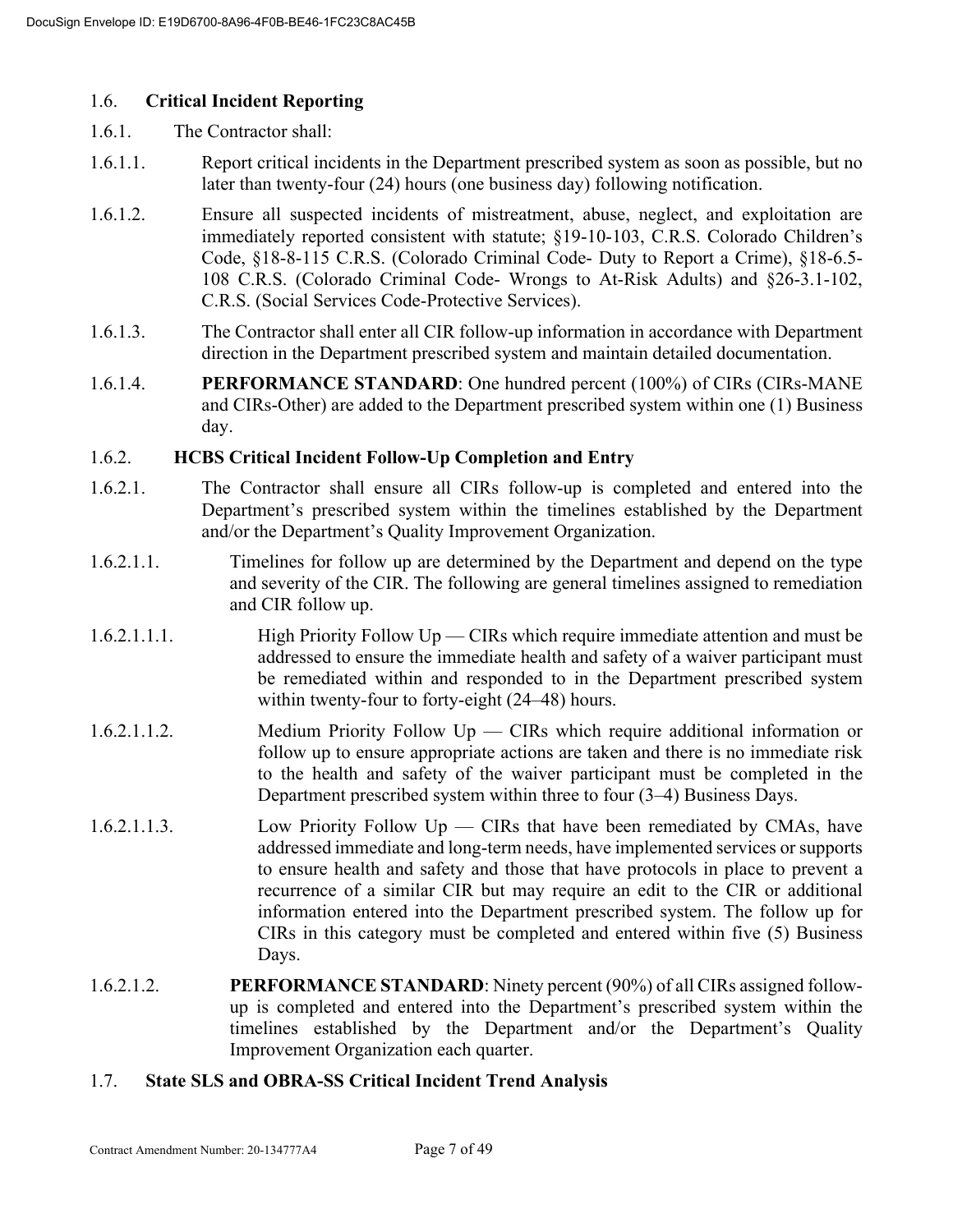- 1.7.1. The Contractor shall review and analyze all critical incidents for State SLS and OBRA-SS to identify trends and problematic practices and documenting appropriate action.
- 1.7.2. The Critical Incident Trend Analysis shall include an examination of information including but not limited to:
- 1.7.2.1. Incident Date, Incident Time, Case Management (CM) Notification Date, CM Notification Time, Entry Date, Entry Time, Incident Type, Case Manager, Program Type, Incident Location Description, Percent of Timely Reporting.
- 1.7.2.2. An examination of potential reasons for the increase or decrease in incidents.
- 1.7.2.3. An examination of preventative measures that can be implemented to reduce the number or frequency of future incidents.
- 1.7.2.4. Identify the root cause of the critical incident and analyze to determine if intervention is needed to prevent similar critical incidents in the future.
- 1.7.2.5. Implementation of a plan of action or any future actions to take place.
- 1.7.2.6. An analysis of whether the plan of action and changes made were effective or if additional changes need to occur.
- 1.7.3. The Contractor shall submit the Critical Incident Trend Analysis on the Department's prescribed template.
- 1.7.3.1. **DELIVERABLE**: SGF Critical Incident Trend Analysis
- 1.7.3.2. **DUE**: Quarterly, by October 31st, January 31st, April 30<sup>th</sup>, and June 30th or the Fiscal Year end close date determined by the Department

# 1.8. **Investigations**

- 1.8.1. The Contractor shall insure all allegations of abuse, neglect, and exploitation are investigated and documented within the Department's prescribed system.
- 1.8.2. Investigations may include but is not limited to: examination of Critical Incident Reports, log notes, and medical documentation related to the member; documented interviews with the waiver participant, guardian, and support staff as appropriate; documentation regarding any questions not resolved by a law enforcement or county investigation (e.g., provider training, program management supervision, etc.); documentation of follow-up, preventative strategies and outcomes of reviews and assessments regarding the allegations and incident; the examination incident report and preliminary results of the investigation, a summary of the investigative procedures utilized, the full investigative finding, the actions taken, and Human Rights Committee review of the investigative report and the action taken on recommendations made by the committee.

# 1.9. **Human Rights Committee (HRC)**

- 1.9.1. The Contractor shall establish and facilitate a Human Rights Committee (HRC) pursuant to §25.5-10-209(h), C.R.S. and 10 C.C.R. 2505-10 Section 8.608.5. The Contractor shall maintain qualifications for each member of the HRC and make it available to the Department upon request.
- 1.9.2. The Contractor shall establish at least one HRC as a third-party mechanism to safeguard the rights of persons receiving services. The HRC is an advisory and review body to the administration of the Contractor.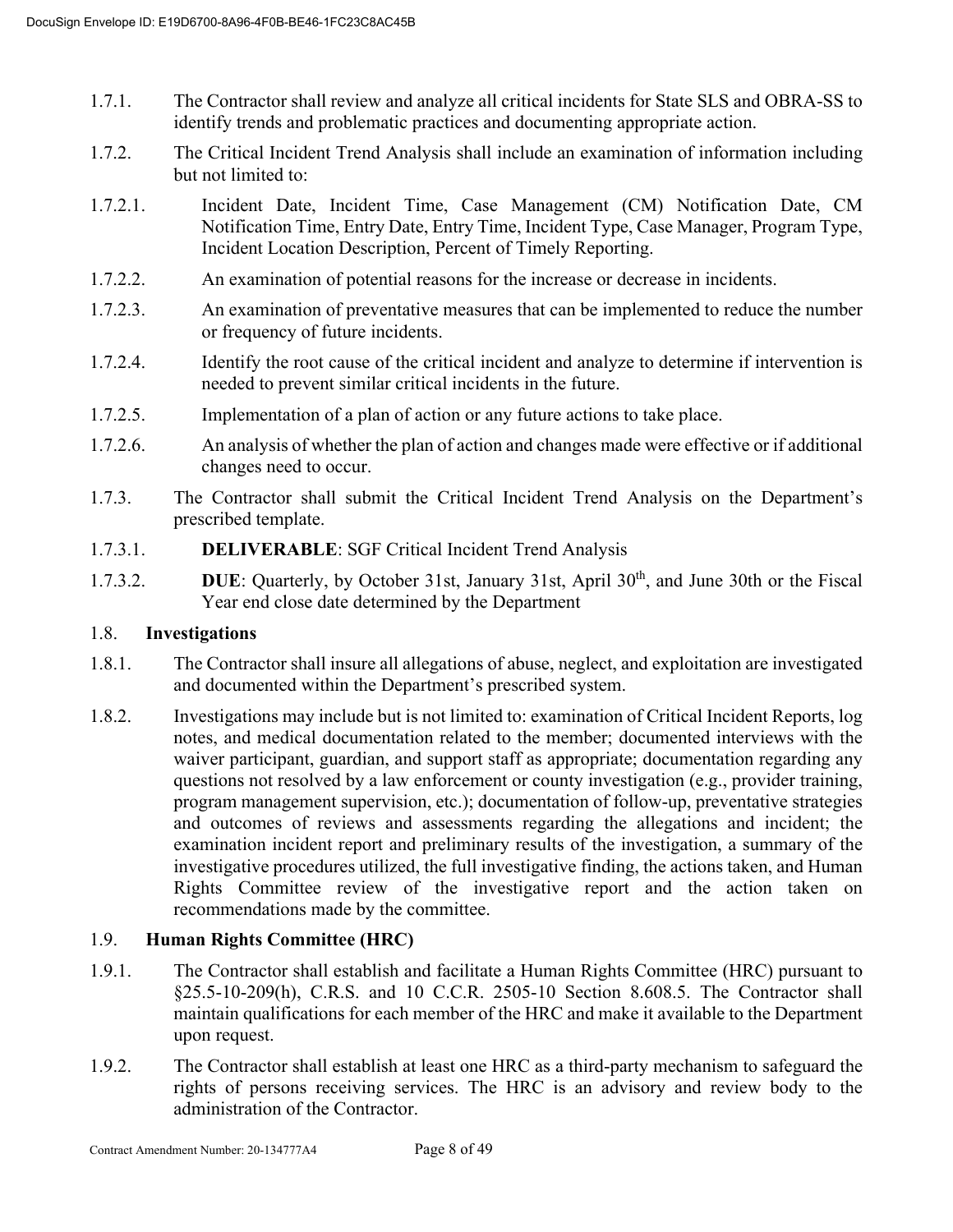- 1.9.3. The Contractor shall develop policies and procedures to assure that all potential conflicts of interest are addressed.
- 1.9.4. The Contractor shall orient members regarding the duties and responsibilities of the Human Rights Committee and make this information available to the Department upon request.
- 1.9.5. The Contractor shall provide the HRC with the necessary staff support to facilitate its functions.
- 1.9.6. The Contractor shall keep proper documentation and record of all HRC recommendations and assure that all documentation is a part of the individual's master record.
- 1.9.7. The Contractor shall maintain and submit HRC meeting minutes, attendance logs, and supporting documentation related to an HRC meeting to the Department within ten (10) Business Days of receiving the request.
- 1.9.8. The Contractor shall notify the Department in writing of any changes to the HRC membership within ten (10) Business Days.
- 1.9.9. The Contractor shall submit a list of all reviews completed for members enrolled in State SLS, OBRA-SS, and FSSP during each HRC meeting a template prescribed by the Department or a template approved by the Department.
- 1.9.9.1. **DELIVERABLE**: State SLS, OBRA-SS, and FSSP Human Rights Committee Meeting List
- 1.9.9.2. **DUE**: Monthly, the 15th of each month

# 1.10. **Corrective Action Plan**

- 1.10.1. When the Department determines that the Contractor is not in compliance with any term of this Contract, the Contractor, upon written notification by the Department, shall develop a Corrective Action Plan. Corrective Action Plans shall include, but not be limited to:
- 1.10.1.1. A detailed description of actions to be taken including any supporting documentation.
- 1.10.1.2. A detailed time frame specifying the actions to be taken.
- 1.10.1.3. Contractor's employee(s) responsible for implementing the actions.
- 1.10.1.4. The implementation time frames and a date for completion.
- 1.10.1.5. The Contractor shall submit the Corrective Action Plan to the Department within ten (10) Business Days of the receipt of a written request from the Department.
- 1.10.1.5.1. **DELIVERABLE**: Corrective Action Plan
- 1.10.1.5.2. **DUE**: Within ten (10) Business Days of receipt of a written request from the Department.
- 1.10.2. The Contractor shall notify the Department in writing, within three (3) Business Days if it will not be able to present the Corrective Action Plan by the due date. The Contractor shall explain the rationale for the delay and the Department may grant an extension, in writing, of the deadline for the Contractor's compliance.
- 1.10.3. Upon receipt of the Contractor's Corrective Action Plan, the Department will accept, modify or reject the proposed Corrective Action Plan. Modifications and rejections shall be accompanied by a written explanation.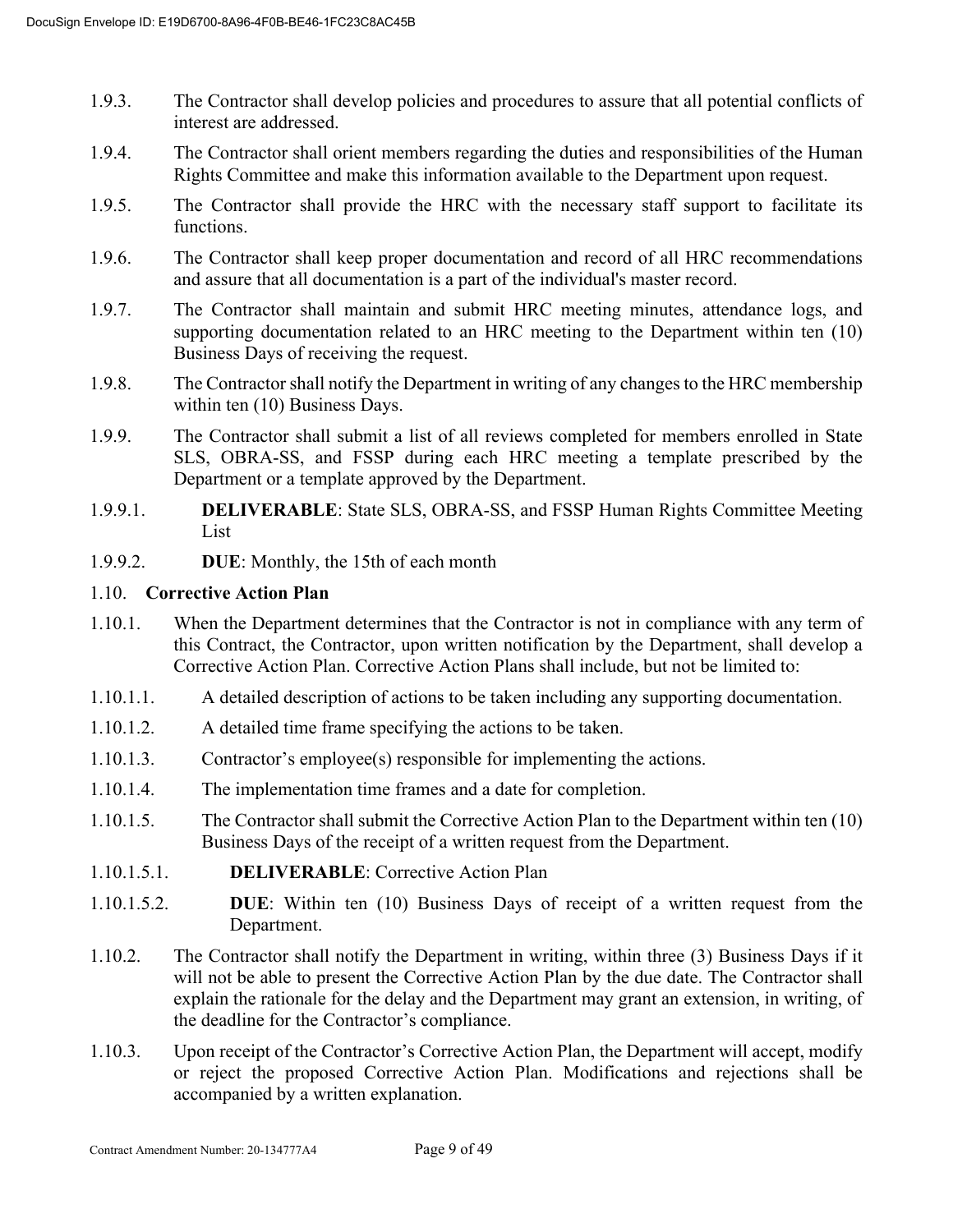- 1.10.4. In the event of a rejection of Contractor's Corrective Action Plan the Contractor shall rewrite the Corrective Action Plan and resubmit it along with requested documentation to the Department for review.
- 1.10.4.1. **DELIVERABLE**: Revised Corrective Action Plan.
- 1.10.4.2. **DUE**: Within five (5) Business Day of the Department's rejection.
- 1.10.5. Upon acceptance by the Department the Contractor shall implement the Corrective Action Plan.
- 1.10.6. If corrections are not made within the requested timeline and/or quality specified by the Department then funds may be suspended or withheld from this Contract.
- 1.10.7. As part of the Corrective Action Plan, supporting documentation demonstrating that deficiencies have been remediated may be required. The Contractor shall ensure all supporting documentation is submitted within the timeframes established in the Corrective Action Plan.
- 1.10.8. Upon receipt of the Contractor's supporting documentation, the Department will accept, request modifications, or reject the documentation. Modifications and rejections shall be accompanied by a written explanation.
- 1.10.9. In the event of a rejection of the Contractor's supporting documentation to the Corrective Action Plan, the Contractor shall correct and resubmit the supporting documentation to the Department for review.
- 1.10.10. If a Corrective Action Plan or any supporting activities or documentation required to correct a deficiency are not submitted within the requested timeline and/or quality specified by the Department, funds may be suspended or withheld from this Contract.
- 1.10.10.1. **DELIVERABLE**: Revised Supporting Documentation
- 1.10.10.2. **DUE**: Within five (5) Business Day of the Department's rejection
- 1.10.11. If corrections are not made by the timeline and quality specified by the Department then funds may be withheld from this Contract. Payments of funds from this Contract will resume beginning the month that the correction is made and accepted by the Department.

# **2. DISABILITY DETERMINATION, WAITING LIST MANAGEMENT, AND PROGRAM ENROLLMENT**

#### 2.1. **Developmental Disability and Delay Determinations**

- 2.1.1. The Contractor shall determine whether an applicant meets the definition of an Individual with Developmental Disabilities or Delay as defined under 10 CCR 2505-10, section 8.600.4, in accordance with 10 C.C.R. 2505-10 Section 8.607.2.
- 2.1.2. The Contractor may expedite psychological or adaptive behavior testing for Developmental Disability Determinations requested to complete PASRR Level II assessments for individuals residing in skilled nursing facilities when there are delays due to issues identifying a provider or scheduling testing with a provider.
- 2.1.2.1. The Contractor shall maintain all supporting documentation related to the expedited testing for DD Determination and make it available to the Department upon request.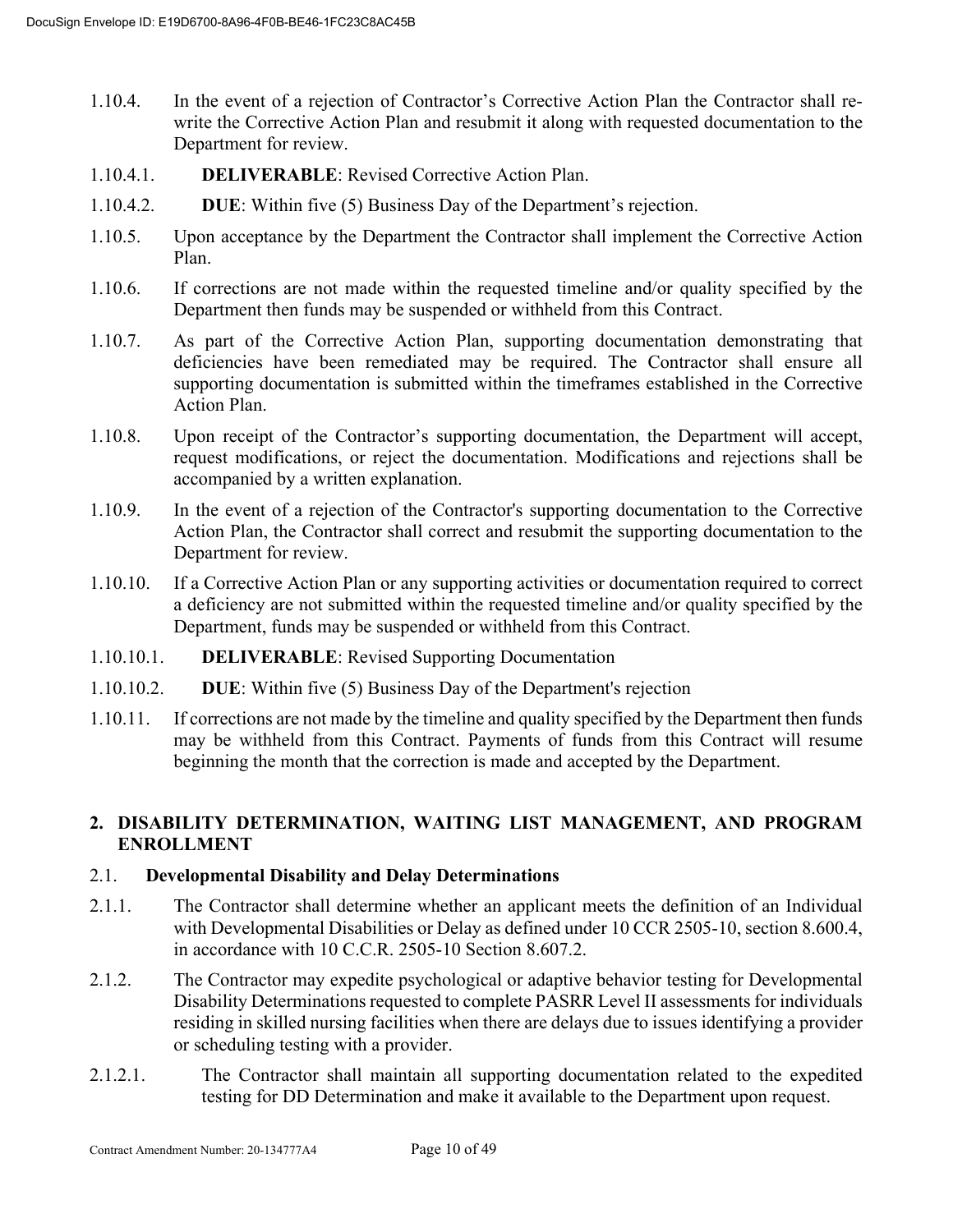- 2.1.3. The Contractor shall complete the individual's determination record and assessment record in the Department prescribed system with all applicable dates and information within ten (10) Business Days after a determination is complete.
- 2.1.4. The Contractor shall maintain the individual's determination, documents, and request forms and make them available to the Department upon request or to another CCB upon transfer.
- 2.1.5. The Contractor shall ensure that all determinations are complete, in accordance with Department regulations, and the individual has been determined to have a disability or delay prior to enrollment into HCBS-DD, HCBS-SLS, HCBS-CHRP, HCBS-CES, State SLS, FSSP, and OBRA-SS.

# 2.2. **Waiting List Management**

- 2.2.1. The Contractor shall maintain a program specific waiting list within the Department's prescribed system for all eligible clients for whom funding is not available. Waiting lists may be applicable for State SLS, FSSP, HCBS-DD, HCBS-SLS, HCBS-CHRP, and HCBS-CES dependent on available funding. The Contractor shall not maintain a waiting list for OBRA-SS. When funding has been made available for an individual the contractor will remove the person from the ASAA waiting list within ten (10) business days.
- 2.2.2. The name of a person eligible for the program shall be placed on the waiting list by the Contractor making the eligibility determination.
- 2.2.3. When an eligible person is placed on the waiting list for Waiver services, a written notice of action including information regarding client rights and appeals shall be sent to the person or the person's legal guardian in accordance with the provisions of 10 C.C.R. 2505-10 Section 8.057 et seq.
- 2.2.4. The placement date used to establish a person's order on an HCBS waiver waiting list shall be:
- 2.2.4.1. The date on which the person was initially determined to have a developmental disability by the Contractor; or
- 2.2.4.2. The fourteenth (14th) birth date if a child is determined to have a developmental disability by the Contractor prior to the age of fourteen.
- 2.2.5. When a client is eligible for a program and funding is not available, the Contractor shall:
- 2.2.5.1. Verify demographic information.
- 2.2.5.2. Compile and correct data.
- 2.2.6. The Contractor shall complete data entry of Waiting List record into the Department prescribed system within ten (10) Business Days of any addition or change to the Waiting List.
- 2.2.7. The Contractor shall conduct and document, in the Department prescribed case management system, an annual follow-up with individuals eighteen (18) and older for all HCBS waivers with a Waiting List timeline of "As Soon As Available" (ASAA), Safety Net (SN), or "see date" to update changes in demographic information and ensure the individual is appropriately identified on waiting lists for the program and services the individual is eligible to receive.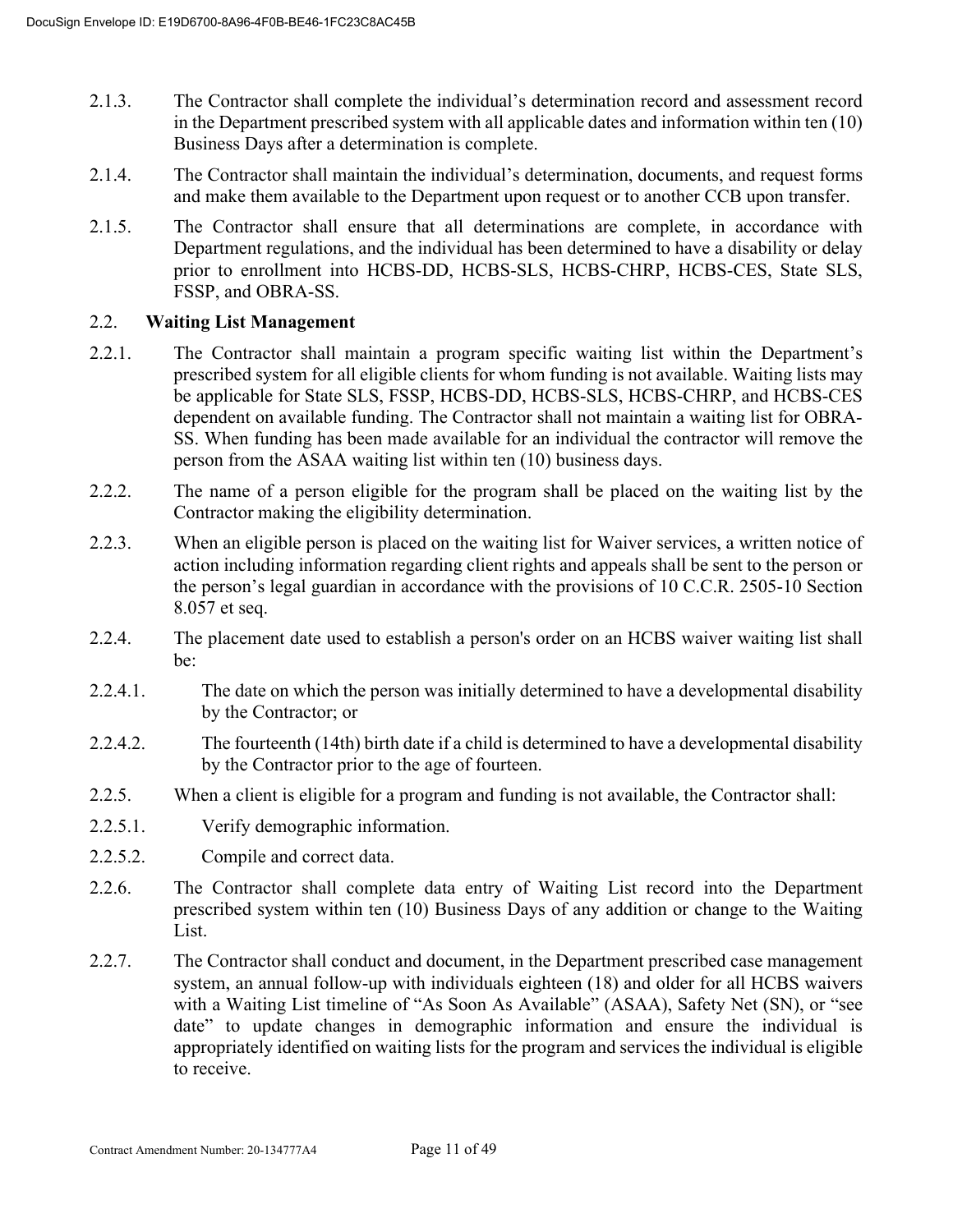- 2.2.7.1. **PERFORMANCE STANDARD**: One hundred percent (100%) of HCBS individuals eighteen (18) and older with an ASAA, SN, or "see date" timeline on the Waiting List contacted annually.
- 2.2.8. The Contractor shall conduct and document, in the Department prescribed case management system, an annual follow-up with individuals and families waiting for the Family Support Services Program (FSSP) or individuals waiting for State SLS services to update changes in demographic information and ensure that the individual is appropriately identified on waiting lists for the program and services the individual is eligible to receive.
- 2.2.9. The Contractor shall update the Department prescribed system with changes in demographic or other information within ten (10) Business Days of any change.

# 2.3. **Program Enrollment from the Waiting List**

# 2.3.1. **HCBS-DD Enrollment from the Waiting List**

- 2.3.1.1. When an enrollment becomes available from the HCBS-DD Waiting List, the Department will notify the Contractor of the person that will be offered an enrollment by the order of selection date.
- 2.3.1.2. The Contractor shall notify the individual of the enrollment offer within five (5) Business Days. The Contractor shall make three (3) attempts to contact the individual within a thirty (30) calendar day period. The Contractor shall document in the Departments prescribed system all attempts to contact the individual for enrollment offer. If the individual does not respond to the offer of enrollment the Contractor shall change the individuals waiting list timeline to Safety Net.

# 2.3.2. **HCBS-DD Waiting List Enrollment Capacity Building**

- 2.3.2.1. As appropriated and earmarked by the General Assembly, the Contractor may receive capacity building funding to support the enrollment of members into the HCBS-DD waiver from the waiting list.
- 2.3.2.2. The Contractor shall receive written notification of any capacity building funding for individuals enrolling into the HCBS-DD waiver from the waiting list.
- 2.3.2.3. If funding is allocated, the Contractor shall report how the capacity building funding was used to support the enrollment of the authorized member(s) into the HCBS-DD waiver on a template developed by the Department. Funding must be used to support member enrollment in the following categories:
- 2.3.2.3.1. Staffing Costs
- 2.3.2.3.1.1. Recruiting and hiring
- 2.3.2.3.1.2. Professional development
- 2.3.2.3.1.3. Equipment and supplies
- 2.3.2.3.1.4. Information Technology
- 2.3.2.3.2. Program Costs
- 2.3.2.3.2.1. Advertising
- 2.3.2.3.2.2. Equipment and supplies
- 2.3.2.3.3. Building Space Costs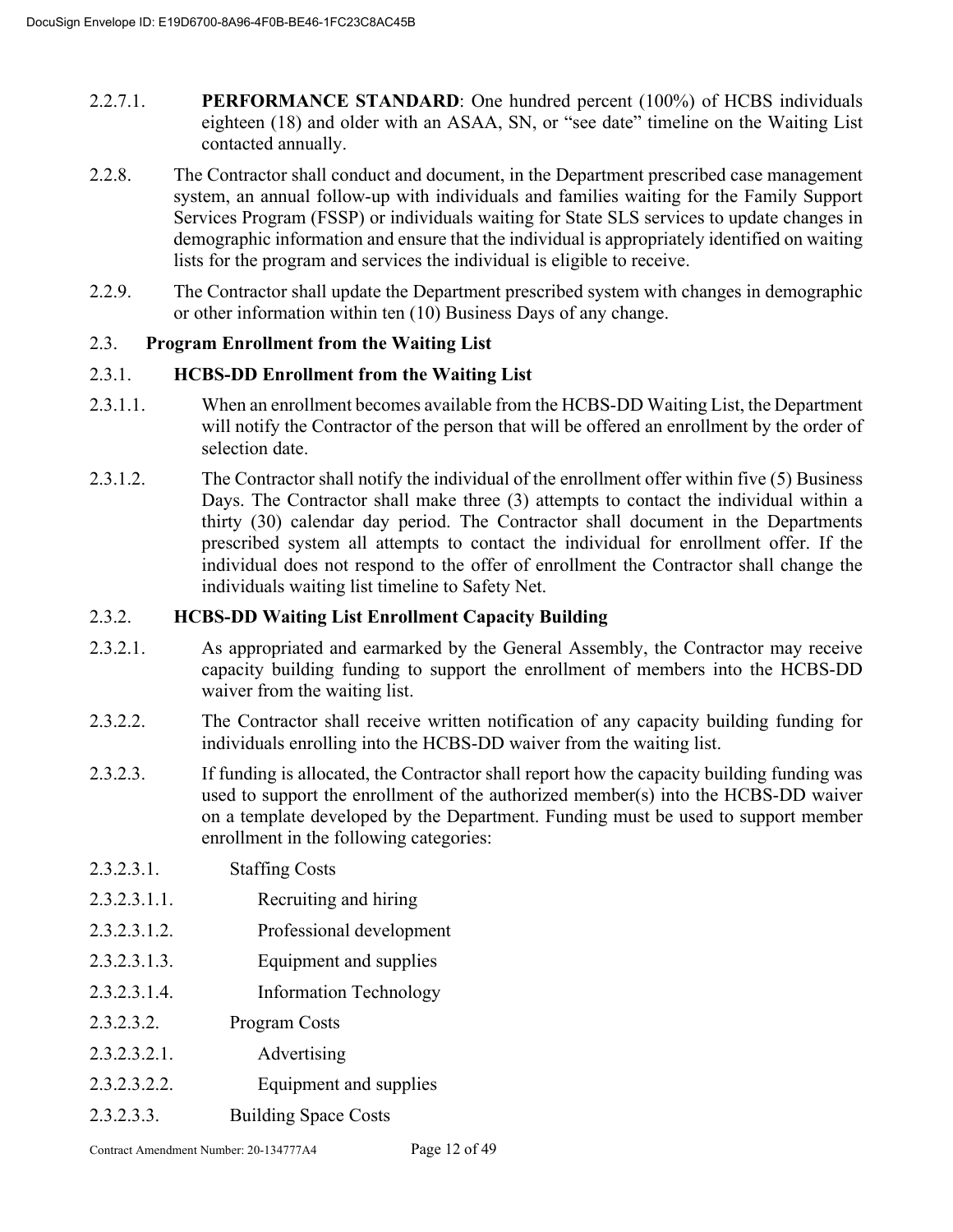- 2.3.2.3.3.1. Rent 2.3.2.3.3.2. Lease
- 2.3.2.3.4. Vehicle Costs
- 2.3.2.3.4.1. Purchase
- 2.3.2.3.4.2. Modification
- 2.3.2.4. **DELIVERABLE**: Capacity Building Funding Expenses
- 2.3.2.5. **DUE**: Quarterly, if funding is allocated, by October 31st, January 31st, April 30<sup>th</sup>, and June 30th or the Fiscal Year end close date determined by the Department

# 2.3.3. **FSSP Enrollment from the Waiting List**

- 2.3.3.1. In cooperation with the local Family Support Council, the Contractor shall develop procedures for determining how and which individuals on the Waiting List will be enrolled into FSSP. These procedures must comply with Department regulations on waiting list and prioritization of funding.
- 2.3.3.2. The Contractor shall select individuals from the waiting list to enroll into FSSP in accordance with 10 CCR 2505-10 8.613(D).

# 2.3.4. **State SLS Enrollment from the Waiting List**

2.3.4.1. The Contractor shall develop procedures for determining how and which individuals on the waiting list will be enrolled into the State SLS program in accordance with 10 C.C.R. 2505-10 Section 8.501.7. These procedures shall be made available to the Department upon request and used to select individuals from the waiting list to enroll into State SLS.

# 2.3.5. **Waiting List Records Maintenance**

- 2.3.5.1. The Contractor shall remove individuals from the Waiting List or change an individual's Waiting List status to "Internal Management" when an enrollment is authorized to the individual and the individual or guardian refuses enrollment within ten (10) Business Days of the individual or guardian's response or the last attempt.
- 2.3.5.2. If an individual or guardian declines an enrollment, the Contractor shall enter the reason for declining an enrollment into the Department prescribed system Waiting List record within ten (10) Business Days of the enrollment being declined.
- 2.3.5.3. The Contractor shall provide information and referrals to Clients, families and/or guardians at the time of the annual follow-up.
- 2.3.5.4. The Contractor shall continue to refer Clients on the Waiting List to other community resources that may be available and inform Clients of their choice of providers, waivers, and services.
- 2.3.5.5. The Contractor shall provide assistance completing Medicaid financial applications or other public assistance program applications at the time assistance is requested by the individual, family, or guardian.

# 2.4. **Compilation and Correction of Waiting List Data**

2.4.1. The Contractor shall correct one hundred percent (100%) of Waiting List data errors, discovered by the Department within ten (10) Business Days of notification from the Department of an error.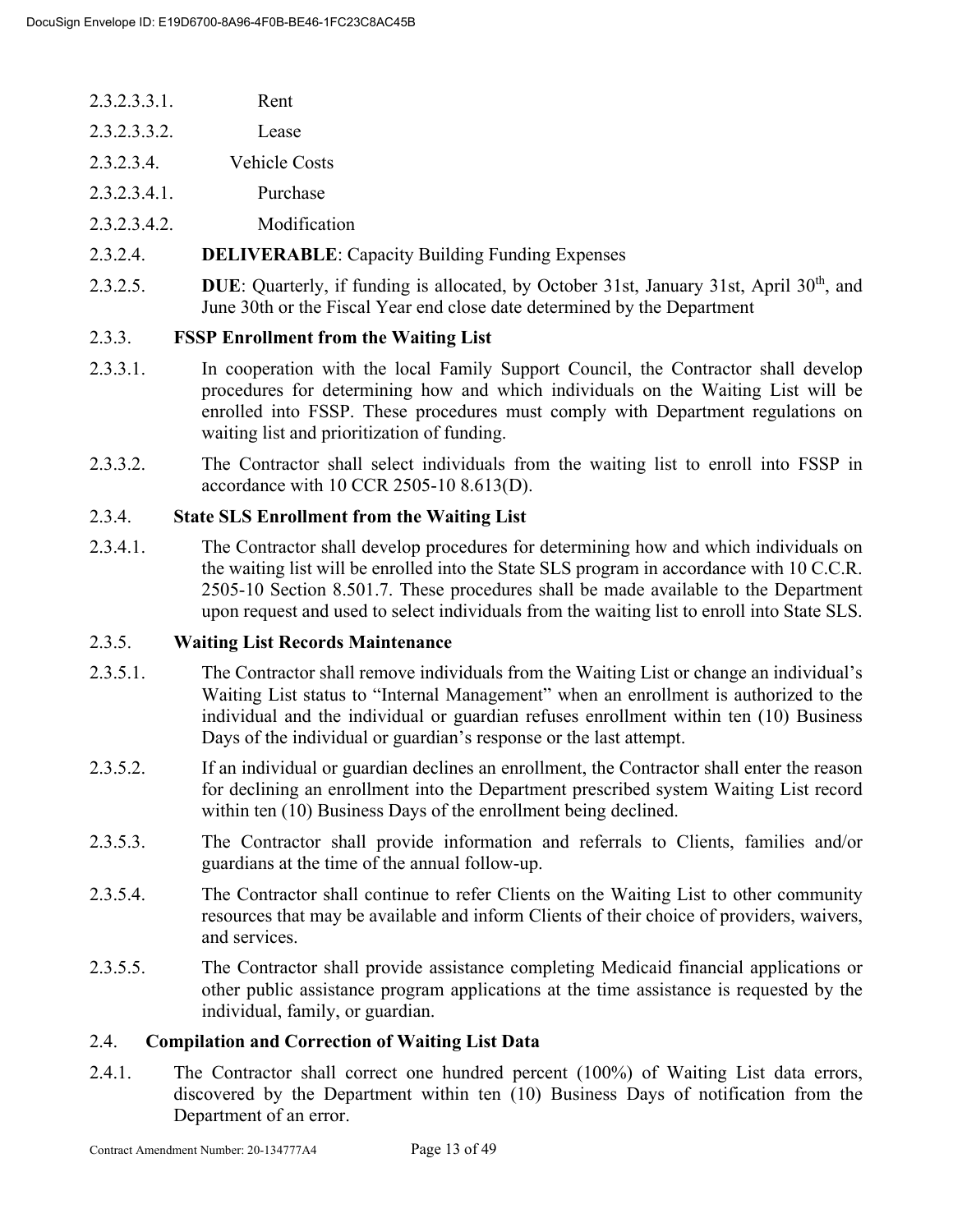2.4.2. **PERFORMANCE STANDARD**: One hundred percent (100%) of Waiting List data corrected within ten (10) Business Days of notification.

# 2.5. **Authorization and Reporting of HCBS-DD Enrollments**

- 2.5.1. The Contractor shall obtain prior authorization from the Department for all enrollments into the HCBS-DD waiver.
- 2.5.2. In accordance with 10 CCR 2505 Section 8.500.7.E, the Contractor shall inform the Department of all vacancies in the HCBS-DD waiver. Vacancies shall be submitted to the Department monthly on the date and template prescribed by the Department.
- 2.5.2.1. **DELIVERABLE**: HCBS-DD Vacancy Reporting
- 2.5.2.2. **DUE**: Monthly on the template prescribed by the Department
- 2.5.3. The Contractor shall report all enrollment dates or changes to enrollment status for the HCBS-DD waiver to the Department monthly on the date and template prescribed by the Department.
- 2.5.3.1. **DELIVERABLE**: HCBS-DD Enrollment Date and Enrollment Change Reporting
- 2.5.3.2. **DUE**: Monthly on the template prescribed by the Department

# **3. STATE GENERAL FUND PROGRAMS**

- 3.1. The Contractor shall abide by and perform its duties and obligations in conformity with relevant federal law, all pertinent federal regulations, state law, rules and regulations of the Department of Health Care Policy and Financing at 10 C.C.R. 2505-10 and the Colorado Department of Public Health and Environment at 6 C.C.R. 1011 which include, but are not limited to:
- 3.1.1. Colorado Revised Statute, Title 25.5, Article 10.
- 3.1.2. Colorado Department of Health Care Policy and Financing Regulation at 10 C.C.R. 2505-10.
- 3.1.3. Colorado Department of Health Care Policy and Financing, Office of Community Living written communications.
- 3.1.4. Colorado Department of Public Health and Environment at 6 C.C.R. 1011-1.
- 3.2. The Contractor shall comply with existing policies, procedures, and guidelines issued by state agencies.
- 3.3. For any policies, procedures, and guidelines issued during the Contract term, the Contractor shall comply with the policy, procedure or guideline as of its effective date, unless otherwise specified by the Department or another regulatory agency.
- 3.4. The Contractor's agency policies, procedures, and practices shall comply with 10 C.C.R. 2505- 10, and shall be reviewed by its Board of Directors to remain in compliance.

# 3.5. **Single Point of Entry**

3.5.1. The Contractor shall be the single point of entry for persons residing in its designated service area for state funded services and supports authorized pursuant to C.R.S. Title 25.5, Article 10, to individuals with intellectual and developmental disabilities.

# 3.6. **Service Support Requirements**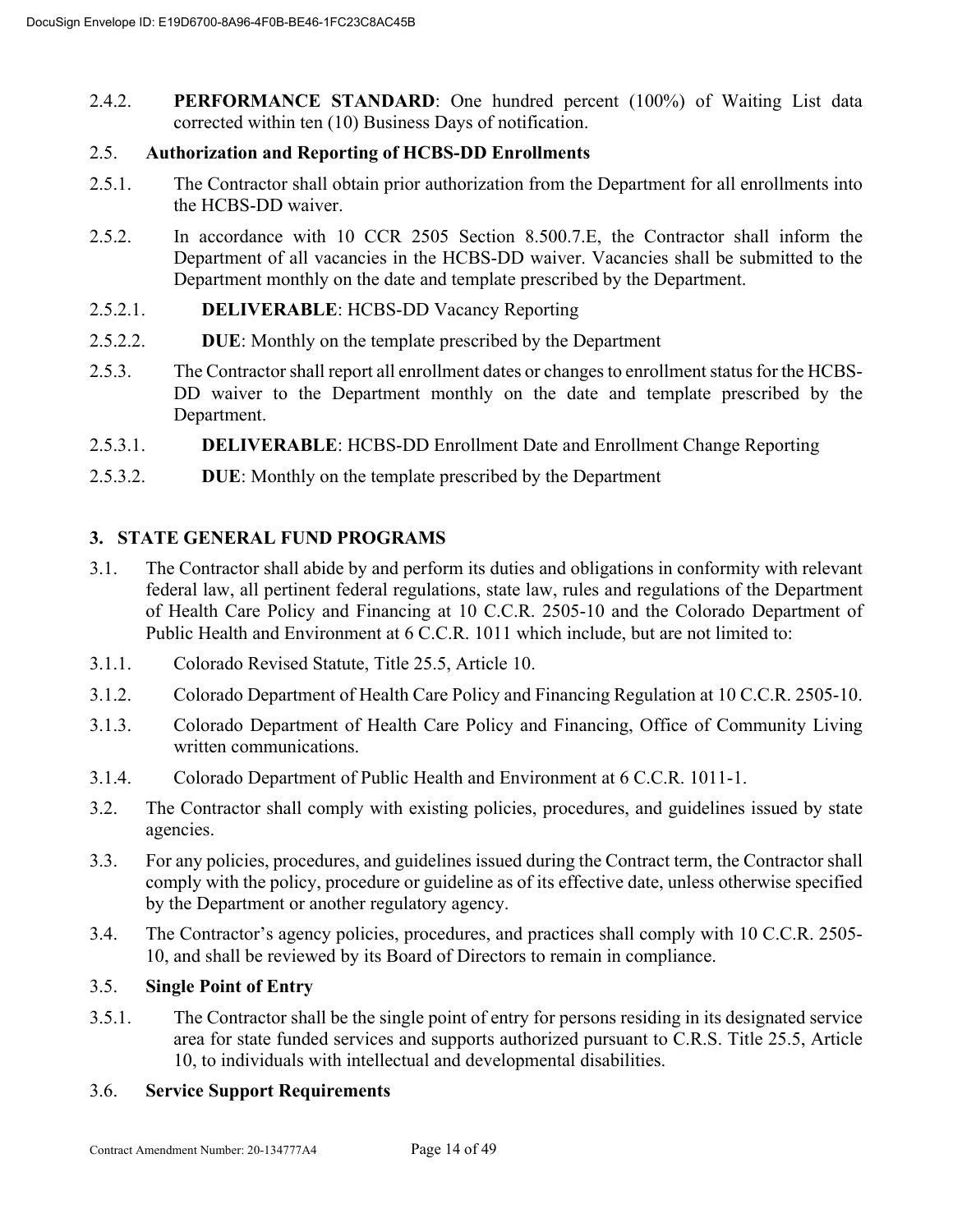- 3.6.1. The Contractor shall administer and purchase or provide services and supports for persons determined to be eligible under this Contract. The Contractor shall not be responsible for guaranteeing services to eligible persons under this Contract in the event that there are no Providers available to provide services.
- 3.6.2. The Contractor shall ensure that written notifications are provided to Clients and Members informing them of their rights and the potential influence the Contractor has on the Service Planning process, such as exercising free choice of providers.
- 3.6.3. The Contractor shall provide the Client/Members and/or guardian with written information about how to file a provider agency complaint as well as how to make a complaint against the Contractor.
- 3.6.4. The Contractor shall have procedures for a dispute resolution process, as described in 10 C.C.R. 2505-10, Section 8.605.2, when an action to terminate, change, reduce or deny services is initiated by the provider service agency.

# 3.7. **Client/Member Records**

- 3.7.1. The Contractor shall comply with reporting and billing policies and procedures established by the Department, participate in the State's management information systems and adhere to the information system requirements provided by the Department for these systems. These systems include but are not limited to: the DDD Web Application Portal/Community Contract and Management System (CCMS).
- 3.7.2. The Contractor shall:
- 3.7.2.1. Maintain Client/Member records within the Department prescribed system for the purposes of Client information management.
- 3.7.2.2. Maintain accurate and detailed documentation of State General Fund ongoing case management and monitoring activities required under this Contract. All documentation must be made available to the Department upon request within ten (10) Business Days.
- 3.7.2.3. Ensure all enrollments into the State General Funded programs comply with all requirements in Section 5.2 of this Contract and are entered into the Department prescribed system with ten (10) Business Days of the enrollment.
- 3.7.2.4. Enter all Member terminations from the State General Fund programs into the Department prescribed system within ten (10) Business Days of the termination.
- 3.7.2.5. The Contractor shall maintain internal documentation of all Case Management activities to substantiate any billing and make all documentation available to the Department upon request.

# 3.8. **Compilation and Correction of Data**

- 3.8.1. The Contractor shall correct one hundred percent (100%) of data errors, discovered by the Department, and confirm the accuracy of the data it enters into the Department prescribed system within ten (10) Business Days of notification from the Department of an error.
- 3.8.2. **PERFORMANCE STANDARD**: One hundred percent (100%) of data corrected within ten (10) Business Days of notification.

# 3.9. **Program and Case Management Training**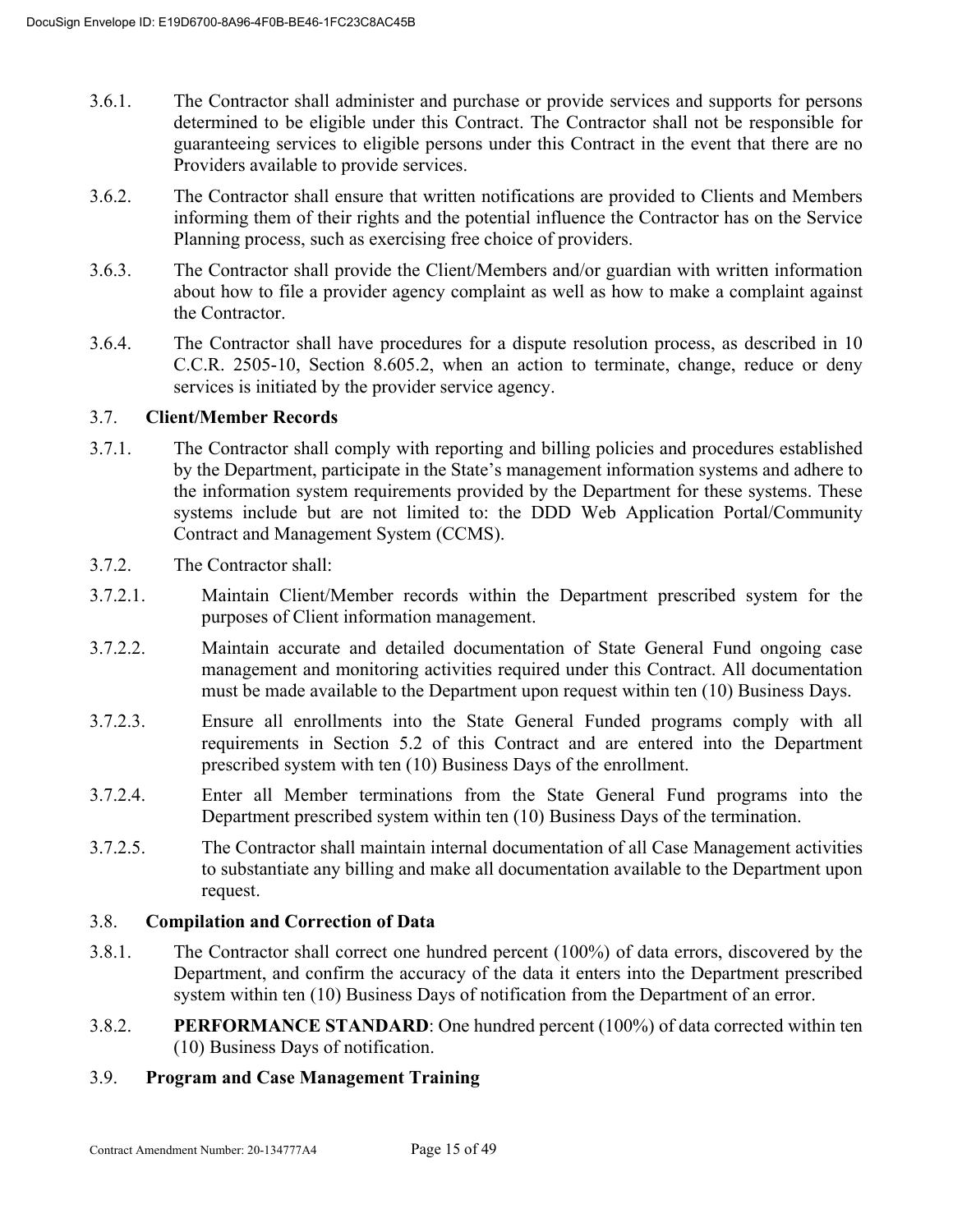- 3.9.1. The Contractor shall ensure all Case Management staff receive the trainings listed below within one-hundred twenty (120) calendar days after the staff member's hire date and prior to being assigned independent case management duties. Case management staff must receive a refresher training as required by the Department or the Contractor. Training must include the following areas:
- 3.9.1.1. State General Fund program requirements, services, and ongoing case management
- 3.9.1.2. Determinations of Developmental Disability or Delay
- 3.9.1.3. Department Information Management Systems Documentation
- 3.9.1.4. Critical Incident Reporting
- 3.9.1.5. Mandatory Reporting
- 3.9.1.6. Disability and Cultural Competency
- 3.9.2. There will be no exemptions to the above list of required trainings as all case managers should have a basic knowledge of all case management activities regardless of ongoing duties.
- 3.9.3. The Contractor shall utilize training materials provided by the Department where applicable related to Section 6.9.1 of this Contract.
- 3.9.4. The Contractor shall participate in Department trainings. Participation can be at the time of the presented training or following the training using the materials available on the Department Website.
- 3.9.5. Case Management staff hired by the Contractor with a minimum of one-year immediate prior experience working for a Colorado CCB, may perform case management activities prior to completion of the training requirements. All outlined training at Section 3.11.1 must be completed within one-hundred twenty (120) calendar days after the staff member's hire date, unless the Contractor can provide documentation that the required training has occurred.
- 3.9.6. The Contractor may elect to perform additional training not outlined in the Contract, but applicable to the Scope of Work.
- 3.9.7. The Contractor shall maintain supporting documentation demonstrating case managers attended the required trainings and make the information available to the Department upon request within ten (10) Business Days. Supporting documentation must at a minimum include the name and description of the training, date the training was held, case managers in attendance, and trainer sign off showing the case manager completed the training.

# 3.10. **Program Expenditure Reporting**

- 3.10.1. The Contractor shall report all State SLS, FSSP, and OBRA-SS expenditures on a template created by the Department. Expenditure reports will be submitted to the Department monthly for review, approval and payment.
- 3.10.1.1. **DELIVERABLE**: State General Fund Expenditure Reports
- 3.10.1.2. **DUE**: Monthly, within thirty (30) days of the end of each month; except for the June expenditure report, which shall be due June 30th or the Fiscal Year end close date determined by the Department.
- 3.10.2. The Contractor shall verify all expenditures are supported with required documentation as required in 10 C.C.R. 2505-10 Section 8.613.J.2 and 10 C.C.R. 2505-10 Section 8.501.3.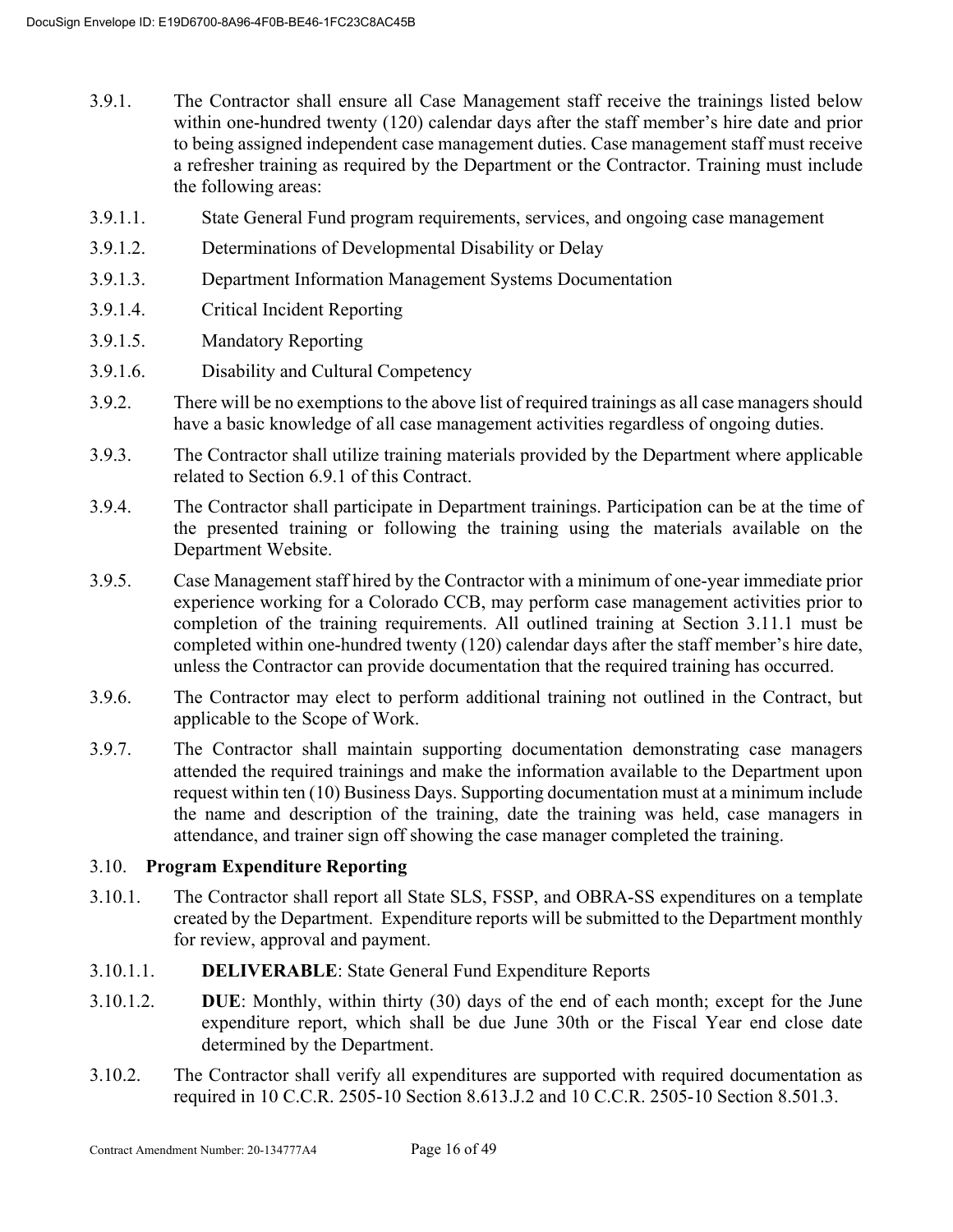# 3.11. **State Supported Living Services (State SLS)**

#### 3.11.1. **General Requirements**

- 3.11.1.1. The Contractor shall operate the State SLS program pursuant to 10 C.C.R. 2505-10 Section 8.501.
- 3.11.1.2. The Contractor shall not add surcharges to the purchase of covered services for State SLS.
- 3.11.1.3. The Contractor shall provide a list of qualified providers for all services to Members and families, during the State SLS Individual Support Plan process, and to other interested parties upon request.
- 3.11.1.4. The Contractor shall provide or subcontract to provide community services to individuals enrolled in State SLS who meet the intellectual and developmental disabilities criteria and the eligibility requirements for the specific program required in 10 C.C.R. 2505-10 Section 8.501.
- 3.11.1.5. The Department will notify the Contractor of the minimum number of individuals that shall be served through State SLS prior to the start of each State Fiscal Year (SFY). The Contractor may choose to enroll more individuals in State SLS than authorized, ensuring all individuals can be served within the funding allocated. Minimum caseload is calculated using the unique number of members that receive direct services during the contract period.
- 3.11.1.6. The Contractor shall serve one hundred percent (100%) of the number of State SLS enrollments authorized by the Department.
- 3.11.1.6.1. **PERFORMANCE STANDARD**: One hundred percent (100%) of persons specified by the Department.

#### 3.11.2. **State SLS Eligibility**

- 3.11.2.1. The Contractor shall determine eligibility for the State SLS program pursuant to 10 C.R.S. 2505-10 Section 8.501.2(2)(a).
- 3.11.2.2. Eligibility for the State SLS program does not guarantee the availability of services and supports.

# 3.11.3. **State SLS Individual Support Plans**

- 3.11.3.1. Pursuant to 10 C.R.S. 2505-10 Section 8.501.4.E.6 all State SLS Members must have a State SLS ISP.
- 3.11.3.2. The Contractor shall develop a State SLS Individual Support Plan (State SLS ISP) within ten (10) business days after an initial Individual Support Plan (ISP) meeting for those individuals not established with the Contractor and with a Developmental Disability determination at time of referral. The Contractor shall have up to ten (10) business days to complete additional meetings and/or assessments that allow for the creation of the State SLS ISP during this time. The Contractor shall ensure the State SLS ISP is signed by all required parties prior to implementation.
- 3.11.3.3. The State SLS ISP shall be developed through an in-person meeting that includes, at a minimum, the individual seeking services and the Contractor.
- 3.11.3.4. The Contractor shall utilize the ISP template prescribed by the Department.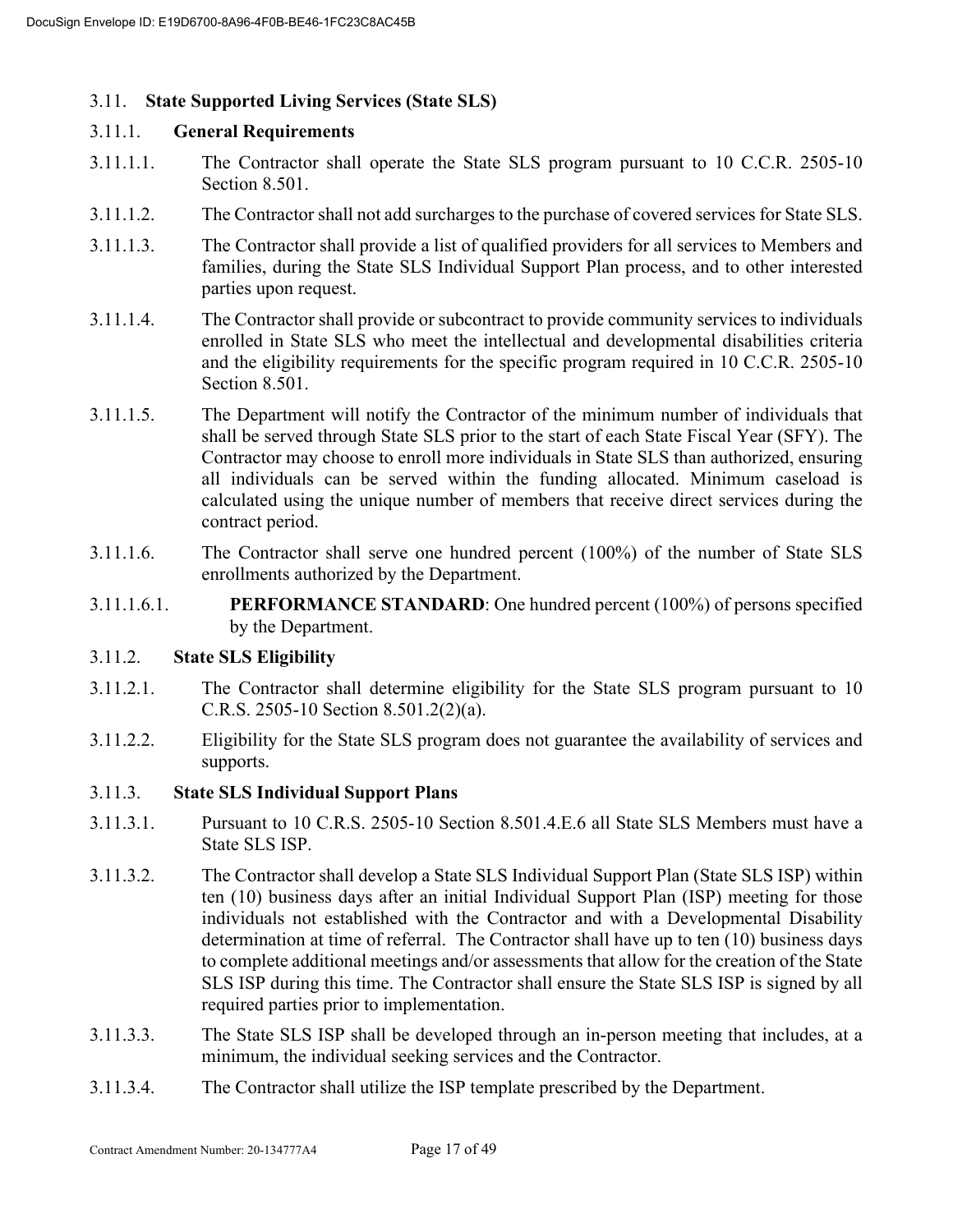- 3.11.3.5. The Contractor shall ensure that one hundred percent (100%) of the State SLS ISPs are developed within ten (10) business days of the individual's referral to a State General Fund program or after the initial ISP meeting.
- 3.11.3.5.1. **PERFORMANCE STANDARD**: One hundred percent (100%) of the State SLS ISPs are developed within ten (10) business days of the individual's referral to a State General Fund program or after the initial ISP meeting.
- 3.11.3.6. The State SLS ISP shall be effective for no more than one year and reviewed by the Contractor at least every six (6) months in a face to face meeting.
- 3.11.3.7. If a client seeks additional supports or alleges a change in need, the Contractor shall review and update the ISP prior to changing the authorized services and supports.
- 3.11.3.8. The Contractor shall maintain all State SLS ISPs and supporting documentation and make them available to the Department upon request.

# 3.11.4. **State SLS Ongoing Case Management**

- 3.11.4.1. The Contractor shall utilize appropriated funds to perform Case Management duties in accordance with 10 C.C.R. 2505-10 Section 8.501.5(B) to include:
- 3.11.4.1.1. Intake and referral
- 3.11.4.1.2. Determining program eligibility
- 3.11.4.1.3. Supporting individuals with learning and accessing other community resources
- 3.11.4.1.4. Developing a State SLS Individual Support Plan
- 3.11.4.1.5. Maintaining the determination of eligibility for services and supports
- 3.11.4.1.6. Providing service and support authorization and coordination
- 3.11.4.1.7. Program change management
- 3.11.4.1.8. Case Management, policy and regulation training
- 3.11.4.1.9. Service records maintenance
- 3.11.4.1.10. Utilization review

# 3.11.4.2. **Monitoring**

- 3.11.4.2.1. Monitoring shall include at least one in person, virtual, or telephone contact with the Client per quarter, based on the preference of the individual. The Contractor shall maintain internal documentation of all monitoring activities and make these records available to the Department upon request.
- 3.11.4.2.2. Monitoring activities shall include but not be limited to:
- 3.11.4.2.2.1. Monitoring all services and supports delivered pursuant to the State SLS Individual Support Plan
- 3.11.4.2.2.2. Assessing the effectiveness of the State SLS supports and services
- 3.11.4.2.2.3. Assessing if additional State SLS supports and services are needed
- 3.11.4.2.2.4. Support in assessing if the individual has become eligible for any other resources including community resources and other Medicaid resources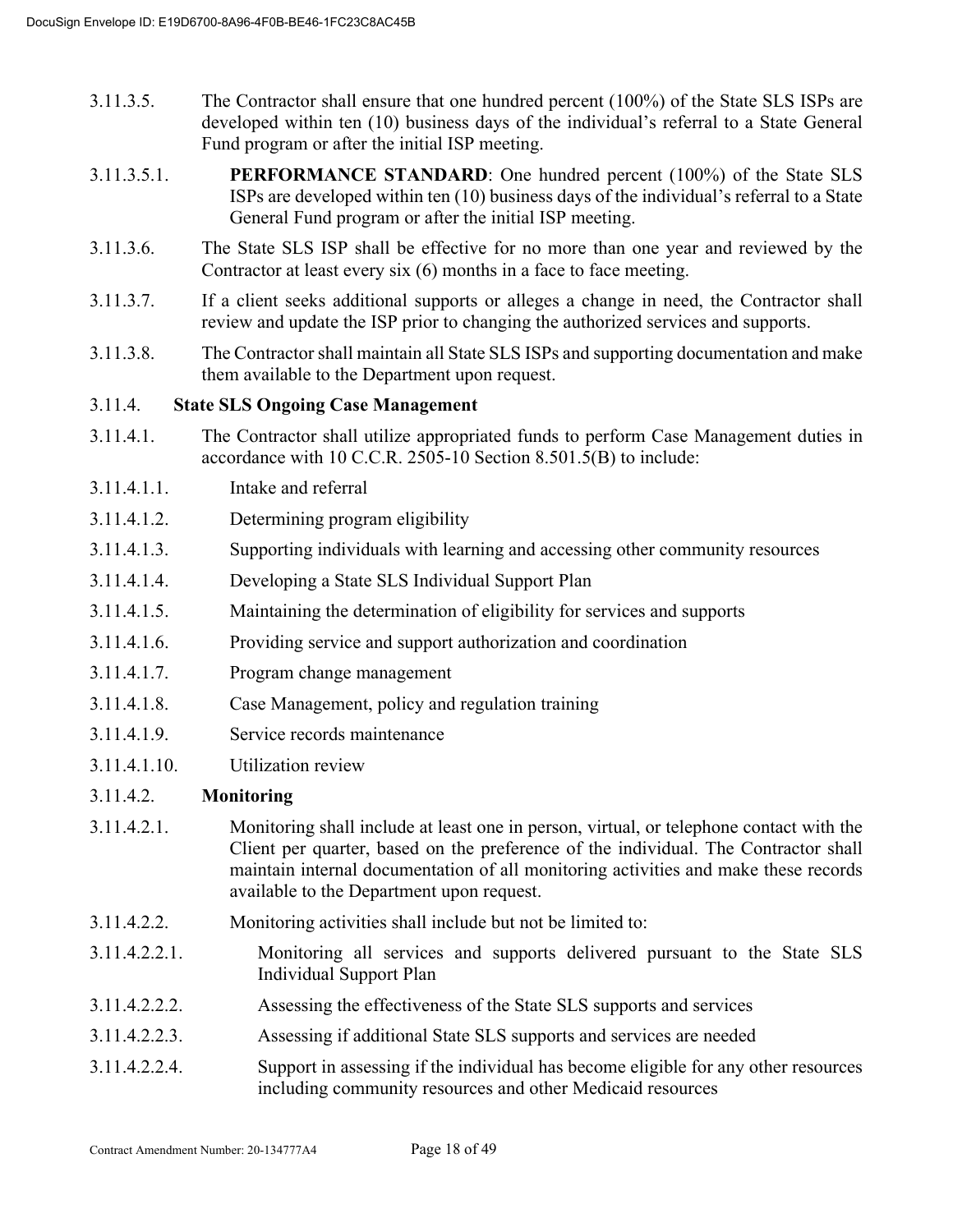- 3.11.4.3. The Contractor shall submit a list of all ongoing case management and monitoring activities on a template prescribed by the Department.
- 3.11.4.3.1. **DELIVERABLE**: State General Fund Case Management Log
- 3.11.4.3.2. **DUE**: Monthly, the 15th of each month

#### 3.11.5. **Transfers**

3.11.5.1. The Contractor shall manage State SLS transfers in accordance with 10 C.R.S 2505-10 Section 8.501.6.

#### 3.11.6. **State SLS Direct Services**

3.11.6.1. The Contractor shall utilize appropriated funds to provide services to support individuals with an intellectual and developmental disability living in the community in accordance with 10 C.C.R. 2505-10 Section 8.501.4(A-D).

#### 3.11.6.2. **State SLS Records Maintenance**

- 3.11.6.2.1. When the Contractor acts as the service provider, it shall:
- 3.11.6.2.1.1. Maintain supporting documentation capable of substantiating all expenditures and shall make them available to the Department upon request as required in 10 C.C.R. 2505-10 Section 8.130.2.
- 3.11.6.2.1.1.1. Receipts, invoices, and service logs must contain, at a minimum: Member name, service description, provider name, first and/or last date of service, service rate, and amount due or paid.
- 3.11.6.2.1.2. If the Contractor does not maintain supporting documentation in the required format for all services rendered, the Department may recover these funds pursuant to 10 C.C.R. 2505-10 Section 8.076.
- 3.11.6.2.2. When the Contractor purchases services through a service provider not affiliated with the Contractor, the Contractor shall:
- 3.11.6.2.2.1. Maintain receipts or invoices from the service provider and documentation demonstrating that the provider was paid by the Contractor.
- 3.11.6.2.2.1.1. Receipts or invoices must contain, at a minimum: Member name, service description, provider name, first and/or last date of service, service rate, and amount due or paid.
- 3.11.6.2.2.2. Through ongoing monitoring, the Contractor shall ensure all services reimbursed by the Contractor are rendered by service providers in accordance with the State SLS Individual Support Plan.
- 3.11.6.2.2.3. The Contractor shall attempt to resolve any discrepancies with the service provider directly.
- 3.11.6.2.2.4. The Contractor shall notify the Department of any instances of suspected fraud or waste, and any supporting documentation at the time of discovery.
- 3.11.6.2.2.5. The Contractor shall notify all service providers that all records and supporting documentation related to services rendered through State SLS are subject to inspection and recovery by the Department pursuant to 10 C.C.R. 2505-10 Section 8.076.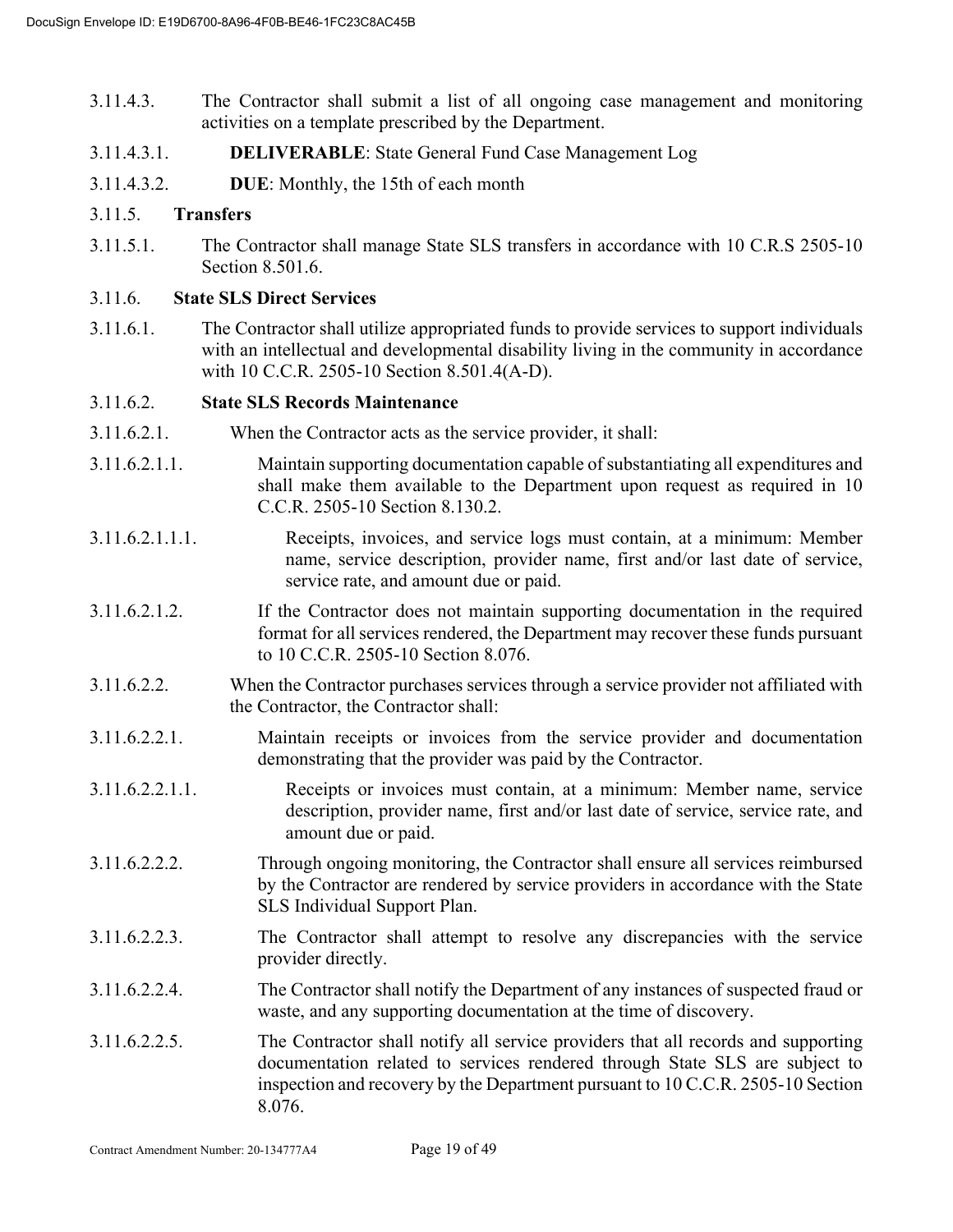# 3.12. **Omnibus Budget Reconciliation Act of 1987 Specialized Services (OBRA-SS)**

3.12.1. The Contractor shall provide or arrange for the provision of OBRA-SS to any individual where the Pre-Admission Screening and Resident Review (PASRR) Level II Evaluation identified the need for placement into a nursing facility and need for additional specialized services. The Contractor shall ensure that OBRA-SS are related to the individual's intellectual or developmental disability or related condition and individualized to the resident's needs.

# 3.12.2. **PASRR Level II Evaluation**

3.12.2.1. The contractor will review the PASRR Level II Evaluations received from the Skilled Nursing Facility or State appointed vendor prior to developing an OBRA-SS Individual Support Plan or providing services.

# 3.12.3. **Maintaining Eligibility and Enrollment**

- 3.12.3.1. The Contractor shall enroll individuals into OBRA-SS, as long as the individual resides in a nursing facility, demonstrates a need, and agrees to receive services.
- 3.12.3.2. Upon approval of the nursing facility admission by the SIDA and receipt of the Final Notice of Determination, the Contractor shall send referrals to subcontractors for OBRA-SS within ten (10) Business Days from the date the PASRR Notice of Determination is issued and/or received from the Skilled Nursing Facility or State appointed vendor.
- 3.12.3.3. The Contractor shall maintain Member records within the Department prescribed system. All changes to OBRA-SS enrollments, shall be entered into the Department prescribed system within ten (10) Business Days of the change. The Department may adjust the number of authorized enrollments based on fluctuating enrollments. If the individual does not receive OBRA-SS within one (1) calendar month the contractor shall inactivate the client's record in the Department prescribed system.

# 3.12.4. **OBRA-SS Individual Support Plans**

- 3.12.4.1. The Contractor shall develop an OBRA-SS Individual Support Plan (ISP) within ten (10) Business Days after an initial ISP meeting for those individuals not established with the contractor and with a Developmental Disability determination at time of referral. The Contractor shall have up to ten (10) Business Days to complete additional meetings and/or assessments that allow for the creation of the OBRA-SS ISP during this time. The Contractor shall ensure the OBRA-SS ISP is signed by all required parties prior to implementation.
- 3.12.4.2. The OBRA-SS ISP shall be developed through an in-person meeting that includes, at a minimum, the individual seeking services and the Contractor.
- 3.12.4.3. The Contractor shall utilize the ISP template prescribed by the Department.
- 3.12.4.4. The Contractor shall ensure that one hundred percent (100%) of the OBRA-SS Individual Support Plans are developed within ten (10) business days of the individual's referral to a State General Fund program or after the initial ISP meeting.
- 3.12.4.5. **PERFORMANCE STANDARD**: One hundred percent (100%) of the OBRA-SS ISPs are developed within ten (10) business days of the individual's referral to a State General Fund program or after the initial ISP meeting.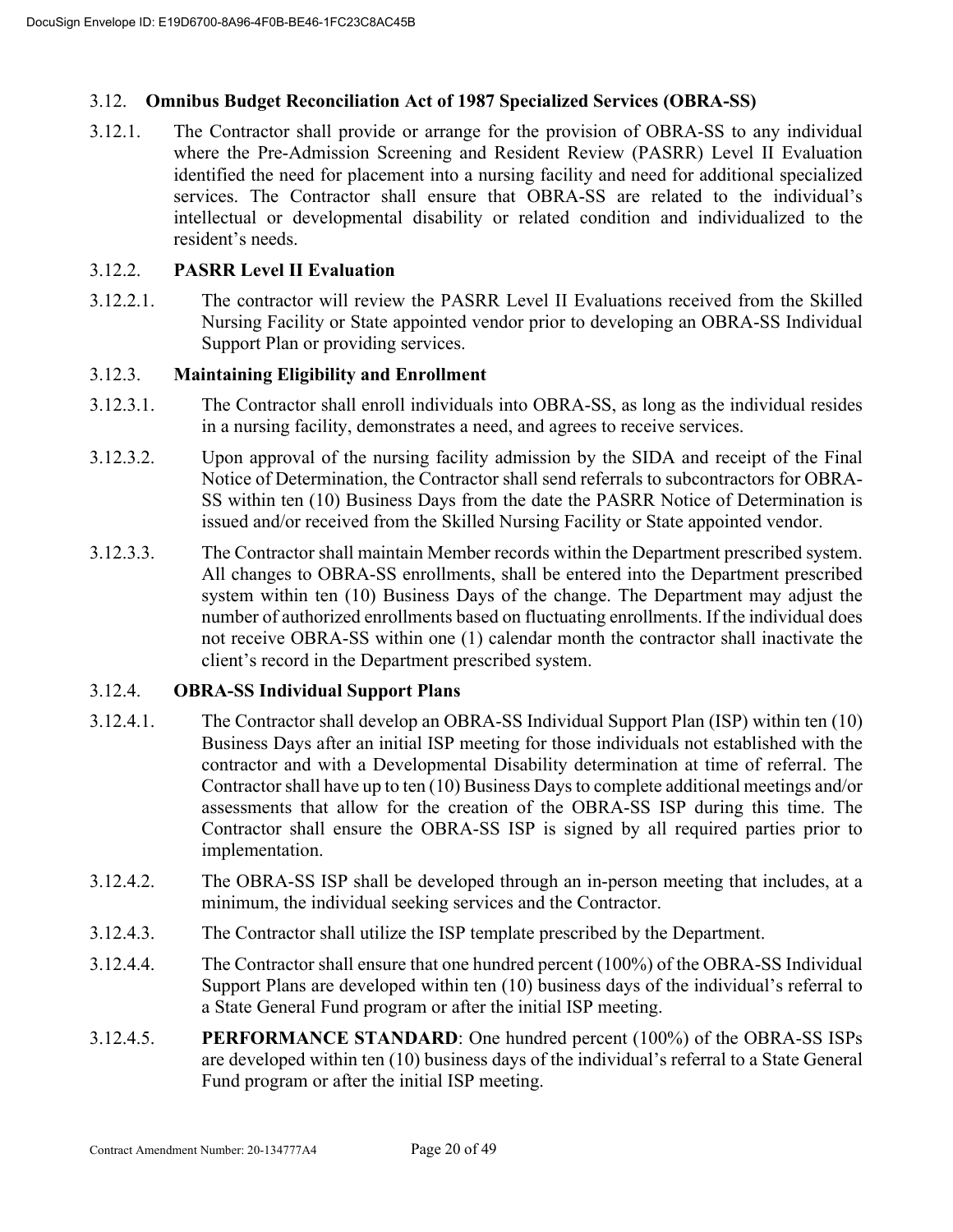- 3.12.4.6. The OBRA ISP shall be effective for no more than one year and reviewed by the Contractor at least every six (6) months in a face to face meeting.
- 3.12.4.7. If a client seeks additional supports or alleges a change in need, the Contractor shall review and update the ISP prior to changing the authorized services and supports.
- 3.12.4.8. The Contractor shall maintain all OBRA-SS ISPs and supporting documentation and make them available to the Department upon request.

# 3.12.5. **OBRA-SS Ongoing Case Management**

- 3.12.5.1. The Contractor shall utilize appropriated funds to perform Case Management duties to include:
- 3.12.5.1.1. Intake and referral
- 3.12.5.1.2. Verifying a PASRR Level II Evaluation and Skilled Nursing Facility residency
- 3.12.5.1.3. Developing an OBRA-SS Individual Support Plan
- 3.12.5.1.4. Maintaining the determination of eligibility for services and supports
- 3.12.5.1.5. Providing service and support authorization and coordination.
- 3.12.5.1.6. Ensuring there is not a duplication of authorized services with the services provided in the nursing facility.
- 3.12.5.1.7. Program change management
- 3.12.5.1.8. Service records maintenance
- 3.12.5.1.9. Case Management, policy and regulation training
- 3.12.5.1.10. Utilization review

#### 3.12.5.2. **Monitoring**

- 3.12.5.2.1. Monitoring shall include at least one in person, virtual, or telephone contact with the client per quarter, based on the preference of the individual. The Contractor shall maintain internal documentation of all monitoring activities and make these records available to the Department upon request.
- 3.12.5.2.2. Monitoring activities shall include but not be limited to:
- 3.12.5.2.2.1. Monitoring all services and supports delivered pursuant to the OBRA-SS ISP
- 3.12.5.2.2.2. Assessing the effectiveness of the supports and services
- 3.12.5.2.2.3. Assessing if additional supports and services are needed
- 3.12.5.2.2.4. Support in assessing if the individual has become eligible for any other resources including community resources or other Medicaid resources
- 3.12.5.2.3. The Contractor shall submit a State General Fund Case Management Log of all ongoing case management and monitoring activities on a template prescribed by the Department.
- 3.12.5.2.3.1. **DELIVERABLE**: State General Fund Case Management Log
- 3.12.5.2.3.2. **DUE**: Monthly, the 15th of each month
- 3.12.6. **OBRA-SS Direct Services**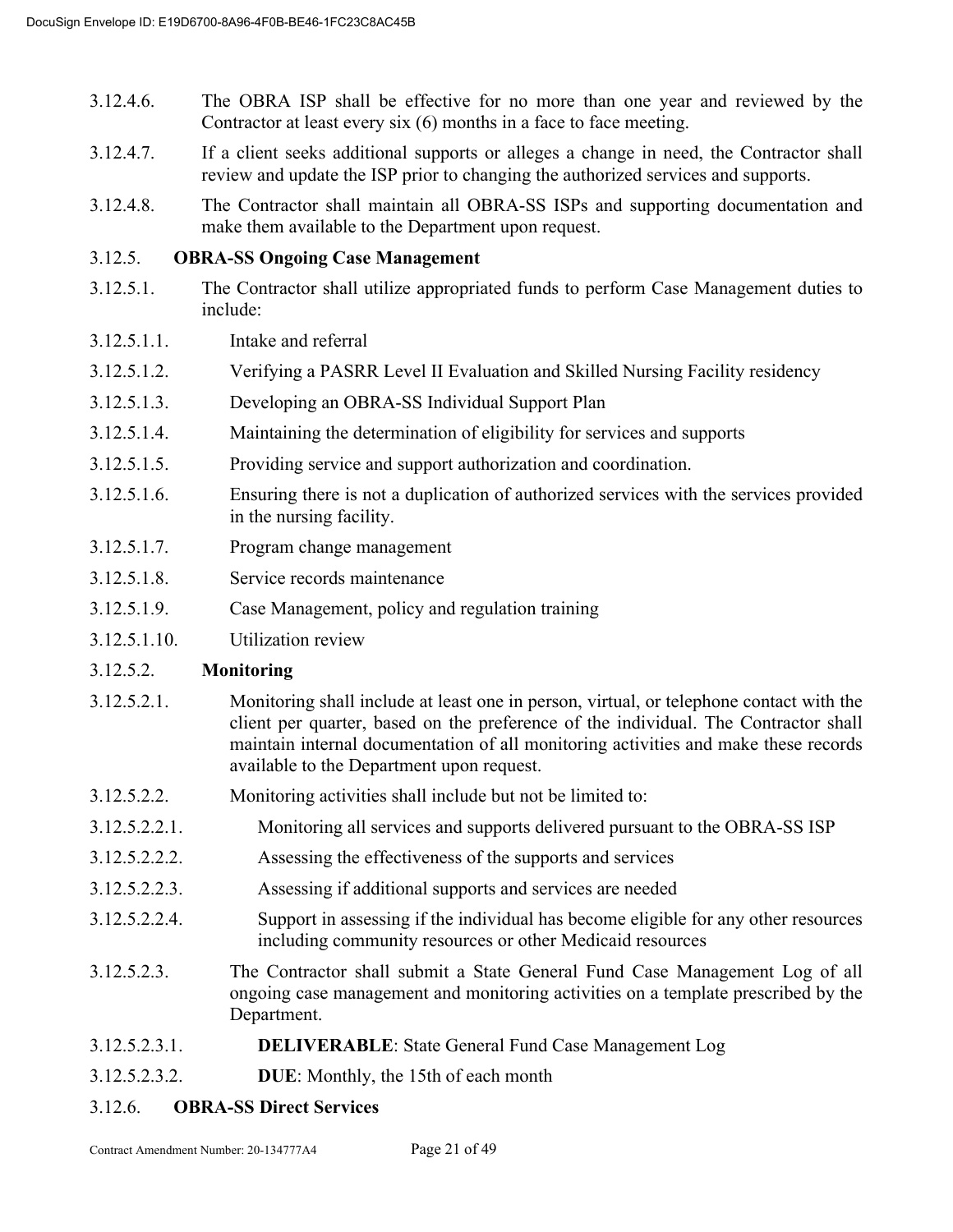- 3.12.6.1. The Contractor shall not utilize OBRA-SS funds to purchase mental health related services. The Contractor shall seek provision of, or payment for, mental health services for those individuals through the Medicaid-funded mental health system or other local sources of funding.
- 3.12.6.2. The Contractor shall not utilize or authorize OBRA-SS funds to provide or purchase services and supports that are covered and provided by the nursing facility
- 3.12.6.3. The Contractor shall utilize appropriated funds to provide services to support individuals with intellectual and developmental disabilities living in a nursing facility. The Contractor shall not utilize funding for services that are provided by the Nursing Facility through Medicaid reimbursement. Services eligible through OBRA include:
- 3.12.6.3.1. Assistive Technology
- 3.12.6.3.2. Behavioral Consultation
- 3.12.6.3.3. Behavioral Line Services
- 3.12.6.3.4. Behavioral Counseling
- 3.12.6.3.5. Behavioral Counseling Group
- 3.12.6.3.6. Behavioral Plan Assessment
- 3.12.6.3.7. Day Habilitation Specialized Habilitation
- 3.12.6.3.8. Day Habilitation Supported Community Connections
- 3.12.6.3.9. Dental Basic
- 3.12.6.3.10. Dental Major
- 3.12.6.3.11. Mileage
- 3.12.6.3.12. Other Public Conveyance
- 3.12.6.3.13. Prevocational Services
- 3.12.6.3.14. Recreational Facility Fees/Passes
- 3.12.6.3.15. Job Coaching Individual
- 3.12.6.3.16. Job Coaching Group
- 3.12.6.3.17. Job Development Individual
- 3.12.6.3.18. Job Development Group
- 3.12.6.3.19. Job Placement
- 3.12.6.3.20. Vision
- 3.12.6.4. Services must be provided in accordance with the service definitions found in 10 C.C.R. 2505-10 Section 8.500.94.B.
- 3.12.7. **OBRA-SS Records Maintenance**
- 3.12.7.1. When the Contractor acts as the service provider, it shall:
- 3.12.7.1.1. Maintain supporting documentation capable of substantiating all expenditures and shall make them available to the Department upon request as required in 10 C.C.R. 2505-10 Section 8.130.2.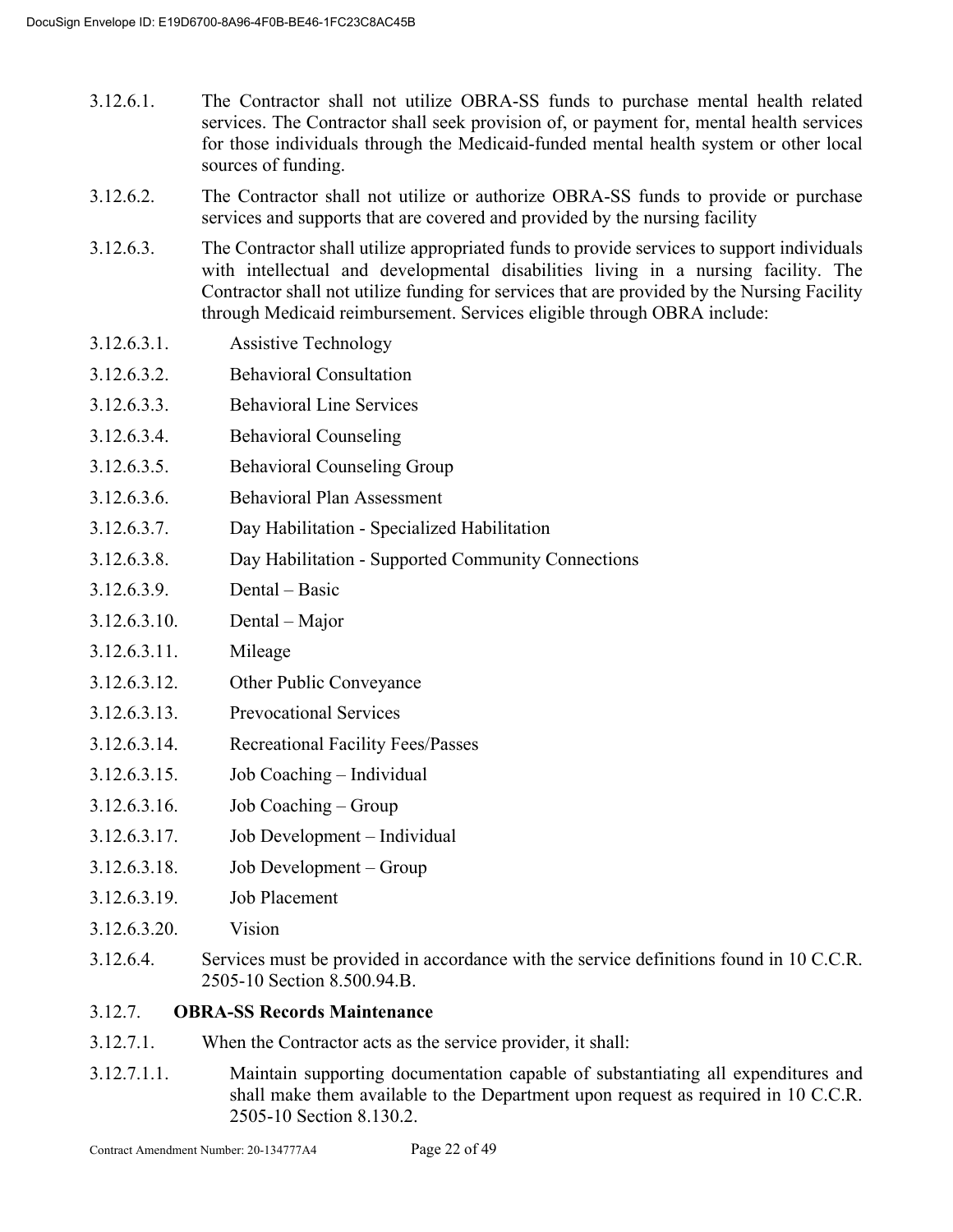- 3.12.7.1.1.1. Receipts or invoices must contain, at a minimum: Member name, service description, provider name, first and/or last date of service, service rate, and amount due or paid.
- 3.12.7.1.2. If the Contractor does not maintain supporting documentation in the required format for all services rendered, the Department may recover these funds pursuant to 10 C.C.R. 2505-10 Section 8.076.
- 3.12.7.2. When the Contractor purchases services through a service provider not affiliated with the Contractor, the Contractor shall:
- 3.12.7.2.1. Maintain receipts or invoices from the service provider and documentation demonstrating that the provider was paid by the Contractor.
- 3.12.7.2.1.1. Receipts or invoices must contain, at a minimum, Member name, service description, provider name, first and/or last date of service, service rate, and amount due or paid.
- 3.12.7.2.2. Through ongoing monitoring, the Contractor shall ensure all services reimbursed by the Contractor are rendered by service providers in accordance with the OBRA-SS Individual Support Plan.
- 3.12.7.2.3. The Contractor shall attempt to resolve any discrepancies with the service provider directly.
- 3.12.7.2.4. The Contractor shall notify the Department of any instances of suspected fraud and any supporting documentation at the time of discovery.
- 3.12.7.2.5. The Contractor shall notify all service providers that all records and supporting documentation related to services rendered through OBRA-SS are subject to inspection and recovery by the Department pursuant to 10 C.C.R. 2505-10 Section 8.076.

#### 3.12.8. **Mental Health Services Prohibited**

- 3.12.8.1. The Contractor shall not utilize state funds to purchase mental health related services for individuals with intellectual disabilities who are Medicaid eligible and who also have a Medicaid covered mental health diagnosis.
- 3.12.8.2. The Contractor shall seek provision of, or payment for, mental health services for those individuals through the Medicaid funded mental health system or other local sources of funding.

#### 3.13. **Family Support Services Program (FSSP)**

3.13.1. The Contractor shall provide or purchase Family Support Services pursuant to §25.5-10-305, C.R.S. and 10 C.C.R. 2505-10 Section 8.613.

# 3.13.2. **Eligibility, Needs Assessment, and Prioritization of Families**

- 3.13.2.1. The Contractor shall determine individual eligibility for the FSSP pursuant to 10 C.R.S 2505-10 Section 8.613.C.(1-4).
- 3.13.2.2. After FSSP eligibility has been determined, the Contractor shall conduct an FSSP Needs Assessment prior to authorizing services. The Contractor shall develop a Needs Assessment Tool that is, at a minimum, inclusive of all requirements outlined in 10 C.C.R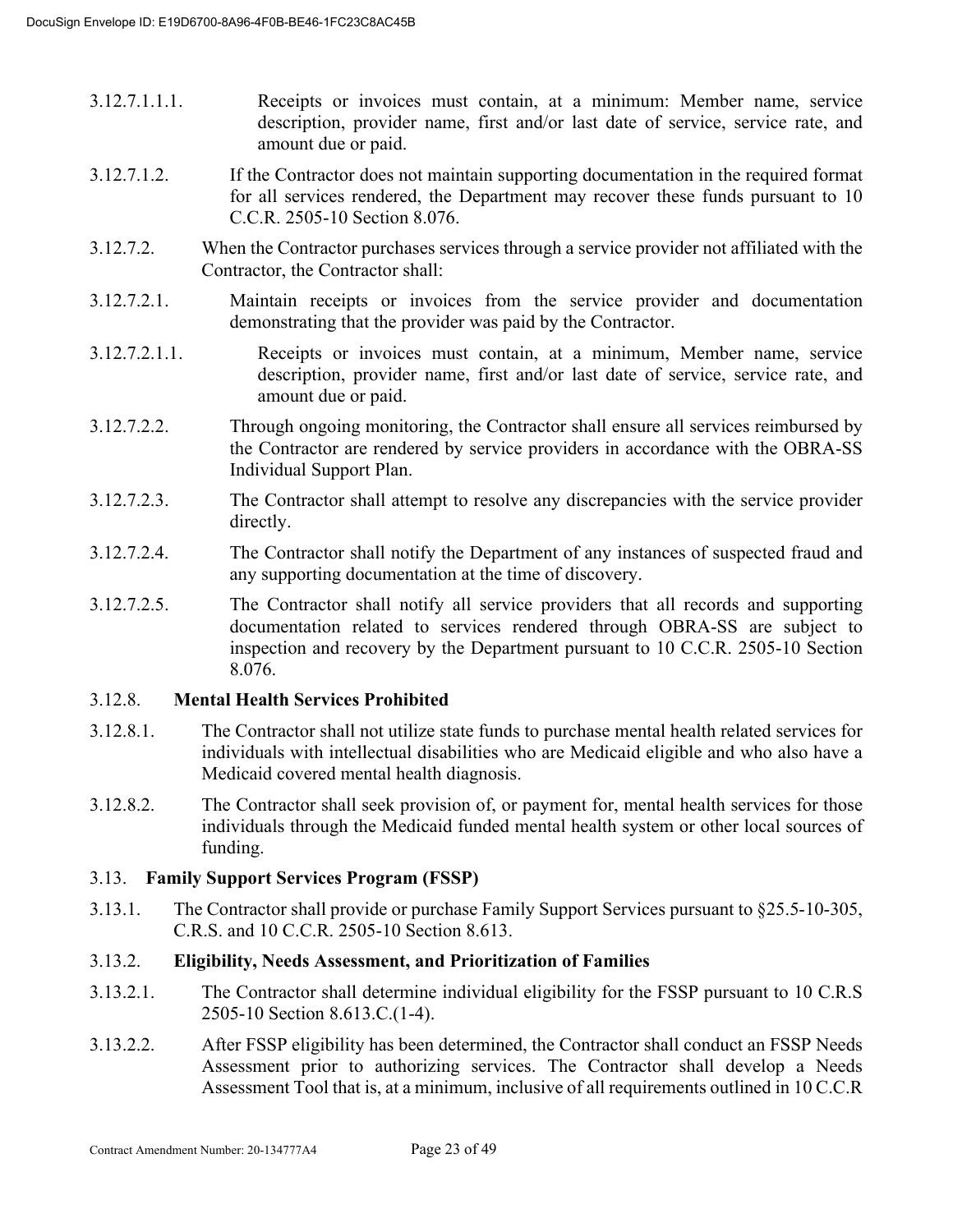2505-10 Section 8.613.E.7(a-e). The tool shall be included in the Contractor's Policies and Procedures for the FSSP and be made available to the Department upon request.

- 3.13.2.3. The Contractor shall assess all families, both on the waiting list as As Soon As Available and currently receiving FSSP services, for level of need on an annual basis in accordance with 10 CCR 2505 Section 8.613.E.
- 3.13.2.4. The Contractor shall submit a list of all completed FSSP Needs Assessments on a template prescribed by the Department.
- 3.13.2.4.1. **DELIVERABLE**: Needs Assessment List
- 3.13.2.4.2. **DUE**: Monthly, the 15th of each month
- 3.13.2.5. The Contractor shall maintain all Needs Assessment documentation and make them available to the Department upon request.
- 3.13.2.6. The Department will notify the Contractor of the minimum number of individuals that shall be served through FSSP prior to the start of each State Fiscal Year (SFY). The Contractor may choose to enroll more individuals in FSSP than authorized, ensuring all individuals can be served within the funding allocated. Minimum caseload is calculated using the unique number of members that receive direct services during the contract period.
- 3.13.2.6.1. The Contractor shall serve one hundred percent (100%) of the number of FSSP enrollments authorized by the Department.
- 3.13.2.6.2. **PERFORMANCE STANDARD**: One hundred percent (100%) of persons specified by the Department.

# 3.13.3. **Family Support Plans (FSP)**

- 3.13.3.1. The Contractor shall ensure that individuals and families enrolled in the FSSP have an individualized Family Support Plan (FSP) which meets the requirements of an Individualized Plan, as defined in Section 25.5-10-202 and 25.5-10-211 C.R.S prior to receiving services.
- 3.13.3.2. The Contractor shall develop the FSP within ten (10) Business Days after an initial Individualized Support Plan (ISP) meeting for those individuals not established with the Contractor and with a Developmental Disability or Delay Determination at the time of referral. The Contractor shall ensure the FSP is signed by all required parties prior to implementation.
- 3.13.3.3. The FSP shall be developed through a meeting that includes, at a minimum, a family representative, and the Contractor.
- 3.13.3.3.1. The Contractor shall ensure that one hundred percent (100%) of the FSPs are developed within ten (10) Business Days of the individual's referral to FSSP or after the initial ISP meeting.
- 3.13.3.3.2. **PERFORMANCE STANDARD**: One hundred percent (100%) of the FSPs are developed within ten (10) Business Days of the individual's referral to FSSP or after the initial ISP meeting.
- 3.13.3.4. The FSP shall be effective for no more than one year.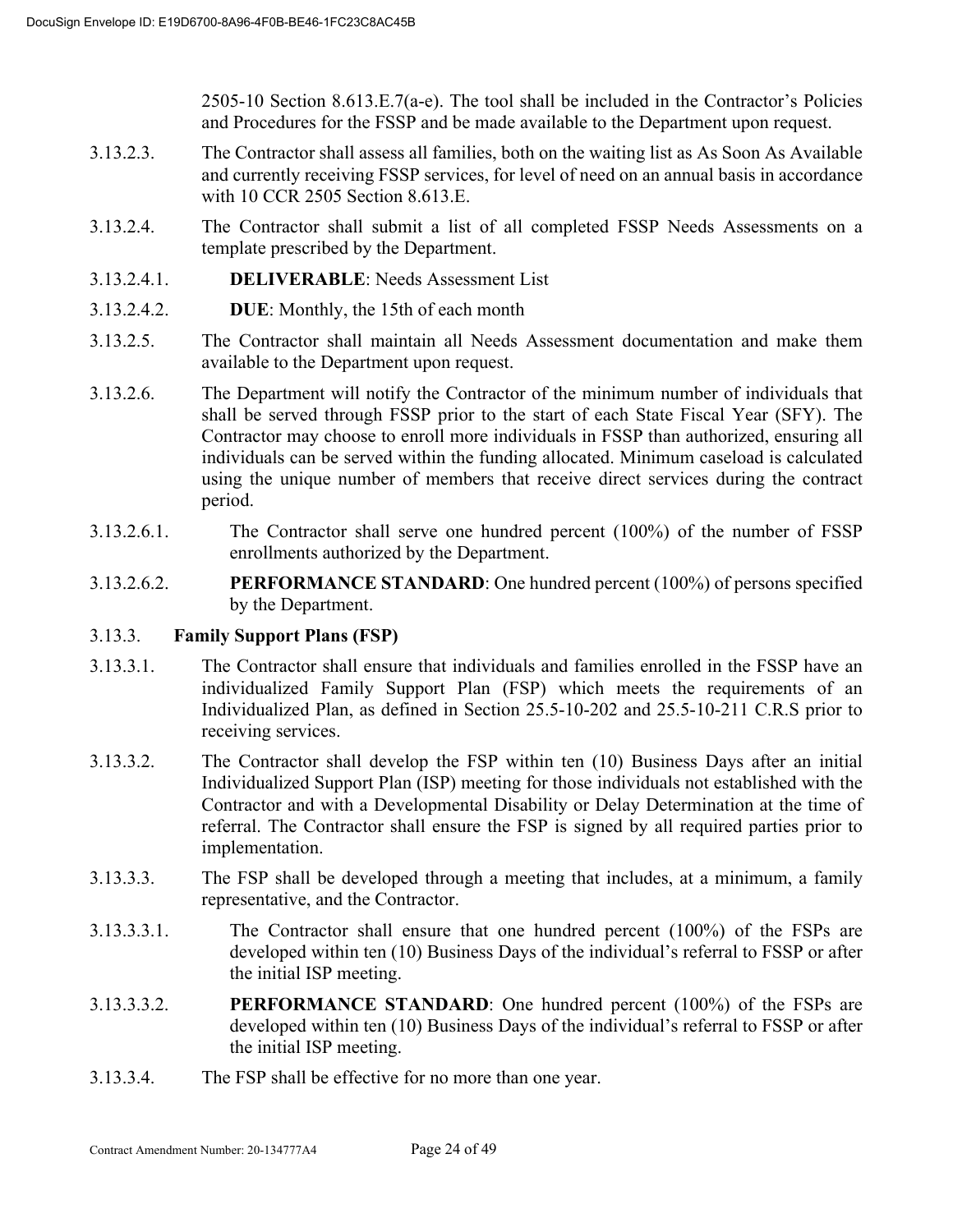- 3.13.3.5. If the Member seeks additional supports or alleges a change in need, the Contractor shall review and update the FSP prior to changing the authorized services and supports.
- 3.13.3.6. The Contractor shall maintain all FSPs and supporting documentation and make them available to the Department upon request.

# 3.13.4. **FSSP Ongoing Case Management**

- 3.13.4.1. Pursuant to 10 C.R.S 2505-10 Section 8.613.G the Contractor shall provide case management for the FSSP, to include coordination of services provided for individuals with an IDD or Developmental Delay that consists of facilitating enrollment, assessing needs, locating, coordinating and monitoring needed FSSP funded services, and monitoring the effective and efficient provision of services across multiple funding sources.
- 3.13.4.2. The Contractor shall not charge families to provide direct services and case management for Family Support Services.
- 3.13.4.3. The Contractor shall provide a list of qualified providers for appropriate services to applicants, Member(s) and families, during the individualized planning process, and to other interested parties upon request.
- 3.13.4.4. The Contractor shall utilize appropriated funds to perform case management duties in accordance with 10 CCR 2505 8.613.G to include:
- 3.13.4.4.1. Development, application assistance, and annual re-evaluation of the Family Support Plan (FSP) which shall be conducted at least once per year and include making changes to the FSP as indicated.
- 3.13.4.4.2. Providing service authorization and support coordination to include but not limited to assessing the effectiveness of FSSP supports and services
- 3.13.4.4.3. Ensuring all services and supports are delivered in accordance with the FSP
- 3.13.4.4.4. Supporting the individual in assessing eligibility for other community and/or Medicaid resources
- 3.13.4.4.5. Service records maintenance
- 3.13.4.4.6. Case Management, policy and regulation training
- 3.13.4.4.7. Utilization review
- 3.13.4.5. The Contractor shall submit a list of all ongoing case management activities on a template prescribed by the Department.
- 3.13.4.5.1. **DELIVERABLE**: State General Fund Case Management Log
- 3.13.4.5.2. **DUE**: Monthly, the 15th of each month

# 3.13.5. **FSSP Direct Services**

- 3.13.5.1. The Contractor shall utilize appropriated FSSP funds to reimburse or advance funds to families for expenses that are incurred as a result of supporting the family and/or individual with an intellectual or developmental disability or delay living in the family home.
- 3.13.5.2. The Contractor shall only authorize and advance or reimburse services that are needed as a result of the individual's Intellectual and Developmental Disability or Developmental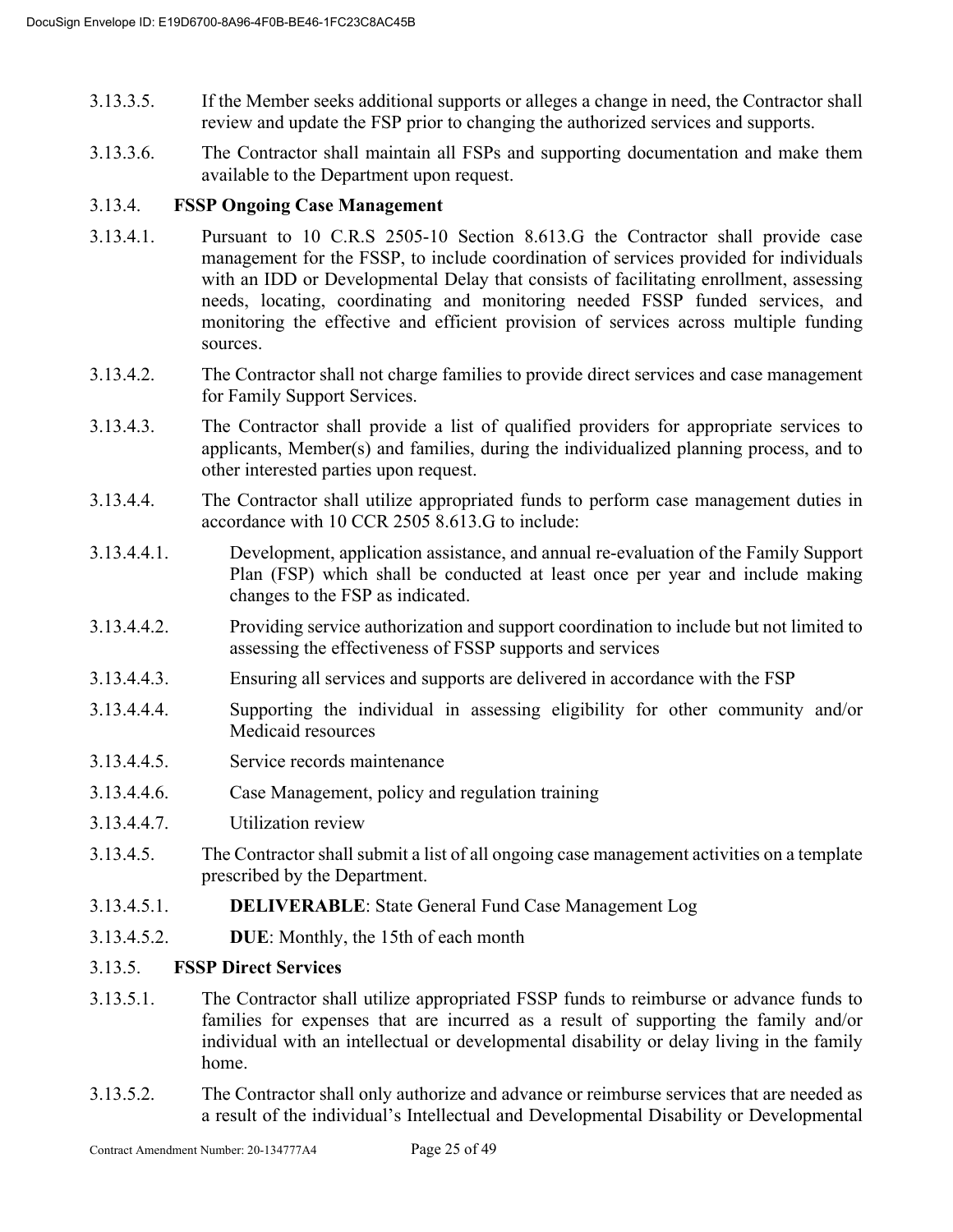Delay and shall not be approved if the need is a typical age-related need. Correlation between the need and the disability must be documented in the FSP.

- 3.13.5.3. The Contractor shall ensure that all services are provided in the most cost-effective manner, meaning the least expensive manner to meet the need.
- 3.13.5.4. The Contractor shall ensure that all services are authorized pursuant to the FSP.
- 3.13.5.5. The Contractor shall utilize FSSP funds to provide funding to families for expenses referenced in §25.5-10-305(a-j), C.R.S and 10 C.R.S. 2505-10 Section 8.613(F)(8)(a-h). The Contractor shall not authorize or provide any service that is not outlined in these regulations.
- 3.13.5.6. The Contractor shall ensure the authorized services through FSSP are not duplicative of other resources the family has access to, including HCBS waivers, third party insurance, etc.
- 3.13.5.7. The Contractor shall prioritize funding for the FSSP pursuant to 10 C.R.S 2505-10 Section 8.613.E(1-2).

# 3.13.6. **Family Support Council**

- 3.13.6.1. The Contractor shall establish and maintain a Family Support Council (FSC) pursuant to §25.5-10-304, C.R.S. and 10 C.C.R. 2505-10 Section 8.613.B.
- 3.13.6.2. The Contractor shall notify the Department in writing of any changes to the FSC within ten (10) Business Days.
- 3.13.6.3. The Contractor shall provide an orientation and training to all FSC members on the duties and responsibilities of the FSC. The training and orientation shall be documented with a record of the date of the training, who provided the training, training topic, and names of attendees. The Contractor shall make the training and orientation materials available to the Department upon request.
- 3.13.6.4. The Contractor shall ensure the FSC fulfills all duties outlined in 10 C.C.R. 2505-10 Section 8.613.B. The Contractor shall document meeting minutes and submit them to the Department. The Contractor shall maintain all supporting documentation related to an FSC meeting and make it available to the Department upon request.
- 3.13.6.4.1. **DELIVERABLE**: FSC Meeting Minutes
- 3.13.6.4.2. **DUE**: Monthly, by the 15th of each month and by June 30th or the Fiscal Year end close date determined by the Department for any meetings held in June.

# 3.13.7. **FSSP Evaluation**

- 3.13.7.1. In coordination with the FSC, the Contractor shall be responsible for evaluating the effectiveness of the FSSP on an annual basis. The Contractor shall ensure the annual program evaluation addresses all areas required in 10 CCR 2505-10 Section 8.613.K.
- 3.13.7.2. The Contractor shall provide the Annual Evaluation Report to the Department for review and approval.
- 3.13.7.2.1. **DELIVERABLE**: Annual Evaluation Report
- 3.13.7.2.2. **DUE**: Annually, by June 1st
- 3.13.8. **FSSP Annual Program Report**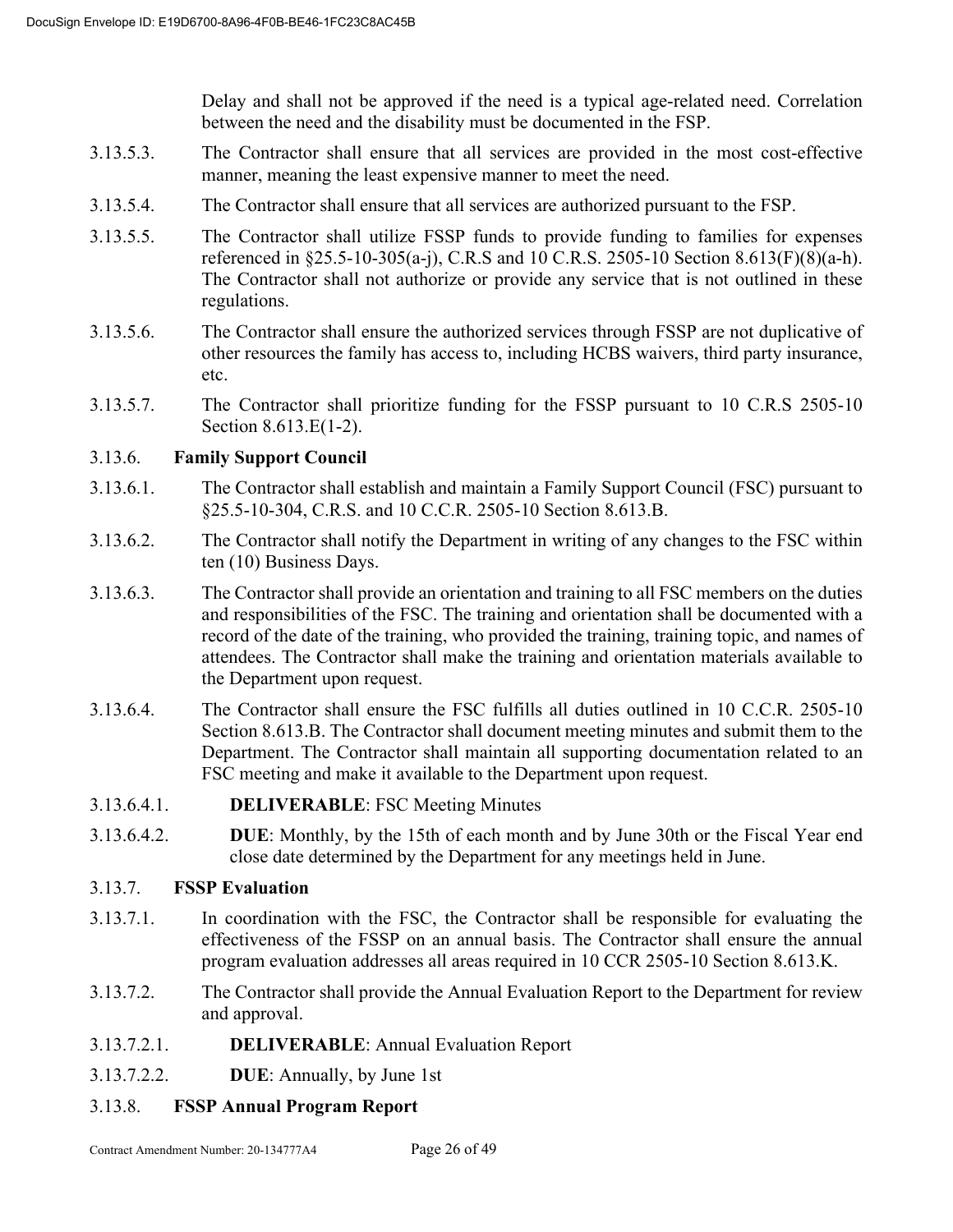- 3.13.8.1. The Contractor shall create and submit an annual FSSP Program Report to the Department. The FSSP Program Report shall contain all requirements outlined in 10 CCR 2505-10 Section 8.613.M.
- 3.13.8.2. The Contractor shall provide the FFS Program Report to the Department for review and approval.
- 3.13.8.2.1. **DELIVERABLE**: FSSP Program Report
- 3.13.8.2.2. **DUE**: Annually, by October 1st
- 3.13.9. **FSSP Records Maintenance**
- 3.13.9.1. The Contractor shall maintain supporting documentation capable of substantiating all expenditures and reimbursements made to providers, Members and/or families.
- 3.13.9.2. When the Contractor purchases services or items directly for Members and/or families, the Contractor shall:
- 3.13.9.2.1. Maintain receipts or invoices from the service provider and documentation demonstrating that the provider was paid by the Contractor.
- 3.13.9.2.1.1. Receipts or invoices must contain, at a minimum: Member and/or family name, provider name, first and/or last date of service, item(s) or service(s) purchased, item(s) or service(s) cost and amount due or paid.
- 3.13.9.3. When the Contractor reimburses Members and/or families for services or items, the Contractor shall:
- 3.13.9.3.1. Ensure the Member and/or family provides the Contractor with receipts or invoices prior to reimbursement.
- 3.13.9.3.1.1. Maintain receipts or invoices from the Member and/or family, and documentation demonstrating that the Client and/or family was reimbursed by the Contractor.
- 3.13.9.3.2. Ensure all receipts or invoices provided by the Members and/or family contain, at a minimum: Member and/or family name, provider name, first and/or last date of service, item(s) or service(s) purchased, items(s) or service(s) cost, and amount paid.
- 3.13.9.4. When the Contractor provides funding to Members and/or families for the purchase of services or items in advance, the Contractor shall:
- 3.13.9.4.1. Establish policies and procedures outlining the Contractor's processes for advancing funds, ensuring supporting documentation is received by the Member and/or family, and remedial action steps the Contractor will take if supporting documentation is not received. The policies and procedures shall identify timelines and shall be made available to the Department upon request.
- 3.13.9.4.2. Notify the Member and/or family that they are required to submit invoices or receipts to the Contractor of all purchases made prior to the close of the State Fiscal Year.
- 3.13.9.4.3. Ensure the Member and/or family provides the Contractor with receipts or invoices.
- 3.13.9.4.4. Maintain receipts or invoices from the Members and/or family, and documentation demonstrating that the Members and/or family was provided with advanced funds by the Contractor.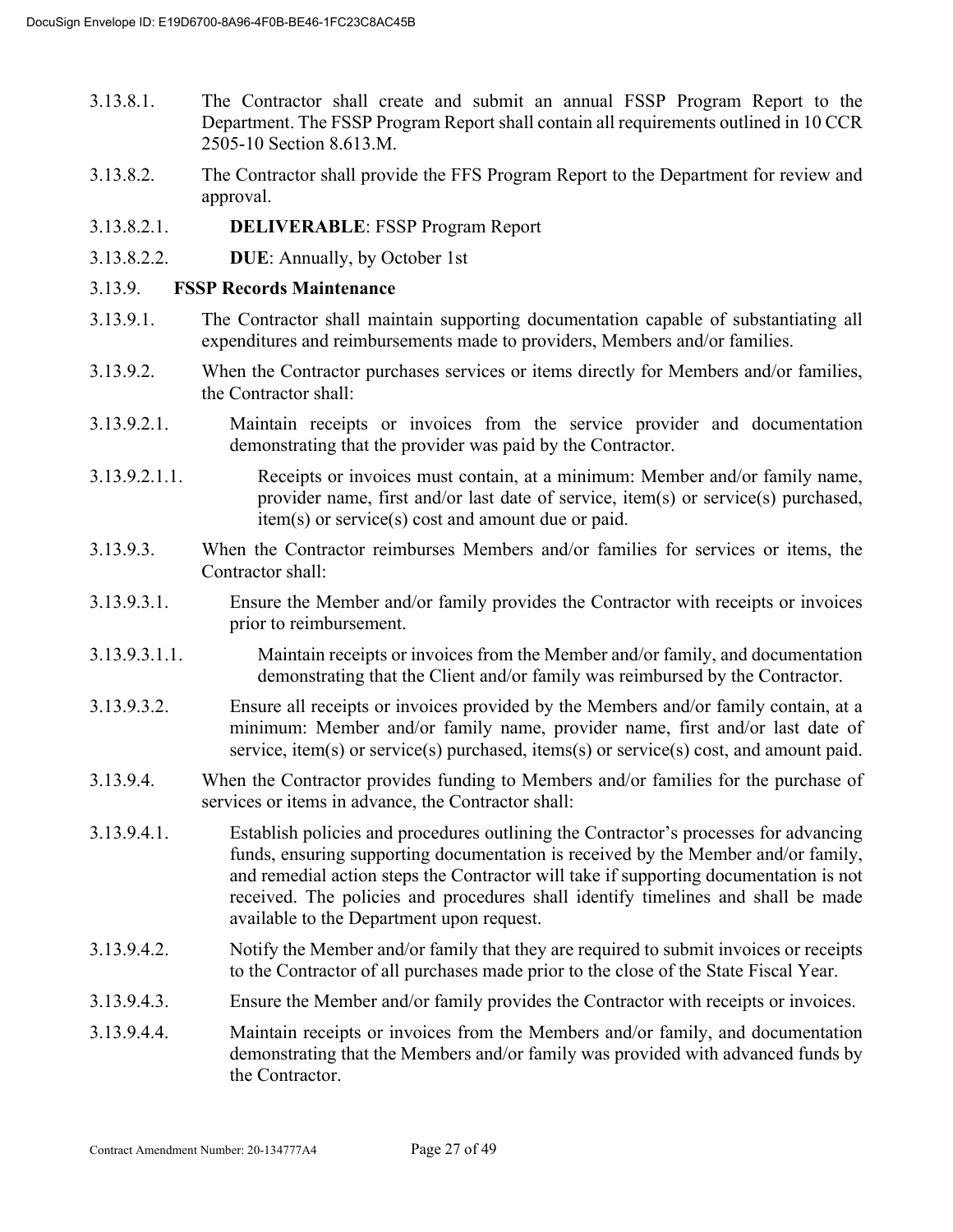- 3.13.9.4.4.1. Ensure all receipts or invoices provided by the Members and/or family contain, at a minimum: Members and/or family name, provider name, first and/or last date of service, item(s) or service(s) purchased, items(s) or service(s) cost, and amount paid.
- 3.13.9.4.5. The Contractor shall ensure the documentation received by the Member and/or family, indicates that the amount was paid.
- 3.13.9.4.6. If a Member and/or family does not submit invoices or receipts, the Contractor shall document all attempts to obtain receipts or paid invoices and any remedial action taken. The Contractor shall make all supporting documentation available to the Department upon request.
- 3.13.9.4.7. If the Contractor cannot provide supporting documentation as described in this section, the Department may recover any unsubstantiated expenditures from the Contractor.

# **4. MEDICAID PROGRAMS**

# 4.1. **Rules, regulations and references:**

- 4.1.1. The Contractor shall abide by and perform its duties and obligations in conformity with relevant federal law, all pertinent federal regulations, state law, and regulations of the Department of Health Care Policy and Financing, Colorado Department of Human Services, and the Colorado Department of Public Health and Environment which include but are not limited to:
- 4.1.1.1. Colorado Revised Statute, Title 25.5, Article 10.
- 4.1.1.2. Colorado Department of Health Care Policy and Financing, Office of Community Living written communications.
- 4.1.1.3. Colorado Department of Public Health and Environment at 6 C.C.R. 1011-1.
- 4.1.1.4. Colorado Department of Human Services 12 C.C.R. 2509-8 7.700.
- 4.1.1.5. The Contractor shall comply with all State Medicaid regulations promulgated by the Department. These regulations include, but are not limited to, Department regulations regarding:
- 4.1.1.5.1. The HCBS-DD waiver, 10 C.C.R. 2505-10 Sections 8.500 to 8.500.80,
- 4.1.1.5.2. The HCBS-SLS waiver, 10 C.C.R. 2505-10 Sections 8.500.90 to 8.500.102,
- 4.1.1.5.3. The HCBS-CES waiver, 10 C.C.R. 2505-10 Section 8.503, et seq.,
- 4.1.1.5.4. The HCBS-CHRP waiver, 10 C.C.R. 2505-10 Section 8.508,
- 4.1.1.5.5. Long Term Care, 10 C.C.R. 2505-10 Sections 8.400 to 8.401,
- 4.1.1.5.6. Recipient Appeals, 10 C.C.R. 2505-10 Section 8.507, and
- 4.1.1.5.7. Services for Individuals with Intellectual and Developmental Disabilities, 10 C.C.R. 2505-10 Sections 8.600, et seq.
- 4.1.2. The Contractor shall perform its obligations in conformity with the provisions of Title XIX of the Social Security Act and other applicable federal and state laws and regulations.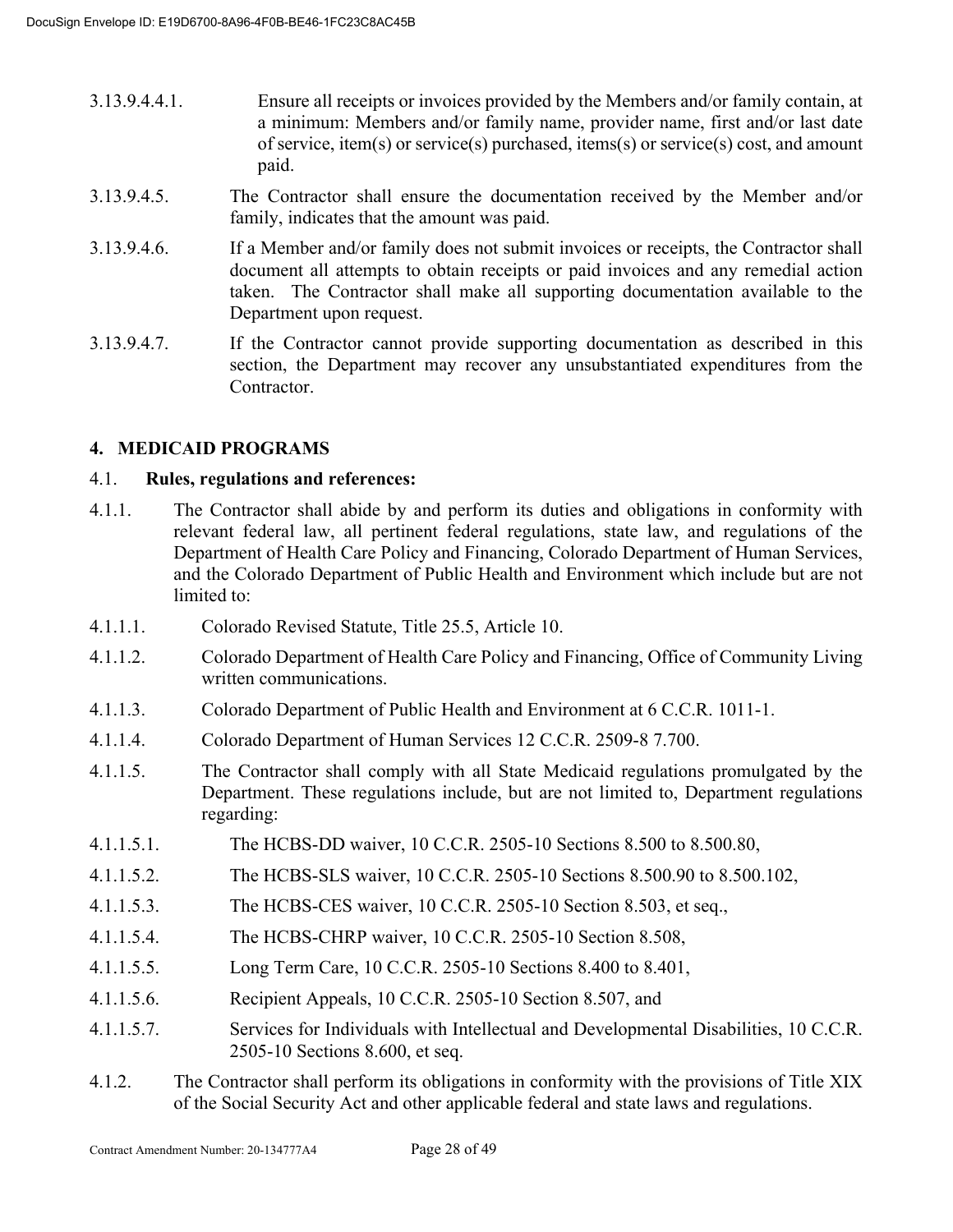4.1.3. The Contractor shall ensure applicant and Client rights are protected in accordance with Title XIX of the Social Security Act, other applicable federal and state laws, and Department regulations.

# 4.2. **Training**

- 4.2.1. The Contractor shall ensure that all Case Management staff receive the trainings listed below within one hundred and twenty (120) calendar days after the staff member's hire date and prior to being assigned independent case management duties. Case Management staff must receive a refresher training as required by the Department, the Department approved vendor or the Contractor. Training must include the following areas:
- 4.2.1.1. Long Term Services and Supports Eligibility
- 4.2.1.2. Intake and Referral
- 4.2.1.3. Determination of Developmental Disability or Delay
- 4.2.1.4. Department prescribed Level of Care Screening and Assessment
- 4.2.1.5. Notices and Appeals
- 4.2.1.6. Department Information Management Systems Documentation
- 4.2.1.7. Long Term Home Health (LTHH)
- 4.2.1.8. Applicable Federal and State laws and regulations for LTSS programs
- 4.2.1.9. Critical Incident Reporting
- 4.2.1.10. Waiver requirements and services
- 4.2.1.11. Mandatory Reporting
- 4.2.1.12. Disability and Cultural Competency
- 4.2.1.13. Participant Directed Training
- 4.2.2. There will be no exemptions to the above list of required trainings as all case managers should have a basic knowledge of all case management activities regardless of ongoing duties.
- 4.2.3. The Contractor shall utilize training materials provided by the Department where applicable related to Section 4.2.1 of this Contract.
- 4.2.4. The Contractor shall participate in Department trainings. Participation can be at the time of the presented training or following the training using the materials available on the Department Website.
- 4.2.5. Case Management staff hired by the Contractor with a minimum of one-year immediate prior experience working for a Colorado CCB as a case manager, may perform case management activities prior to completion of the training requirements. All outlined training at Section 4.2.1 must be completed within one-hundred twenty (120) calendar days after the staff member's hire date, unless the Contractor can provide documentation that the required training has occurred.
- 4.2.6. The Contractor may elect to perform additional training not outlined in the Contract, but applicable to the Scope of Work. The Contractor may utilize the Department's Case Management Training Template to identify trainings attended that are not required by the Department.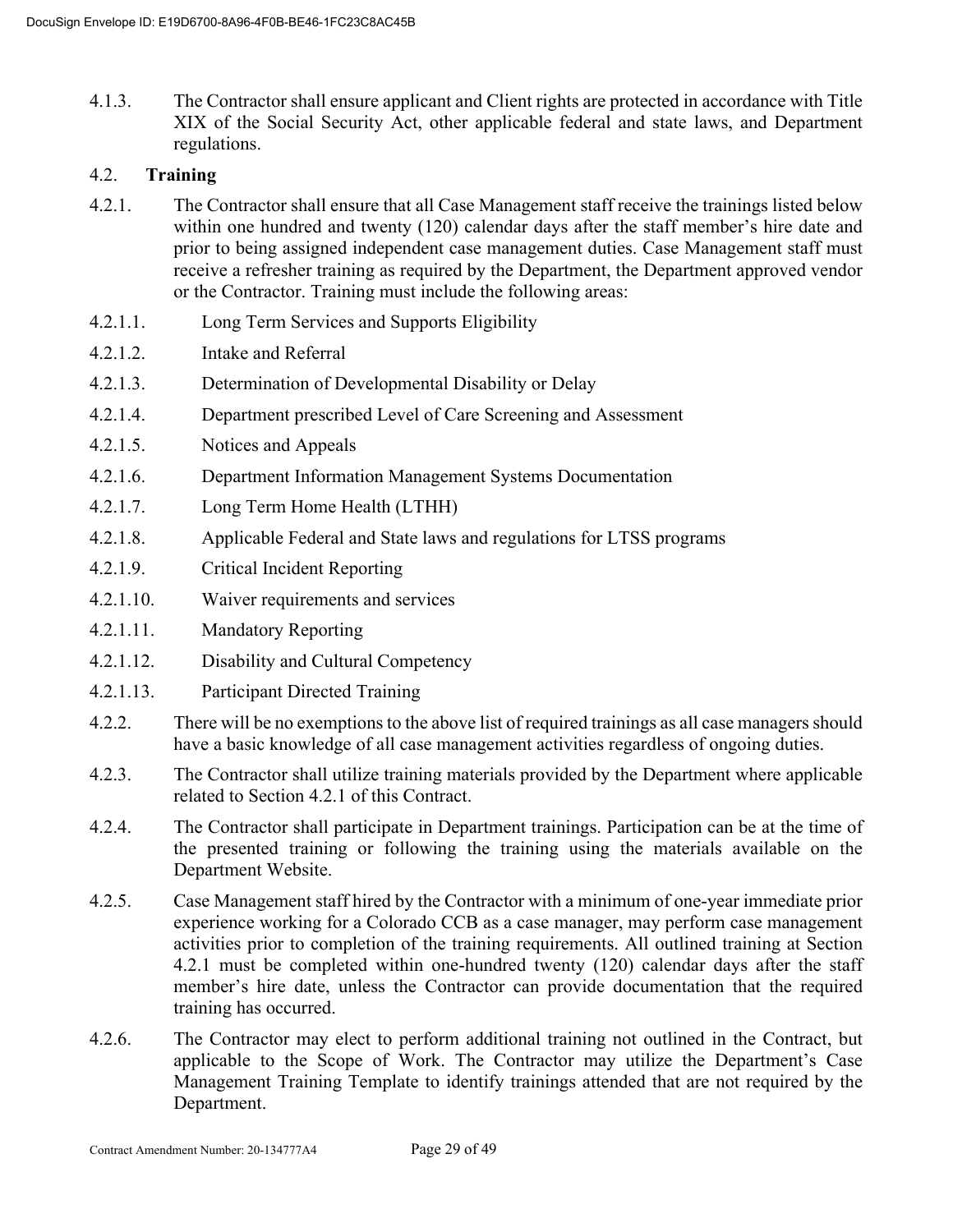- 4.2.7. The Contractor shall provide the date all Case Management staff, including new and existing staff, were hired and the dates of received training in the areas identified in Section 4.2 of this Contract, using the reporting template provided by the Department for review, approval and payment.
- 4.2.8. Within one year of implementation of the Department prescribed Level of Care Assessment:
- 4.2.8.1. Case Managers are required to receive oversight reviews of their performance including their competency with completing the Level of Care Assessment. Supervisors, lead workers or a case manager with three years of case management experience shall perform shadow assessments with one half of the Contractors case management staff prior to the end of the Contract Fiscal Year to complete the Level of Care Assessment. Documentation on Case Manager performance is to be maintained by the Contractor and provided to the Department upon request.
- 4.2.8.2. Case Managers are required to meet competency requirements determined by the Department to perform case management tasks including the correct application of the assessment and applicable waiver benefits. Case Managers must pass assigned training competency requirements to independently perform Case Management activities.
- 4.2.8.2.1. **DELIVERABLE**: Case Management Training
- 4.2.8.2.2. **DUE**: Semi-annually, trainings held between July 1st and December 31st are due January 15th; and trainings held between January 1st through June 29th are due June 30th or the Fiscal Year end close date set by the Department
- 4.2.9. The Contractor shall maintain supporting documentation demonstrating case managers attended the required trainings and make the information available to the Department upon request. Supporting documentation must include the name and description of the training, date the training was held, case managers in attendance, and trainer sign off showing the case manager completed the training.
- 4.3. Case Management staff employed by the Contractor shall complete Department prescribed training prior to the launch of the Department's new Care and Case Management Information Technology System (CCM), and the new assessment and support plan.
- 4.3.1. Case managers must meet the competency requirements as outlined in Department training guidance.
- 4.3.2. **DELIVERABLE**: Completed Case Management Training on the Care and Case Management Information Technology System (CCM), assessment and support plan
- 4.3.3. **DUE**: No later than June 1st

#### 4.4. **Intake, Screening and Referral**

- 4.4.1. The Contractor shall perform all intake, screening and referral functions/activities that shall include, but not limited to, the following:
- 4.4.1.1. Facilitating the Medicaid application process and responding to all referrals of potentially eligible Clients within two (2) Business Days of receipt of the referral.
- 4.4.1.2. Processing information regarding Client Medicaid eligibility within two (2) Business Days of receipt from the eligibility site.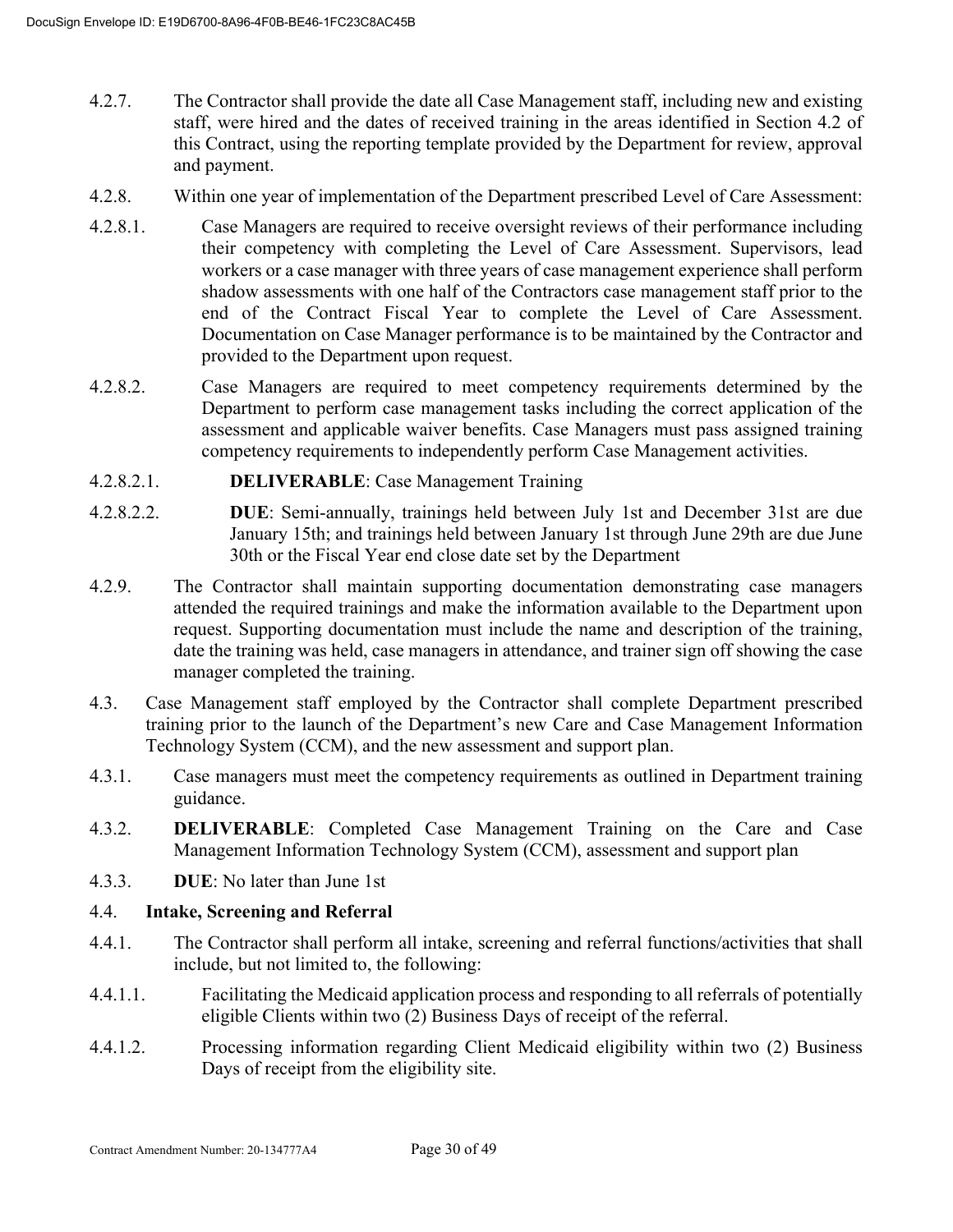- 4.4.1.3. Ask referring agencies to complete and submit an intake and screening form to initiate the process.
- 4.4.1.4. Providing information and referral to other agencies as needed.
- 4.4.1.5. Making initial contact with Clients to include a preliminary screening in the following areas:
- 4.4.1.5.1. A Client's need for LTSS.
- 4.4.1.5.2. A Client's need for referral to other programs or services.
- 4.4.1.5.3. A Client's eligibility for financial and program assistance.
- 4.4.1.5.4. The need for a Level of Care Assessment.
- 4.4.1.5.5. Maintain Client records including documentation of the referrals and outcome utilizing the Department's prescribed system.
- 4.4.1.5.6. The Contractor shall ensure documentation includes the Client's need for LTSS and/or the Client's request for a Level of Care Assessment, even though the screening indicates the Client may not be eligible for LTSS.
- 4.4.1.5.7. Clients shall be notified at the time of their application for publicly funded LTSS that they have the right to appeal actions. The notification shall include the right to request a fair hearing before an Administrative Law Judge.
- 4.4.1.5.8. **PERFORMANCE STANDARD**: One hundred percent (100%) of Referrals are entered into the Department prescribed system within three (3) Business Days from the date of referral.

# 4.5. **Level of Care Assessment**

- 4.5.1. The Contractor shall provide staff that meet the case manager qualifications set forth in state statutes and regulations to perform all Level of Care Assessments.
- 4.5.2. The Contractor shall conduct an Initial Level of Care Assessment for all new applicants to HCBS-DD, HCBS-SLS, HCBS-CES, and HCBS-CHRP waivers, and the Intermediate Care Facilities for Individuals with Intellectual Disabilities (ICF-IID). Initial Level of Care Assessment include the following Assessment Event types: Initial Review, HCBS-DD Waitlist, Deinstitutionalization (DI), and Reverse Deinstitutionalization. Continued Stay Review Level of Care Assessments include the following Assessment Event types: Continued Stay Review and Unscheduled Review.
- 4.5.3. An Unscheduled Review Assessment Event Type shall be utilized when a Level of Care Assessment is completed due to a significant change in the Member functioning and support needs including documented medical conditions, post hospitalization, or significant change in activities of daily living.
- 4.5.4. The Contractor shall conduct an Initial Level of Care Assessment in accordance with the following timelines:
- 4.5.4.1. Ten (10) Business Days for individuals residing in the community, upon completion of the DD determination, when the individual requests HCBS waiver services, and upon verifying Medicaid eligibility or submission of a Medicaid application.
- 4.5.4.2. Five (5) Business Days from the date of referral for individuals residing in a nursing facility or ICF-IID.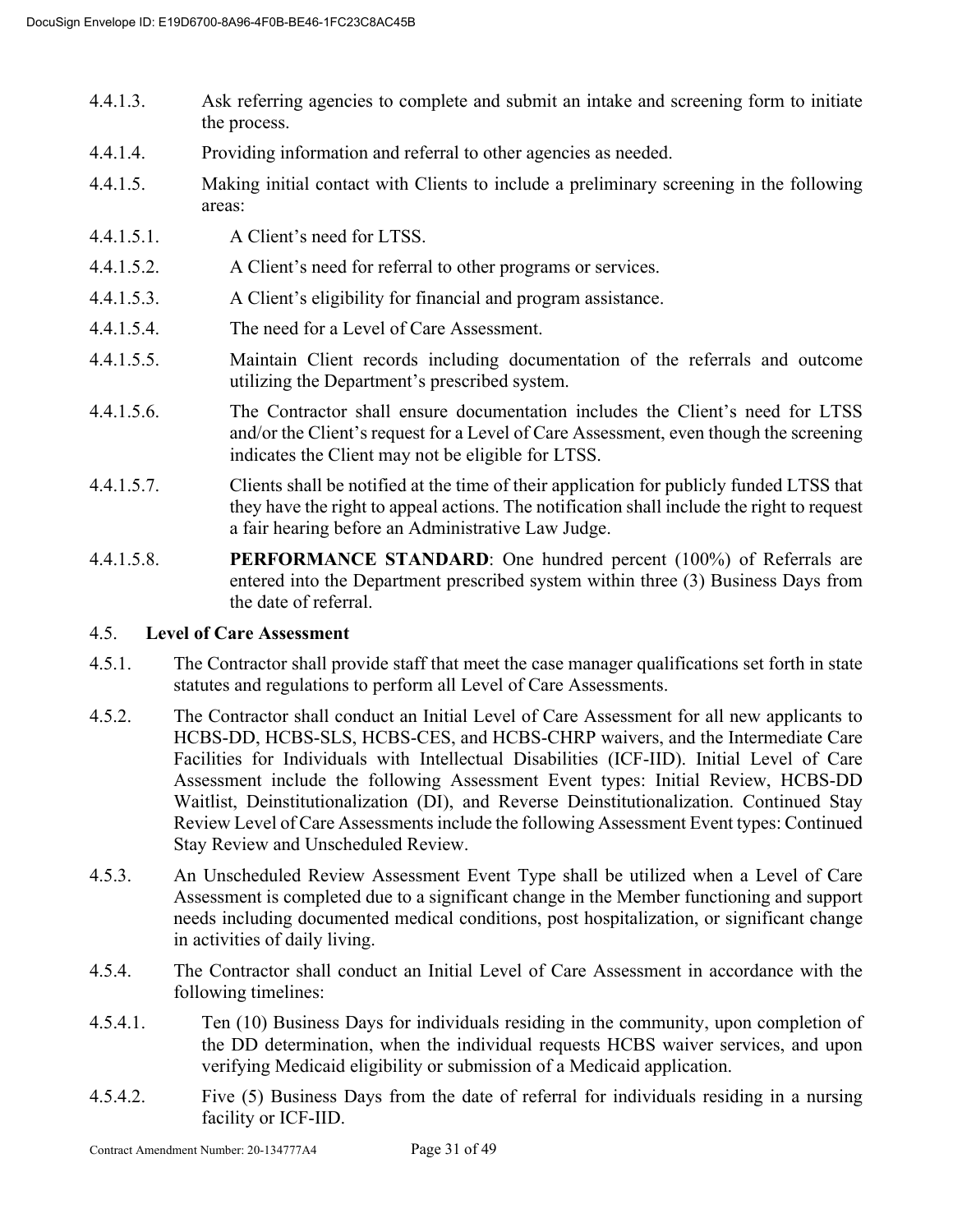- 4.5.4.3. Two (2) Business Days from the date of referral for individuals residing in a hospital.
- 4.5.4.4. The Contractor shall enter and verify the evaluation into the Benefits Utilization System (BUS) within ten (10) Business Days of completing the evaluation.
- 4.5.4.4.1. **PERFORMANCE STANDARD**: Initial Level of Care Assessment
- 4.5.4.4.2. **DUE**: Within ten (10) Business Days after completing the evaluation. The Contractor shall verify that an individual needs an institutional level of care by receiving a Professional Medical Information Page (PMIP) signed by a medical professional and dated no earlier than six (6) months from the certification start date and no later than ninety (90) days from the evaluation date of an Initial Level of Care Assessment; and within ninety (90) calendar days of the certification start date and before the certification end date for a Continued Stay Review (CSR) for all applicants and individuals currently receiving services through the Intermediate Care Facilities for Individuals with Intellectual Disabilities (ICF-IID).The Contractor shall conduct all Level of Care Evaluations in accordance with regulations.
- 4.5.5. The Contractor shall conduct a Continued Stay Review every twelve (12) months for Clients who are continually enrolled for the HCBS-DD, HCBS-SLS, HCBS-CES, and HCBS-CHRP waivers. The Contractor shall enter the review into the BUS within ten (10) Business Days of completing the evaluation.
- 4.5.5.1. **PERFORMANCE STANDARD**: Enter and verify Continued Stay Reviews within ten (10) Business Days after completing the assessment.
- 4.5.5.2. The Contractor shall enter and verify the Continued Stay Review into the BUS within ten (10) Business Days of completing the assessment. Failure by the Contractor to complete the annual Level of Care Assessment shall cause a break in payment authorization for waiver services for the Client.
- 4.5.5.3. The Contractor shall ensure that this break in payment authorization shall not affect the continued delivery of waiver services to the Client. Service costs incurred during a break in payment authorization are non-allowable costs.
- 4.5.5.4. The Contractor shall bear the sole financial responsibility of all costs incurred during this break in payment authorization and shall be responsible for reimbursing providers for any loss in funding as a result of the break in payment authorization.
- 4.5.6. The Contractor shall notify all providers of the discontinuation of services no later than eleven (11) calendar days prior to the certification end date that services shall not be authorized past the certification end date.

# 4.6. **Care and Case Management System Soft-Launch Pilot Participation**

- 4.6.1. The Contractor shall participate in a Soft Launch of the Department's new Care and Case Management Information Technology System (CCM) and the new assessment and support plan instruments as requested and determined by the Department.
- 4.6.1.1. The Contractor shall participate in the Soft Launch, as determined by the Department.
- 4.6.1.2. The activities in the Soft Launch will be completed in place of the ULTC 100.2 and Service Plan currently completed in the Benefits Utilization System (BUS).
- 4.6.1.3. The Soft Launch will include administration of the new assessment and support planning instruments, which consist of distinct modules in the CCM. The Contractor will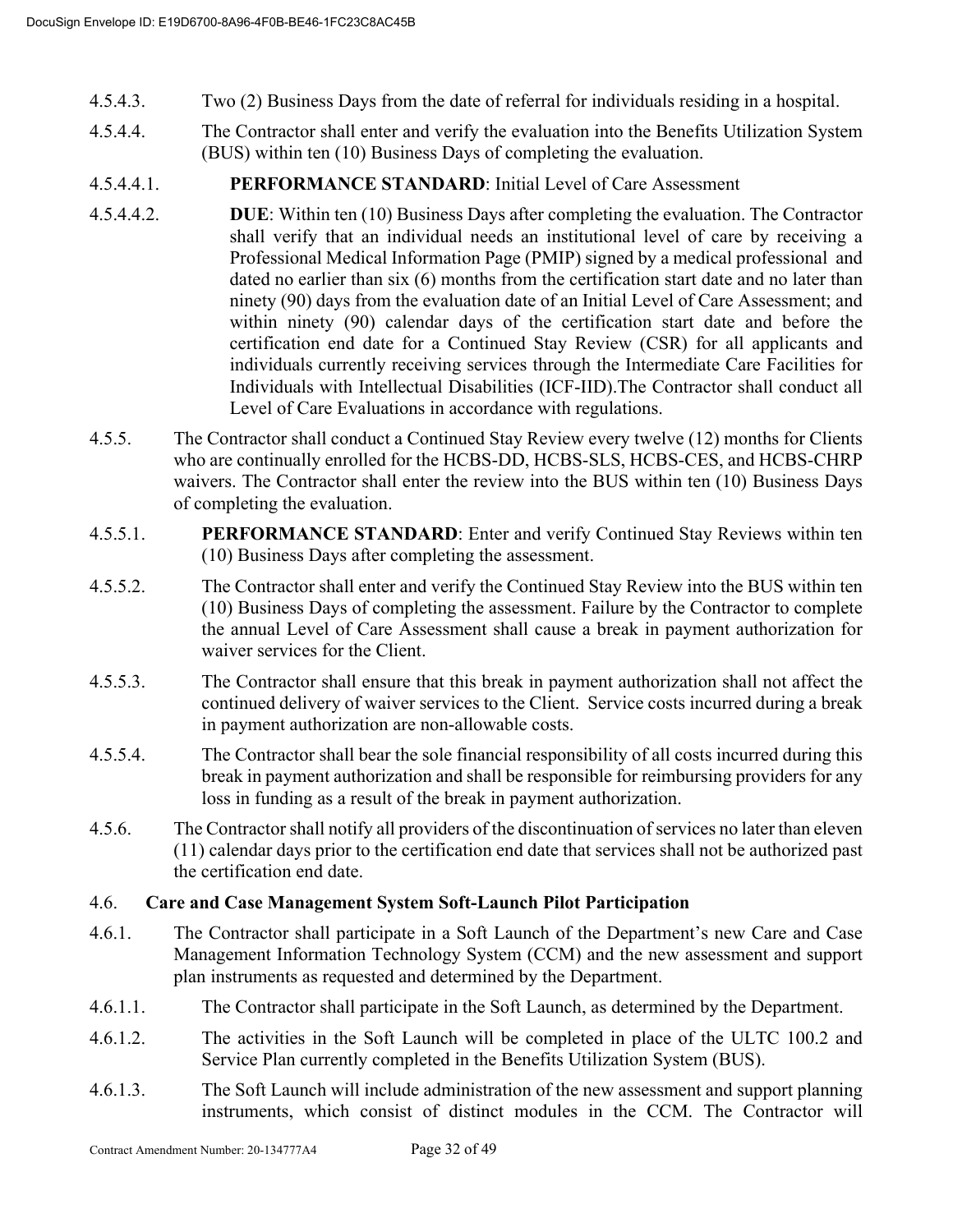administer the new LOC Screen module; new Needs Assessment, to include either the Basic Assessment module or the Comprehensive Assessment modules, as determined by the department; and the new Person-Centered Support Plan Module for initial and reassessments occurring during the duration of the Soft Launch period. All other case management activities not specified in this section are required to be completed for each individual seeking services or member participating in the Soft launch as otherwise required by the contract or regulations, in the BUS, Bridge, or DDD Web, as applicable.

- 4.6.2. All activities specified in this section shall apply only to case managers identified by the Contractor and approved by the Department to participate in the Soft Launch and the initial or CSR assessments and support plans administered by them.
- 4.6.2.1. The contractor shall assign staff who meet the case manager qualifications set forth in statutes to, in sufficient numbers to be determined by the Department, to perform all case management activities of the Soft Launch.
- 4.6.2.2. The identified and approved staff shall participate in training, as required and outlined by the Department, on the CCM system automation; the new assessment and the support plan instruments to include, but not limited to, the LOC Screen, Basic and Comprehensive Needs Assessment modules, and Person-Centered Support Plan module prior to performing a new assessment and support plan process in the CCM system.
- 4.6.3. The contractor shall explain and offer the option to members to voluntarily participate as an early adopter of the new assessment and support plan process on a voluntary basis, at the time of the CSR and at initial enrollment, as directed by the Department.
- 4.6.3.1. The Contractor shall complete all coordination and scheduling with volunteer early adopters for each of the required steps in the soft launch assessment and support plan process.
- 4.6.4. The Contractor shall complete the intake, screening and referral process in the CCM system for all individuals, as applicable.
- 4.6.4.1. The Contractor shall conduct an Initial LOC Screen for all new applicants to all waiver programs as indicated during the intake, screening and referral process using the new LOC Screen instrument automated in the CCM system, as directed by the Department.
- 4.6.4.2. The Contractor shall schedule and conduct new LOC Screen in accordance with the timelines in Section 4.4.4 of this Contract.
- 4.6.4.3. The Contractor shall conduct a Level of Care Assessment for Continued Stay Reviews for the following Home and Community Based Services (HCBS) Waivers in the CCM system:
- 4.6.4.3.1. HCBS-CES
- 4.6.4.3.2. HCBS-CHRP
- 4.6.4.3.3. HCBS-DD
- 4.6.4.3.4. HCBS-SLS
- 4.6.4.4. The Contractor shall assess and determine eligibility for HCBS waivers based on each waiver program targeting criteria and assist the client to select the appropriate waiver based on the eligibility determination.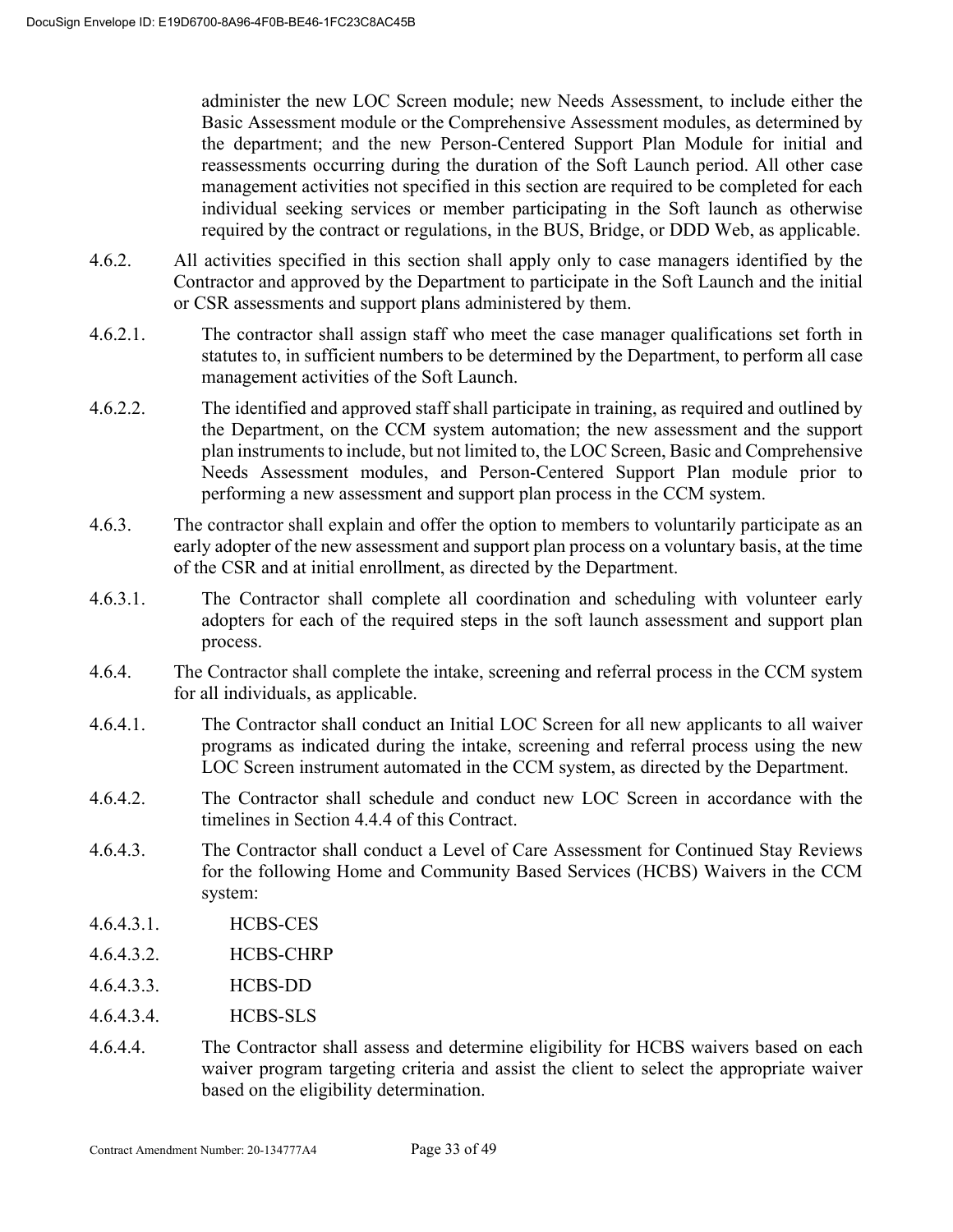- 4.6.4.5. The Contractor shall manually submit LOC determination, to include the waiver program selection based on the targeting criteria eligibility determination, to the appropriate county, using a process as determined by the Department. For initial enrollments, once confirmation of financial eligibility is determined, if the individual has chosen a waiver program that is not managed by the Contractor, the Contractor shall coordinate a transfer to the appropriate case management agency and assure the transfer is reported to the Department and is completed.
- 4.6.4.6. The Contractor shall complete the Introduction to the Assessment module in the CCM system, offering the option of the Basic Assessment module or Comprehensive Assessment module, as directed by the Department.
- 4.6.4.7. The Contractor shall conduct the appropriate assessment, as directed by the Department, and the Person-Centered Support Plan module in the CCM system.
- 4.6.4.8. The Contractor shall enter PARs and other required information into the Bridge for any of the early adopter members.
- 4.6.5. The Contractor shall provide feedback on system automation, system issues and training materials. The Contractor shall document soft launch related activities and time spent on these activities as directed by the Department or the Department's designee.
- 4.6.6. **DELIVERABLE**: Completed Soft Launch Case Management Training on the Care and Case Management Information Technology System (CCM), assessment and support plan
- 4.6.7. **DUE**: No later than January 31st

# 4.7. **Supports Intensity Scale-A Assessment**

- 4.7.1. The Contractor shall conduct a Supports Intensity Scale-A (SIS) assessment for all HCBS-DD and HCBS-SLS enrollments and reassessments when criteria set forth at 10 C.C.R. 2505- 10 Section 8.612.1.H are met. The Contractor shall not be reimbursed for a SIS assessment prior to the individual being determined eligible for a waiver through the Level of Care Assessment and confirmation of financial eligibility. The Contractor shall not be reimbursed for SIS reassessments without prior authorization from the Department to conduct the SIS reassessment.
- 4.7.2. The Contractor shall conduct all initial SIS Assessments within forty-five (45) calendar days from the date of the Initial Level of Care Assessment. The Contractor shall conduct all SIS reassessments within forty-five (45) calendar days from the date of approval from the Department.
- 4.7.3. The Contractor shall enter the SIS Assessment into SIS-A Online within thirty (30) calendar days of completing the assessment.
- 4.7.3.1. **PERFORMANCE STANDARD**: SIS-A Assessment within thirty (30) calendar days of completing the assessment

# 4.8. **HCBS-CHRP Support Need Level Assessment**

- 4.8.1. The Contractor shall conduct a Support Need Level Assessment for all HCBS-CHRP enrollments and re-assessments as set forth by the Department's prescribed guidelines.
- 4.8.2. The Contractor shall conduct an initial Support Need Level Assessment within forty-five (45) calendar days from the date of the Initial Level of Care Assessment. The Contractor shall conduct all reassessments as necessary client's needs change.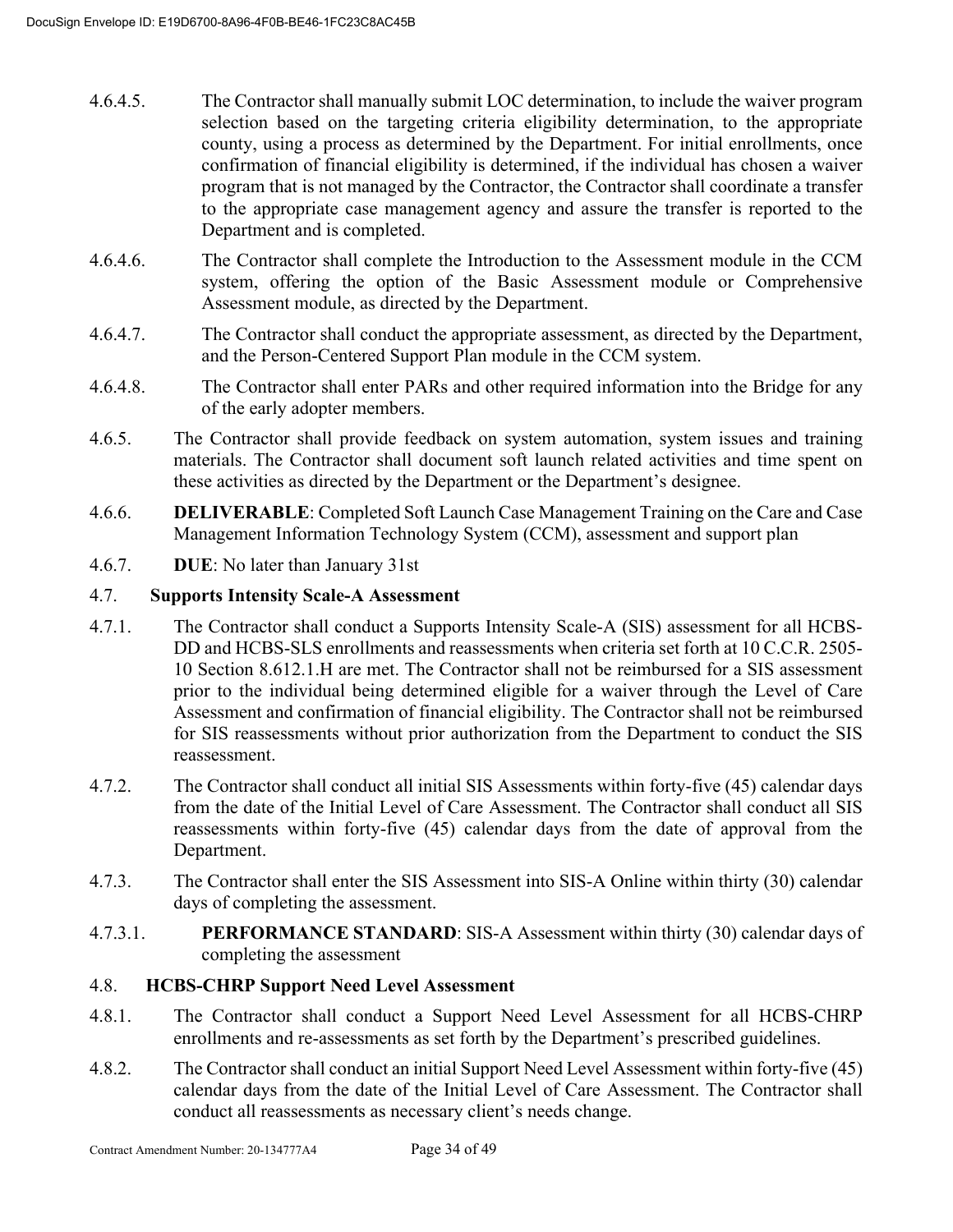- 4.8.2.1. The Contractor shall submit a list of all completed HCBS-CHRP Support Need Level Assessments on a template prescribed by the Department.
- 4.8.2.1.1. **DELIVERABLE**: Completed HCBS-CHRP Support Need Level Assessment List
- 4.8.2.1.2. **DUE**: Monthly, the 15th of each month
- 4.8.2.2. The Contractor shall maintain all Support Need Level Assessments and supporting documentation and make it available to the Department upon request.
- 4.8.2.3. **PERFORMANCE STANDAND**: Support Need Level Assessment
- 4.8.2.4. **DUE**: Within ten (10) Business Days of the Department's request

# 4.9. **HCBS-CES Applications**

- 4.9.1. The Contractor shall complete initial and CSR applications for persons applying for the HCBS-CES waiver as set forth by the Department's prescribed guidelines.
- 4.9.2. Initial HCBS-CES applications shall be submitted to the designated entity for review no more than thirty (30) calendar days after the initial LOC is completed or no more than thirty (30) calendar days after the Applicant/family has chosen enrollment onto the HCBS-CES waiver.
- 4.9.3. CSR HCBS-CES applications shall be submitted to the designated entity in accordance with timelines as set forth in 7.6.2., in order to prevent any break in services.
- 4.9.4. The Contractor shall maintain all HCBS-CES applications and supporting documentation and make it available to the Department upon request.

#### 4.10. **Appeals**

- 4.10.1. The Contractor shall represent the Department and defend any adverse action in accordance with 10 CCR 2505-10, Sections 8.057 *et. seq.* in all appeals initiated during this Contract. The Contractor shall coordinate with the Department for any adverse actions necessitating Department attendance at a hearing.
- 4.10.2. The Contractor shall represent its actions at Administrative Law hearings when the Client or Member appeals a denial or adverse action affecting Client's or Member's program eligibility or receipt of services.
- 4.10.3. The Contractor shall process appeals in accordance with schedules published by the State of Colorado Office of Administrative Courts and rules promulgated by the Department.
- 4.10.4. The Contractor shall develop an Appeals Packet which contains all relevant documentation to support the Contractor's denial or adverse action.
- 4.10.5. The Contractor shall develop the Appeals Packet no earlier than twenty (20) Business Days prior to the date of a scheduled hearing.
- 4.10.6. The Contractor shall submit appeal ruling exceptions to the Office of Administrative Courts when applicable and include all relevant information.
- 4.10.7. The Contractor shall cooperate with the Office of the State Attorney General for any case in which it is involved.
- 4.10.8. The Contractor shall document all appeals where the Contractor attends any hearing in an Administrative Law Court.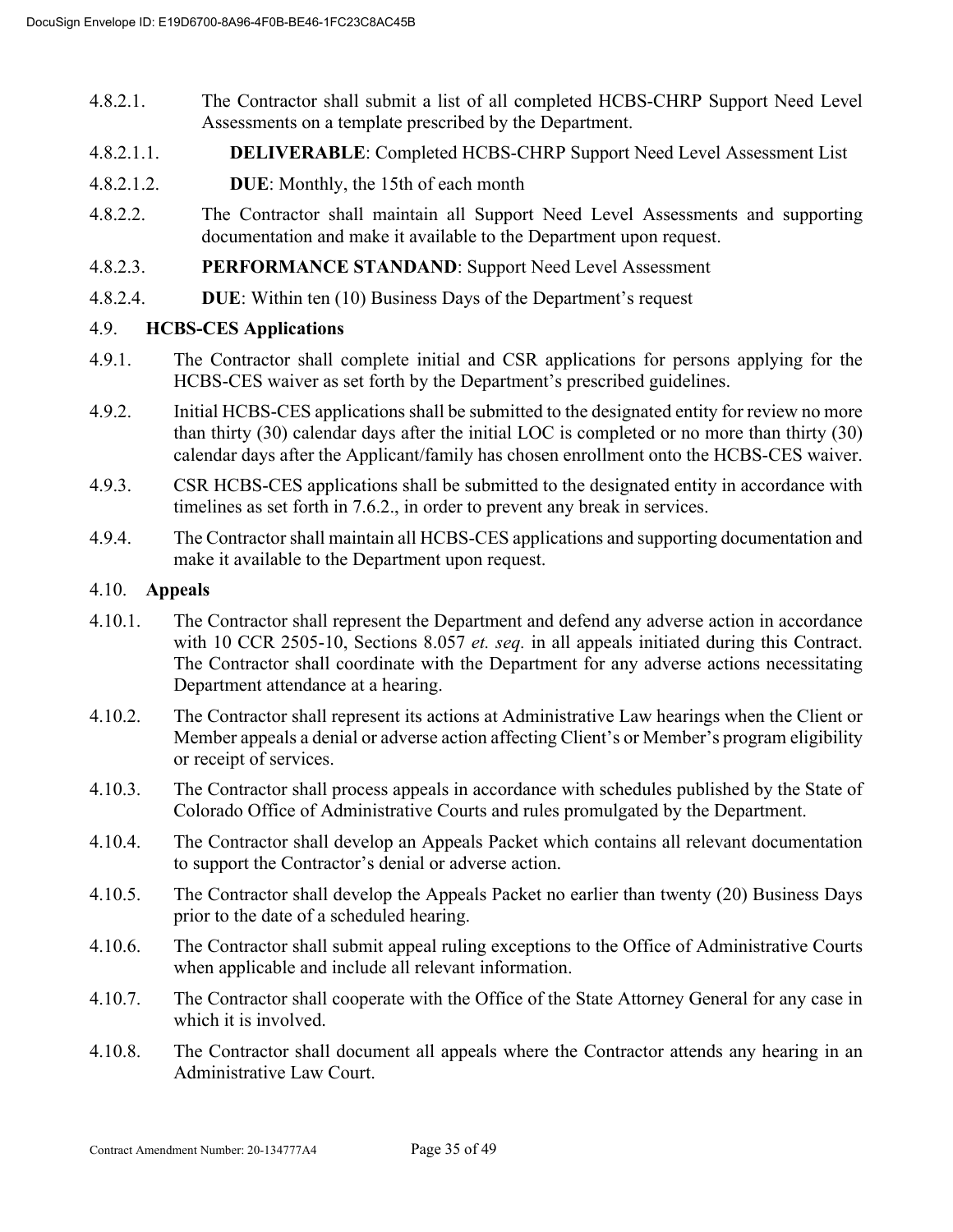- 4.10.9. The Contractor shall enter all Appeals and Hearing information, and follow-up, into the Department prescribed system and maintain detailed documentation.
- 4.10.10. The Contractor shall make the Appeals Packets available to the Department upon request by the Department.
- 4.10.11. The Contractor shall document all Appeals Creation of the Packet and Attendance at the Hearing information, no later than the tenth (10th) day of the month following the month when the packet or hearing was completed, and follow-up in the Department prescribed system and maintain detailed documentation.
- 4.10.11.1. **PERFORMANCE STANDARD**: One hundred percent (100%) of Appeal Packets and Hearings Attended are added to the Department prescribed system monthly by the tenth (10th) day of the month following the month when the packet or hearing was completed.

# 4.11. **Management Information Systems and Reporting**

- 4.11.1. The Contractor shall comply with reporting and billing policies and procedures established by the Department, participate in the State's management information systems and adhere to the information system requirements provided by the Department for these systems. These systems include but are not limited to: the DDD Web Application Portal/Community Contract and Management System (CCMS) and the Benefits Utilization System (BUS).
- 4.11.2. The Contractor shall:
- 4.11.2.1. Utilize the Department prescribed system for the purpose of Client information management.
- 4.11.2.2. Provide accurate documentation of administrative activities required under this Contract. Timely documentation shall be completed within ten (10) Business Days and entered into the Department prescribed system.

# **5. ACCOUNTING**

- 5.1. The Contractor's accounting methods shall conform to the standards of Generally Accepted Accounting Principles (GAAP), and any updates thereto, throughout the Term of the Contract.
- 5.2. The Contractor shall establish and maintain internal control systems and standards that apply to the operation of the organization.
- 5.3. The Contractor shall establish any necessary cost accounting systems to identify the application of funds and record the amounts spent.
- 5.4. The Contractor shall document all transactions and funding sources and this documentation shall be available for examination by the Department within ten (10) Business Days of the Department's request.
- 5.4.1. **DELIVERABLE**: Transaction and Funds Documentation
- 5.4.2. **DUE**: Within ten (10) Business Days of the Department's Request

# **6. SUBRECIPIENT STATUS AND REQUIREMENTS**

6.1. The Contractor has been determined to be a Subrecipient under 2 C.F.R. Chapter I, Chapter II, Part 200 et al. Uniform Administrative Requirements, Cost Principles, and Audit Requirements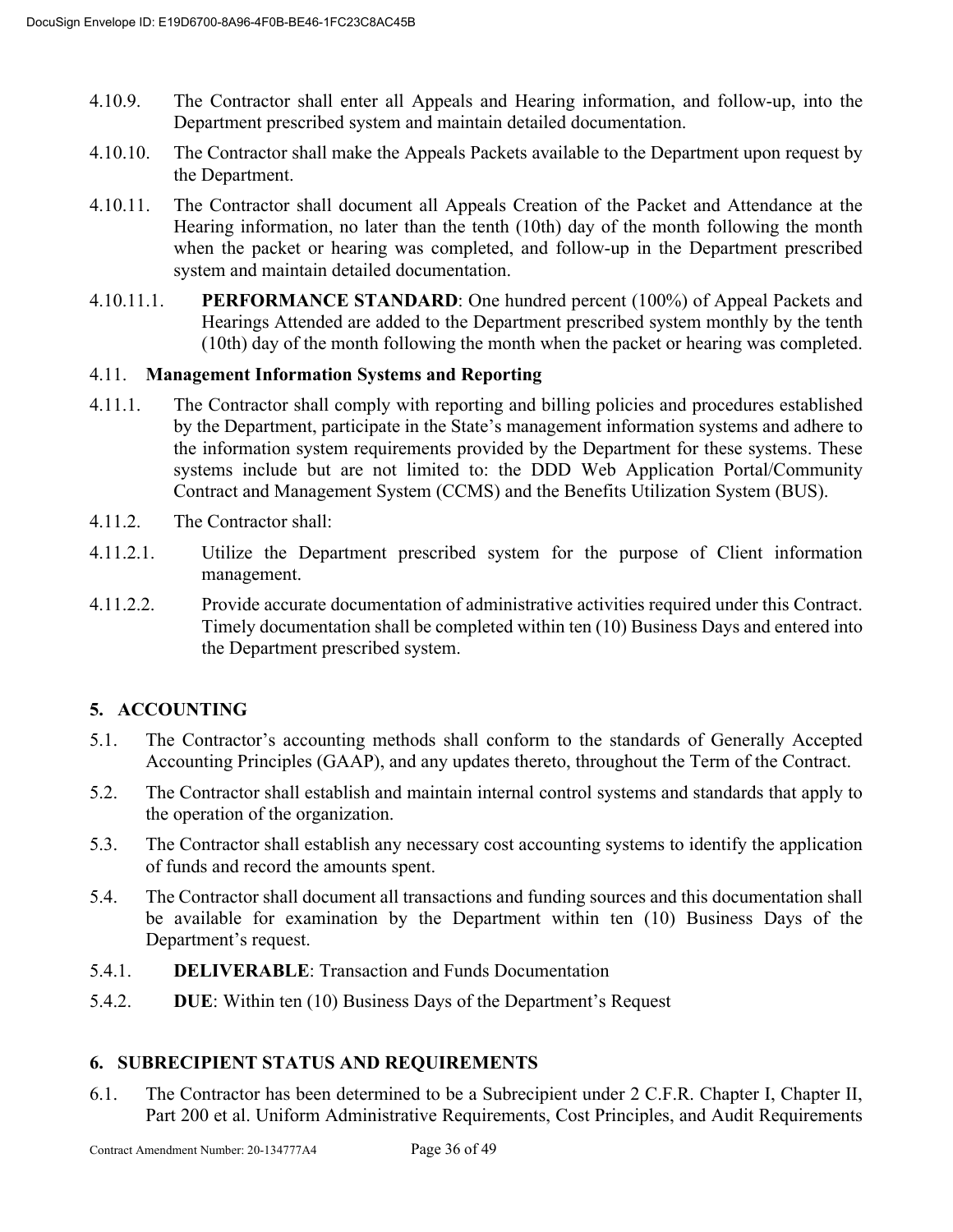for Federal Awards; Final Rule (the "Final Rule"), released December 26, 2013 and subsequently updated, and thus shall be required to follow all requirements and guidance contained in the Final Rule.

- 6.1.1. Single Audits
- 6.1.1.1. Under the Final Rule, all Non-Federal Entities, as defined in the Final Rule, expending \$750,000.00 or more from all federal sources (direct or from pass-through entities) must have a single or program-specific audit conducted for that year in accordance with Subpart F of the Final Rule.
- 6.1.1.2. The Contractor shall notify the State when expected or actual expenditures of federal assistance from all sources equal or exceed \$750,000.00.
- 6.1.1.3. If the expected or actual expenditures of federal assistance from all sources do not equal or exceed \$750,000.00 the Contractor shall provide an attestation to the State that they do not qualify for a Single Audit.
- 6.1.1.4. Pursuant to the Final Rule §200.512 (a)(1) the Single Audit must be completed and submitted to the Department within the earlier of thirty (30) calendar days after receipt of the auditor's report(s), or nine (9) months after the end of the audit period. If the due date falls on a Saturday, Sunday, or federal holiday, the reporting package is due the next Business Day.
- 6.1.1.4.1. **DELIVERABLE**: Single Audit
- 6.1.1.4.2. **DUE**: Within the earlier of thirty (30) calendar days after receipt of the auditor's report(s), or nine (9) months after the end of the audit period
- 6.1.1.5. If the Contractor did not receive enough federal funds to require a Single Audit, the Contractor shall submit an attestation form stating a Single Audit was not required utilizing the Department's template.
- 6.1.1.5.1. **DELIVERABLE**: Attestation Form
- 6.1.1.5.2. **DUE**: Within the earlier of thirty (30) calendar days after receipt of the auditor's report(s), or nine (9) months after the end of the audit period
- 6.1.1.6. The audit period shall be the Contractor's Fiscal Year.

# **7. COMPENSATION**

# 7.1. **State General Fund Program Allocations**

- 7.1.1. The Department will notify the Contractor in writing of the Contractor's individual allocation for State SLS, OBRA-SS, and FSSP for each State Fiscal Year.
- 7.1.2. Reimbursement for activities and services performed by the Contractor shall not exceed the maximum amount identified in the Contractor's individual allocation. Activities and services must be rendered during the State Fiscal Year.
- 7.1.3. The Department, in its sole discretion, may increase or decrease the Contractor's individual allocations under this Contract by notifying the Contractor's Representative. Increases or decreases in the amount of State funding during the term of this Contract may be made by written notice by the Department to the Contractor or by amendment of the Contract. The circumstances may include but shall not be limited to: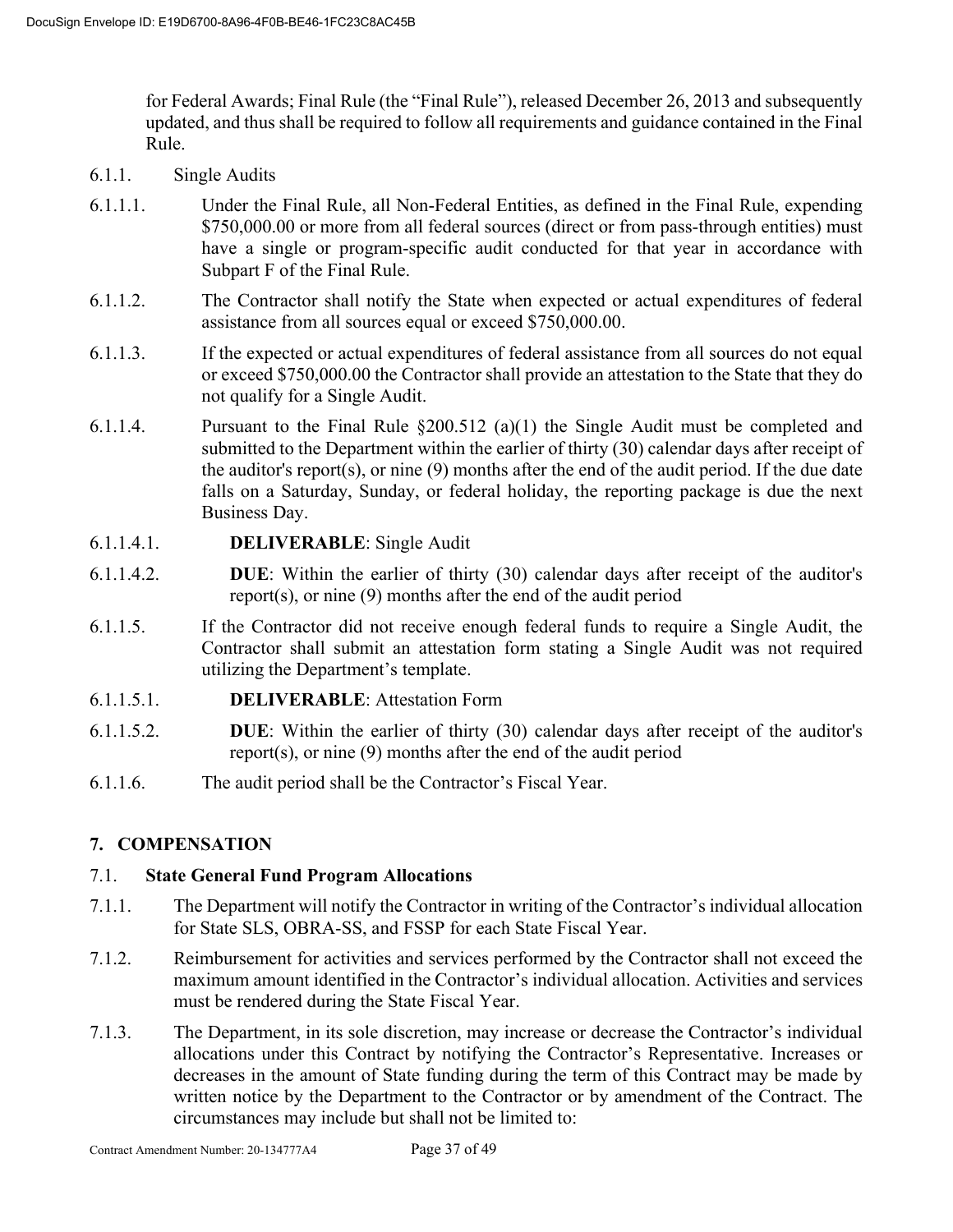- 7.1.3.1. If necessary to fully utilize program appropriations.
- 7.1.3.2. Adjustments to reflect prior year final contract utilization and current year expenditures.
- 7.1.3.3. Supplemental appropriation changes resulting in an increase or decrease in the amounts originally appropriated and available for the purposes of this program.
- 7.1.3.4. Closure of programs and/or termination of related contracts.
- 7.1.3.5. Delay or difficulty in implementing new programs or services.
- 7.1.3.6. Other special circumstances as deemed necessary by the Department.
- 7.1.3.7. Changes in Member utilization due to changing needs, new enrollments, terminations, and/or delays in services.
- 7.1.3.8. Minimum caseloads not being met.

#### 7.2. **State General Fund Program Minimum Caseloads**

- 7.2.1. The Department will notify the Contractor in writing of the minimum number of individuals that shall be served in State SLS and FSSP prior to the start of each State Fiscal Year.
- 7.2.2. The Contractor may choose to enroll more individuals in State SLS and FSSP than authorized, ensuring all individuals can be served within the funding allocated.
- 7.2.3. Minimum caseload is calculated by the Department using the unique number of members that receive direct services during the contract period.
- 7.2.4. The Contractor shall enroll members into OBRA-SS if the need for services is identified through the PASRR Level II and shall notify the Department if sufficient funding is not available in the Contractor's individual allocation to support the individual's needs.
- 7.2.5. The Contractor shall redirect unallocated funding from one State Funded Program to another to fully utilize funding allocated and best serve member needs within the CCB service area. The Contractor shall not redirect unallocated funding from one State Funded Program to another unless the minimum caseload requirement is being met or the Contractor has obtained written approval from the Department to do so.
- 7.2.6. The Department may reduce the amount of funding allocated during the State Fiscal Year if the Contractor does not meet minimum caseload requirements for State SLS or FSSP.

#### 7.3. **State General Fund Program Compensation**

- 7.3.1. The compensation under this Contract shall consist of fee for service reimbursement for all State General Fund activities. The Department shall pay the Contractor for the State SLS and OBRA-SS activities at the rates shown in the table in Section 7.5.2 and direct services for State SLS and OBRA-SS at the rates posted and distributed on the Department's website on the Provider Rates and Fee Schedule. The Department shall pay the Contractor for FSSP activities at the rates shown in the table in Section 7.5.2 and direct services for FSSP at a dollar per unit.
- 7.3.2. The liability of the State, at any time, for such payment shall be limited to the unexpended amount remaining of such funds and available to the Department.
- 7.3.3. Payments shall be made in accordance with rates identified in Section 10.1.10 of this Contract as determined by the Department and may be amended during the term of the contract using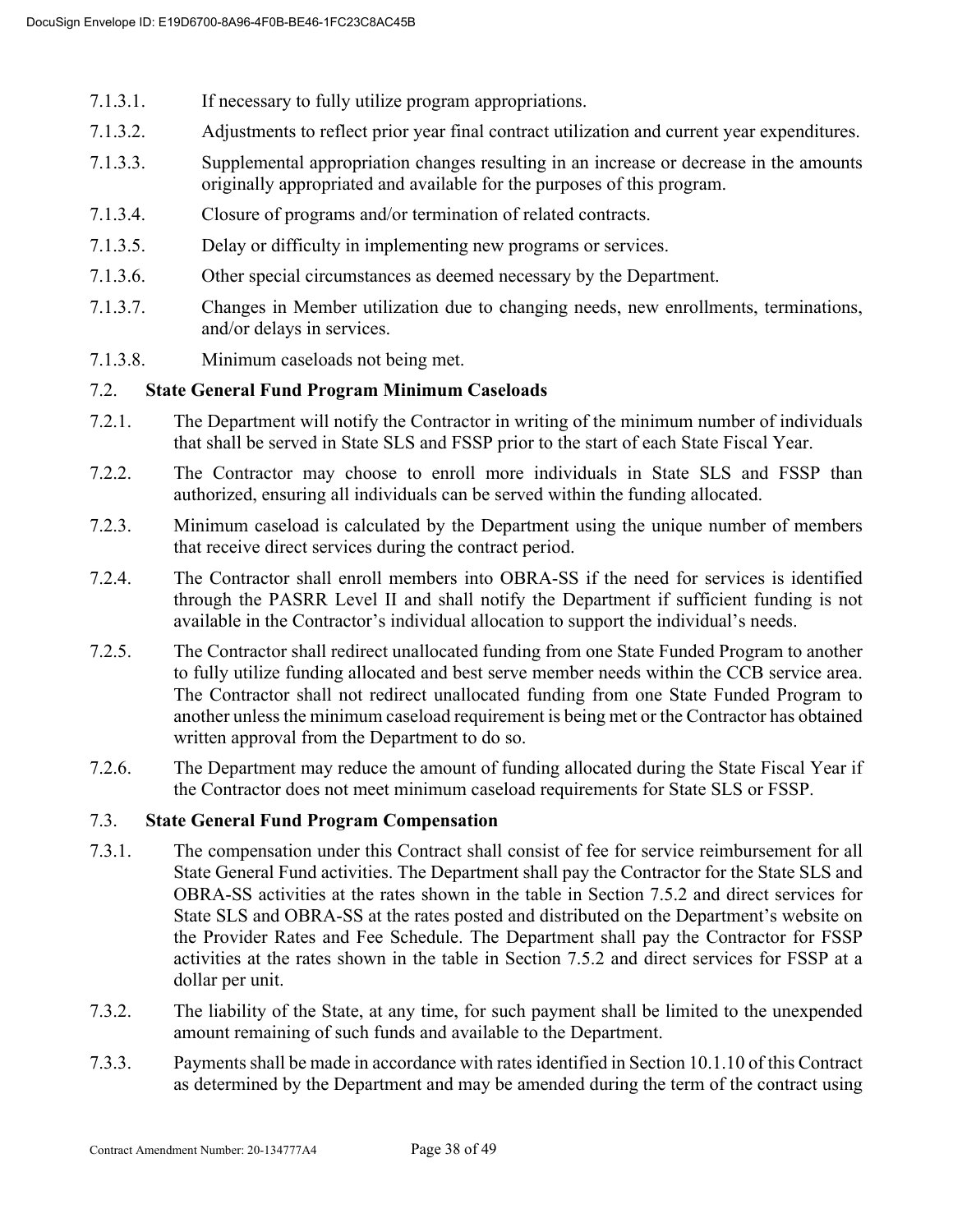an Option Letter. When the Contractor's maximum allocation of State funding has been paid to the Contractor, no additional funds shall be provided under this Contract.

7.3.4. Payment pursuant to this Contract is contingent upon the Contractor, or subcontractor(s), securing and properly maintaining all necessary licenses, certifications, approvals, etc., required to properly provide the services or goods covered by the contract.

#### 7.4. **Adjustments to Fund Disbursement Amounts**

- 7.4.1. The Department reserves the right to make adjustments during the Contract period and postperiod adjustment to disbursements following the end of the Contract period, or an adjustment to the Fiscal Year contract if:
- 7.4.2. The Contractor does not achieve the Performance Standards identified for each program.

# 7.5. **State General Fund Program Rates**

7.5.1. To administer the tiered rates, the Department has utilized enrollment data to determine the agency size definitions:

| STATE GENERAL FUND PROGRAM AGENCY SIZE TABLE |                  |                 |
|----------------------------------------------|------------------|-----------------|
| <b>DESCRIPTION</b>                           | <b>State SLS</b> | <b>FSSP</b>     |
| <b>SMALL AGENCY</b>                          | 1-20 MEMBERS     | 1-100 Members   |
| <b>MEDIUM AGENCY</b>                         | 21-60 Members    | 101-300 Members |
| <b>LARGE AGENCY</b>                          | $61+$ Members    | $301+$ Members  |

7.5.1.1. Agency Size Table

- 7.5.1.2. The Contractor shall be assigned as a small, medium, or large agency for State SLS and a small, medium, or large agency for FSSP in writing through each agency's individual allocation using the table in 7.5.1.1.
- 7.5.1.3. The Department has determined the Contractor to be a Urban agency.

7.5.2. **State General Fund Program Rate Table**

| STATE GENERAL FUND PROGRAM RATE TABLE                                                                 |          |                  |
|-------------------------------------------------------------------------------------------------------|----------|------------------|
| <b>Description</b>                                                                                    | Rate     | <b>Frequency</b> |
| State SLS, OBRA-SS, and<br><b>FSSP</b> Critical Incident<br>Reporting & Investigation:<br><b>MANE</b> | \$325.84 | Per Incident     |
| State SLS, OBRA-SS, and<br><b>FSSP</b> Critical Incident<br>Reporting & Investigation:<br>Non-MANE    | \$43.59  | Per Incident     |
| State SLS, OBRA-SS, and<br><b>FSSP Human Rights</b><br>Committee                                      | \$117.32 | Per Packet       |

Contract Amendment Number: 20-134777A4 Page 39 of 49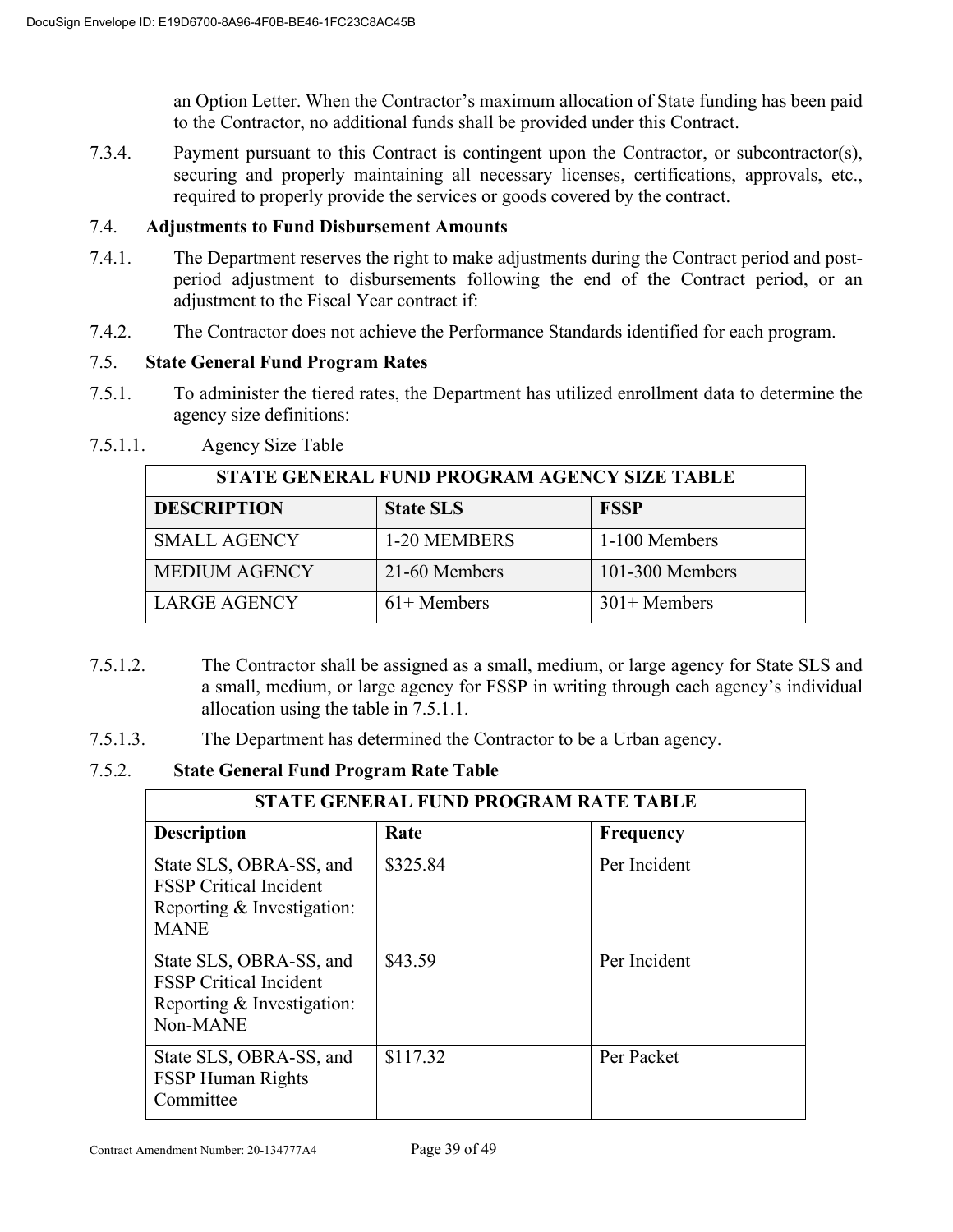| State SLS and OBRA-SS                       | Small Agency: \$121.59                            | Quarterly                 |
|---------------------------------------------|---------------------------------------------------|---------------------------|
| <b>Complaints Trend Analysis</b>            | Medium Agency: \$162.78<br>Large Agency: \$205.94 |                           |
| State SLS and OBRA-SS                       | Small Agency: \$199.90                            | Quarterly                 |
| <b>CIRS</b> Trend Analysis                  | Medium Agency: \$322.84                           |                           |
|                                             | Large Agency: \$467.84                            |                           |
| <b>State SLS Ongoing Case</b><br>Management | \$136.06                                          | Monthly                   |
| <b>State SLS Monitoring</b>                 | \$98.73                                           | Per Contact               |
| State SLS Expenditure                       | Small Agency: \$374.59                            | Monthly                   |
| Report                                      | Medium Agency: \$472.42                           |                           |
|                                             | Large Agency: \$583.94                            |                           |
| <b>OBRA-SS Ongoing Case</b>                 | \$130.45                                          | Monthly                   |
| Management                                  |                                                   |                           |
| <b>OBRA-SS Monitoring</b>                   | \$98.73                                           | Per Contact               |
| <b>OBRA-SS</b> Expenditure                  | \$344.86                                          | Monthly                   |
| Report                                      |                                                   |                           |
| FSSP Ongoing Case                           | \$77.49                                           | Monthly                   |
| Management                                  |                                                   |                           |
| <b>FSSP Needs Assessment</b>                | \$31.03                                           | Per Assessment            |
| FSSP Expenditure Report                     | Small Agency: \$274.94                            | Monthly                   |
|                                             | Medium Agency: \$391.81                           |                           |
|                                             | Large Agency: \$519.38                            |                           |
| <b>Family Support Council</b>               | \$390.34                                          | Per Meeting               |
| Meetings                                    |                                                   |                           |
| <b>FSSP Annual Report</b>                   | \$580.24                                          | Annually                  |
| <b>FSSP Program Evaluation</b>              | \$493.82                                          | Annually                  |
| State SLS and OBRA-SS                       | \$34.96                                           | Per In Person ISP and     |
| Rural Travel Add-On (ISP,                   |                                                   | <b>Monitoring Contact</b> |
| Monitoring) For Rural                       |                                                   |                           |
| Counties                                    |                                                   |                           |

- 7.5.2.1. The rates shown above are determined by the approved appropriation from the Colorado General Assembly. The Department, at its discretion, shall have the option to increase or decrease these rates as the Department determines is necessary based on its approved appropriation or to correct an administrative error in rate calculations. To exercise this option, the Department shall provide written notice to Contractor in a form substantially similar to the Sample Option Letter in the original Contract, and any new rates table or exhibit shall be effective as of the effective date of that notice unless the notice provides for a different date. The Department may modify the rates shown in this section based on the Medicaid Provider rate increases authorized by the Colorado legislature or due to an administrative error. In the event that the Department does modify these rates, the Department may modify them through the use of an Option Letter.
- 7.5.2.2. The rates for State SLS and OBRA-SS direct services will be posted on the Department's website on the Provider Rates and Fee Schedule. The Contractor shall bill all FSSP direct services at a dollar per unit.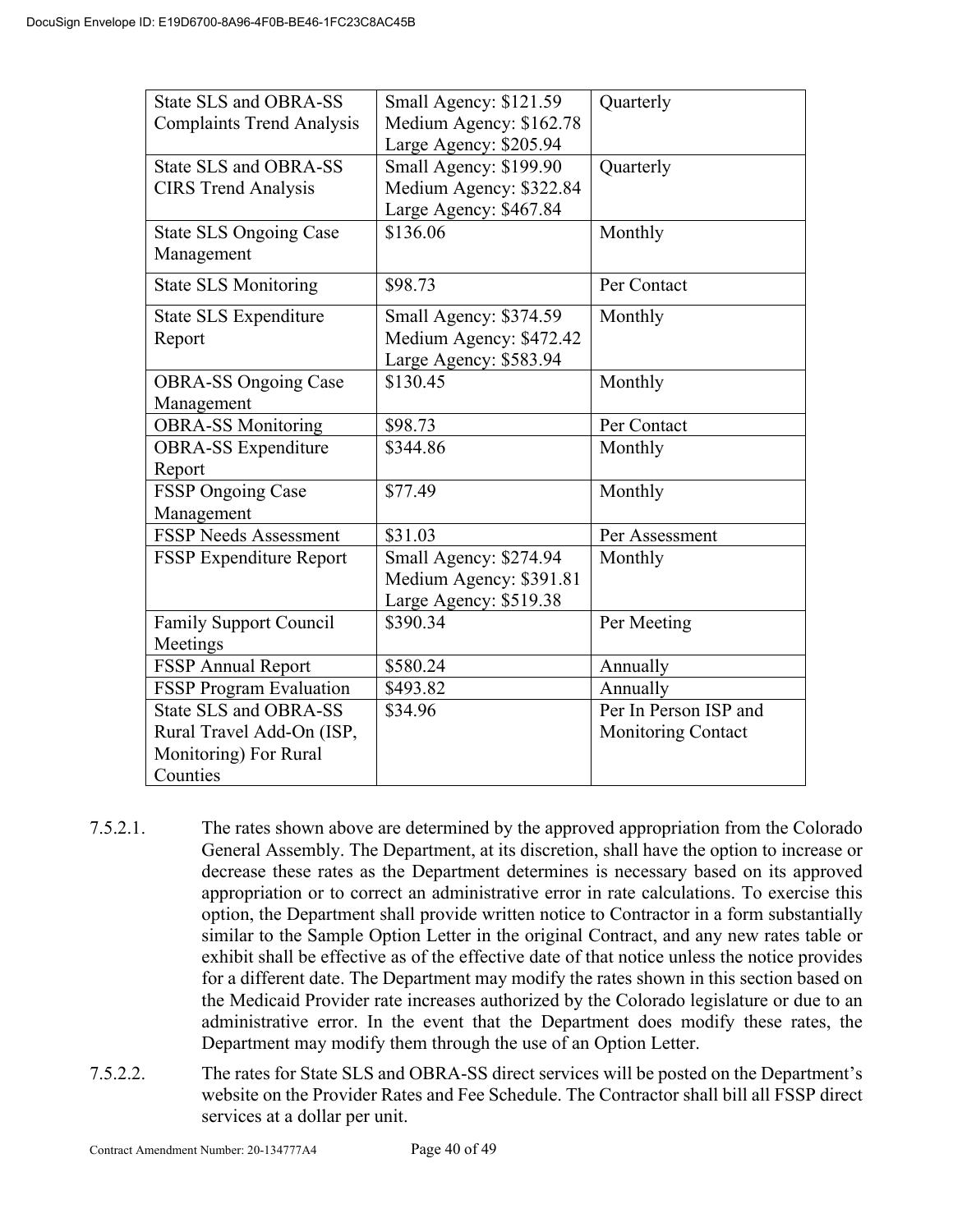#### 7.6. **Administrative Compensation**

- 7.6.1. The compensation under the Contract shall consist of fee for service reimbursement for administrative case management services. The Department shall pay the Contractor at the rates shown in the following table in Section 10.2.3 upon the Department's approval of all deliverables and services.
- 7.6.2. To administer the tiered rates, the Department has utilized enrollment data to determine the following agency size definitions:
- 7.6.2.1. Agency Size Table

| <b>ADMINISTRATIVE FUNCTIONS AGENCY SIZE TABLE</b> |                     |  |
|---------------------------------------------------|---------------------|--|
| <b>Description</b>                                | <b>Member Count</b> |  |
| Small Agency                                      | 1-700 Members       |  |
| Medium Agency                                     | 701-1,500 Members   |  |
| Large Agency                                      | $1,501+$ Members    |  |

- 7.6.2.2. Based on the table in 7.6.2.1, the Department has determined the Contractor to be a Large agency.
- 7.6.2.3. The Department has determined the Contractor to be a Urban agency.

# 7.6.3. **Administrative Rate Table**

| <b>ADMINISTRATIVE RATE TABLE</b> |                                                                                      |                                                    |
|----------------------------------|--------------------------------------------------------------------------------------|----------------------------------------------------|
| <b>Description</b>               | Rate                                                                                 | <b>Frequency</b>                                   |
| <b>Operations Guide</b>          | \$7,439.13                                                                           | Annually – Year 1 of the<br>Contract               |
| <b>Operations Guide Update</b>   | \$1,328.97                                                                           | Annually – Years 2, 3, 4,<br>and 5 of the Contract |
| Community Outreach Plan          | Small Agency: \$1,243.57<br>Medium Agency:<br>\$2,289.46<br>Large Agency: \$3,335.34 | Annually                                           |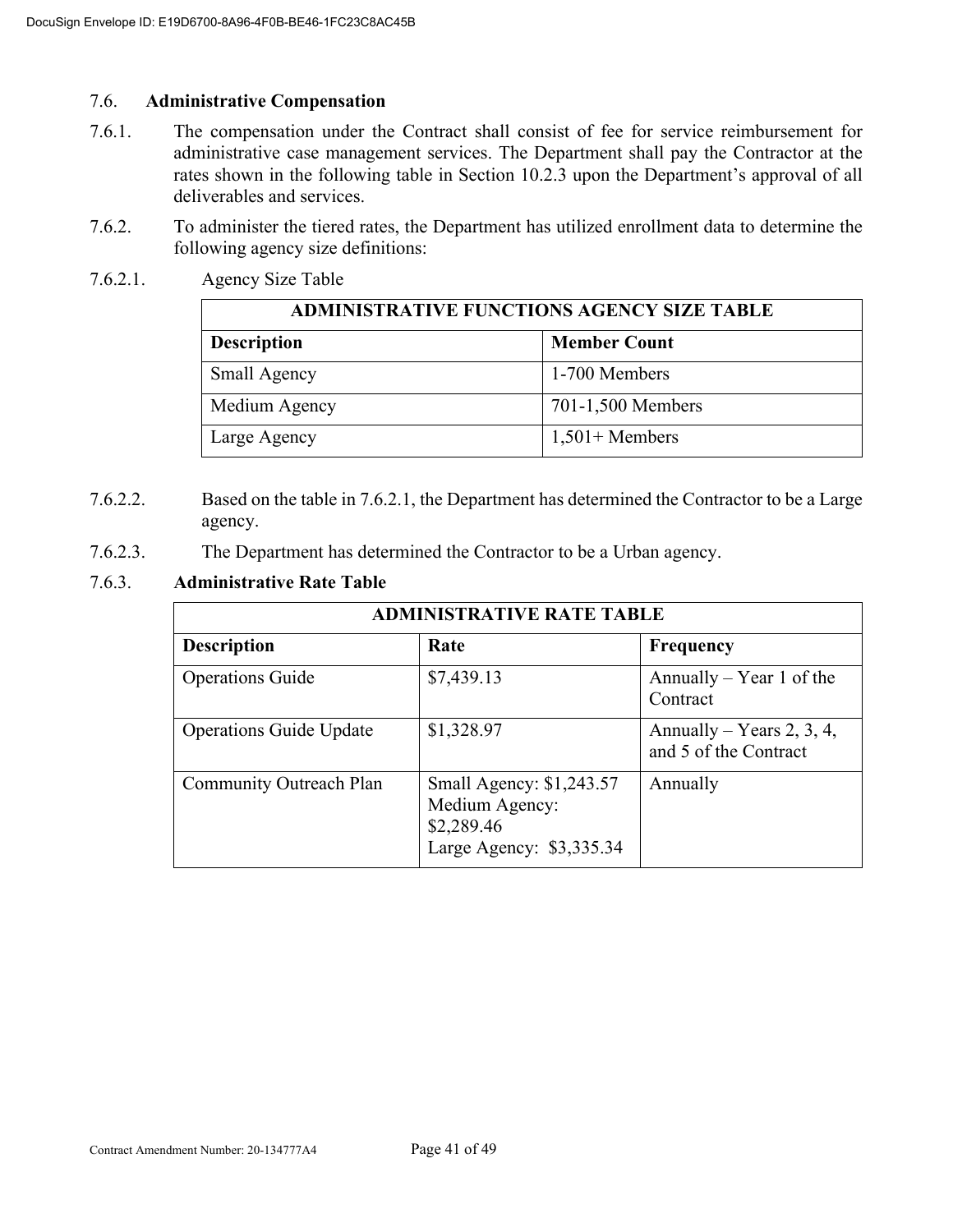| <b>Complaint Trend Analysis</b>                                                                | Small Agency: \$1,496.58<br>Medium Agency:<br>\$2,016.26<br>Large Agency: \$2,535.03 | Quarterly                       |
|------------------------------------------------------------------------------------------------|--------------------------------------------------------------------------------------|---------------------------------|
| <b>Critical Incident Reporting</b><br>and Investigation                                        | \$5.89                                                                               | Monthly, Per Member<br>Enrolled |
| Critical Incident Follow-Up                                                                    | \$3,226.04                                                                           | Quarterly                       |
| Completion and Entry                                                                           |                                                                                      |                                 |
| Performance Standard<br>Case Management Training                                               | \$602.79                                                                             | Semi-Annually                   |
| Appeals - Creation of Packet                                                                   | \$343.02                                                                             | Per Packet                      |
| Appeals – Attendance at<br>Hearing                                                             | \$458.16                                                                             | Per Hearing                     |
| Human Rights Committee                                                                         | \$5.55                                                                               | Monthly, Per Member<br>Enrolled |
| <b>Waiting List Management</b>                                                                 | \$90.93                                                                              | Per Contact                     |
| <b>DD</b> Determination                                                                        | \$428.14                                                                             | Per Determination               |
| Delay Determination                                                                            | \$254.72                                                                             | Per Determination               |
| <b>Expedited DD Determination</b><br>Testing for PASRR Level II<br>Evaluations                 | Actual Costs Up to<br>\$448.95                                                       | Per Evaluation                  |
| Initial Level Of Care                                                                          | \$220.71                                                                             | Per Screening and               |
| Assessment                                                                                     |                                                                                      | Assessment                      |
| Continued Stay Review -                                                                        | \$199.73                                                                             | Per Screening and               |
| Level Of Care Assessment                                                                       |                                                                                      | Assessment                      |
| Rural Travel Add-On (Initial,<br>CSR, Pilot Screen, Pilot<br>Assessment) for Rural<br>Counties | \$34.96                                                                              | Per Initial or CSR              |
| HCBS-CES Applications -<br>Initial                                                             | \$176.57                                                                             | Per Application                 |
| HCBS-CES Applications -<br><b>CSR</b>                                                          | \$133.22                                                                             | Per Application                 |
| <b>SIS-A Assessments</b>                                                                       | \$333.22                                                                             | Per Assessment                  |
| HCBS-CHRP Support Need<br>Level Assessment                                                     | \$154.22                                                                             | Per Asssessment                 |
| Pilot - Initial Level of Care<br>Screen                                                        | \$196.22                                                                             | Per Screen                      |
| Pilot – Continued Stay<br>Review Level of Care Screen                                          | \$182.55                                                                             | Per Screen                      |
| Pilot – Initial Basic Needs<br>Assessment                                                      | \$247.74                                                                             | Per Assessment                  |
| Pilot – Continued Stay<br><b>Review Basic Needs</b><br>Assessment                              | \$232.53                                                                             | Per Assessment                  |
| Pilot – Initial Comprehensive<br>Needs Assessment                                              | \$309.68                                                                             | Per Assessment                  |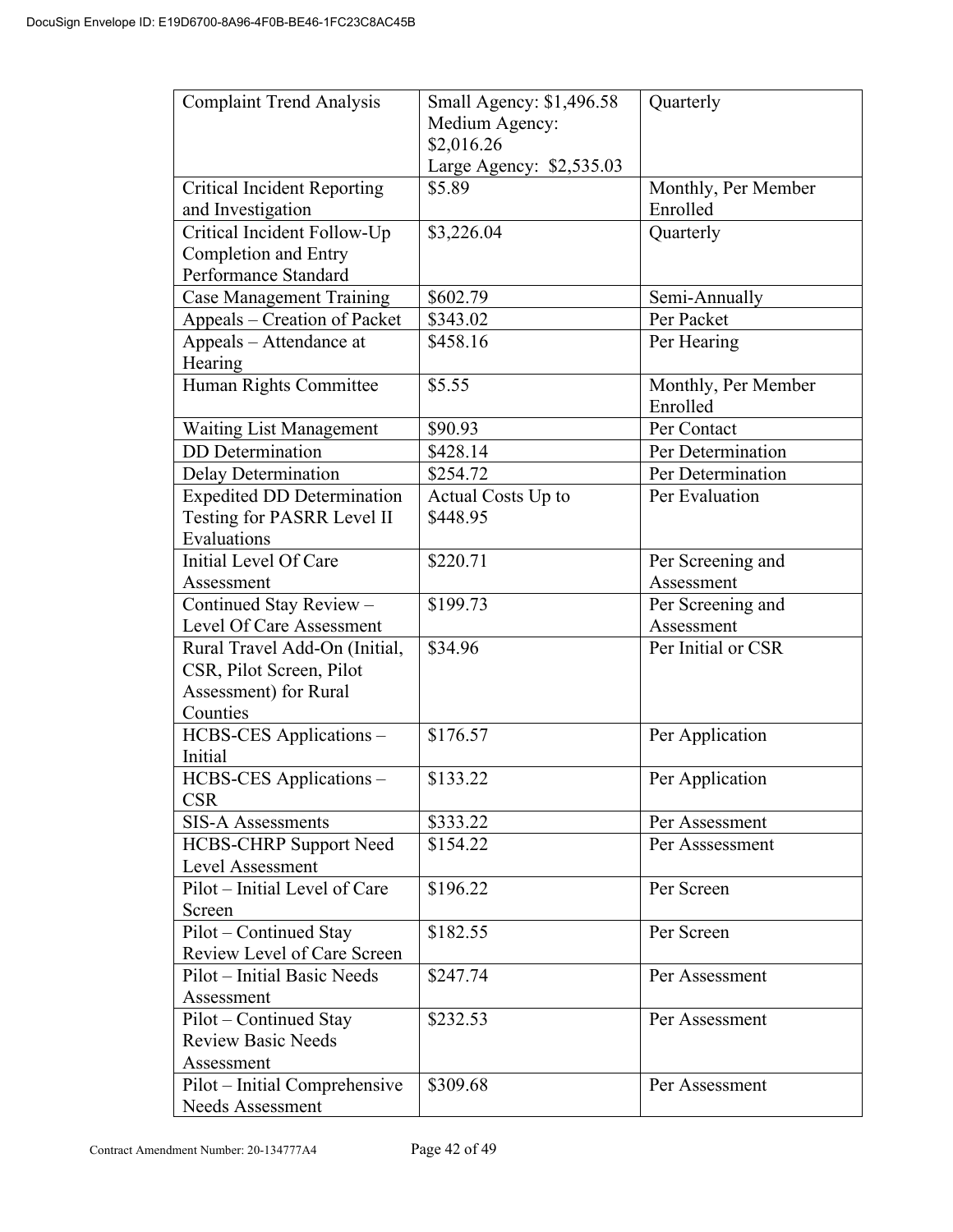| Pilot – Continued Stay              | \$295.95                     | Per Assessment                  |
|-------------------------------------|------------------------------|---------------------------------|
| Review Comprehensive                |                              |                                 |
| <b>Needs Assessment</b>             |                              |                                 |
| Completed Soft Launch               | <b>Calculated Allocation</b> | <b>Upon Training Completion</b> |
| Training on the Care and Case       |                              |                                 |
| Management Information              |                              |                                 |
| Technology System (CCM),            |                              |                                 |
| Assessment and Support Plan         |                              |                                 |
| Instruments                         |                              |                                 |
| <b>HCBS-DD Waiting List</b>         | \$1,191.00                   | As Authorized                   |
| <b>Enrollment Capacity Building</b> |                              |                                 |
| <b>Completed Case Management</b>    | <b>Calculated Allocation</b> | <b>Upon Training Completion</b> |
| Training on the Care and Case       |                              |                                 |
| Management Information              |                              |                                 |
| Technology System (CCM),            |                              |                                 |
| Assessment, and Support Plan        |                              |                                 |
| Instruments                         |                              |                                 |
| <b>Continuous Quality</b>           | \$472.86                     | Per Plan                        |
| <b>Improvement Plan</b>             |                              |                                 |

7.6.4. The rates shown above are determined by the approved appropriation from the Colorado General Assembly. The Department, at its discretion, shall have the option to increase or decrease these rates as the Department determines necessary based on its approved appropriation or to correct an administrative error in rate calculations. To exercise this option, the Department shall provide written notice to Contractor in a form substantially similar to the Sample Option Letter in the original Contract, and any new rates table or exhibit shall be effective as of the effective date of that notice unless the notice provides for a different date. The Department may modify the rates shown in this section based on the Medicaid Provider rate increases authorized by the Colorado legislature or due to an administrative error. In the event that the Department does modify these rates, the Department may modify them through the use of an Option Letter.

# 7.7. **Billing and Payment Procedures**

- 7.7.1. Unless otherwise provided, and where appropriate, the Department shall establish billing procedures and pay the Contractor for Administrative Functions and State General Fund Programs, at a rate determined by the Department, performed and accepted pursuant to the terms of this Contract.
- 7.7.2. The Contractor shall be reimbursed for Administrative Functions at the frequency and criteria identified in Section 11 of this Contract, Invoicing and Payment Procedures.
- 7.7.3. The Contractor shall be reimbursed for State General Fund Programs at the frequency and criteria identified in Section 11 of this Contract, Invoicing and Payment Procedures up to the total allocation amount established by the Department and defined within Section 10 of this Contract, Compensation.

# **8. INVOICING AND PAYMENT PROCEDURES**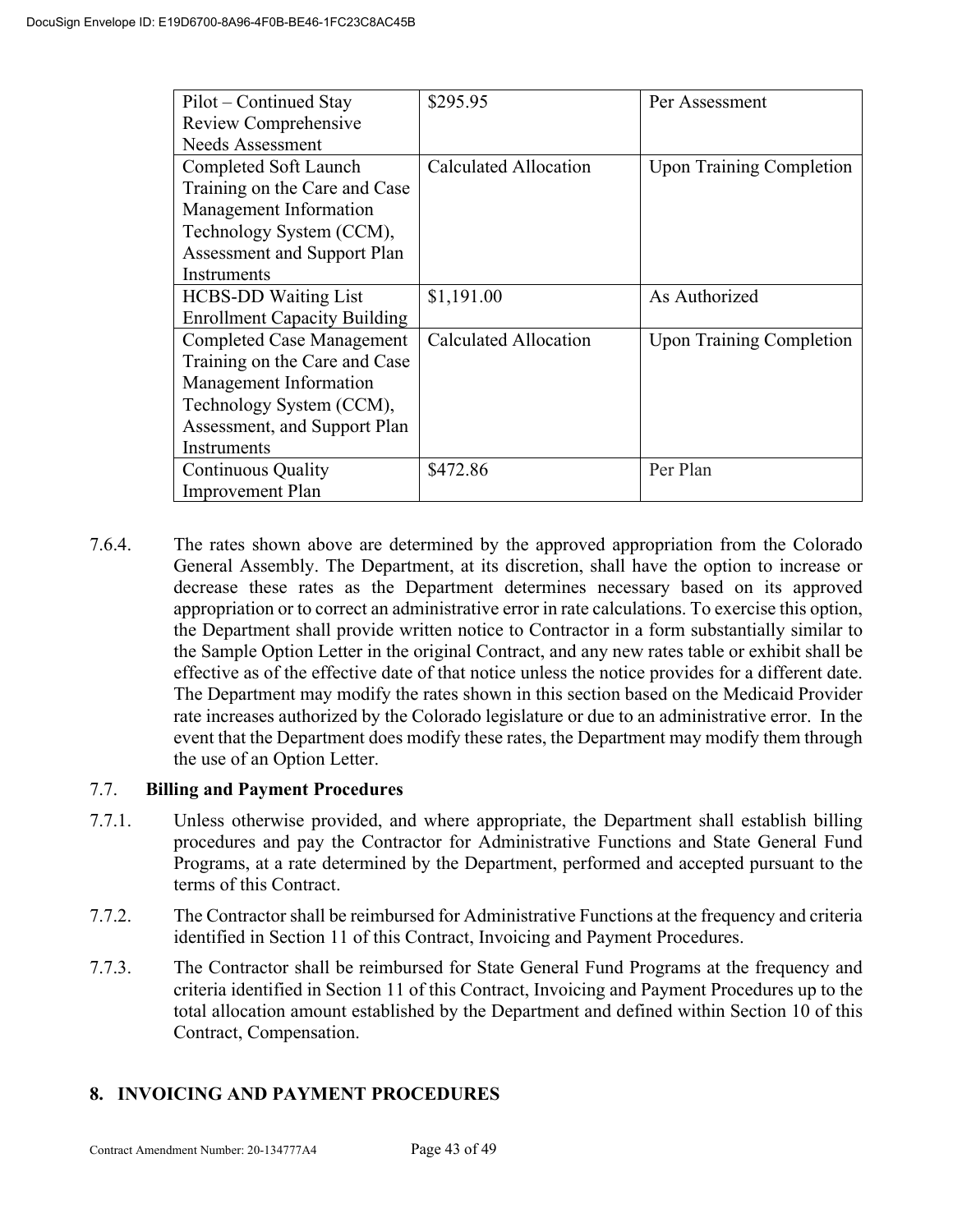# 8.1. **Operations Guide**

8.1.1. The Contractor shall develop an Operations Guide that meets all requirements outlined in this Contract for year one (1). The Contractor shall receive payment for the Operations Guide once the deliverable has been reviewed and accepted by the Department.

# 8.2. **Operations Guide Updates**

8.2.1. The Contractor shall review the Operations Guide for years two (2), three (3), four (4), and five (5) of this Contract, and determine if any modifications are required. Updates shall include but not be limited to any changes in the Work, in the Department's processes and procedures, or in the Contractor's processes and procedures. The Contractor shall submit the Annual Operations Guide Update as well as a summary of all changes to the Department or an explanation demonstrating that the Operations Guide was reviewed, and the Contractor determined that no edits were necessary. The Department shall review the Operations Guide Update and the summary to determine whether significant modifications were completed. The Contractor shall receive payment for the updated Operations Guide only after the Department has determined that significant changes were made, and the Department has accepted the deliverable. If minor changes or no changes were completed the Contractor shall not receive payment for this deliverable. The Department does not consider changes such as updating dates, contact information or locations to be significant changes.

# 8.3. **Community Outreach Plan**

8.3.1. The Contractor shall submit a Community Outreach Plan on an annual basis to the Department. The Contractor shall receive payment for the Community Outreach Plan after it has been reviewed and accepted by the Department.

# 8.4. **Continuous Quality Improvement Plan**

8.4.1. The Contractor shall submit the Continuous Quality Improvement Plan deliverable as defined in Section 1.5. The Contractor shall receive payment once the Department has reviewed and accepted the Deliverable. If the original submission is rejected by the Department, the Contractor shall not receive payment until a revised deliverable has been received and accepted by the Department.

# 8.5. **Developmental Disability and Delay Determinations**

8.5.1. The Contractor shall input all disability determinations into the Department prescribed system within the required timeframes. The Department will pay disability determinations, based on data pulled from the Department prescribed system on the eleventh (11) day of the month for determinations from the previous month.

# 8.6. **Expedited Testing for DD Determinations for PASRR Level II Evaluations**

8.6.1. The Contractor shall invoice the Department monthly for the costs of expediting testing for DD Determinations necessary for the completion of a PASRR II evaluation by the fifteenth (15th) day of the month for the determinations completed in the previous month. The Department will pay for the actual cost for each expedited DD Determination once the invoice has been reviewed and accepted. All invoices shall be submitted on the format prescribed by the Department.

# 8.7. **HCBS-DD Waiting List Enrollment Capacity Building**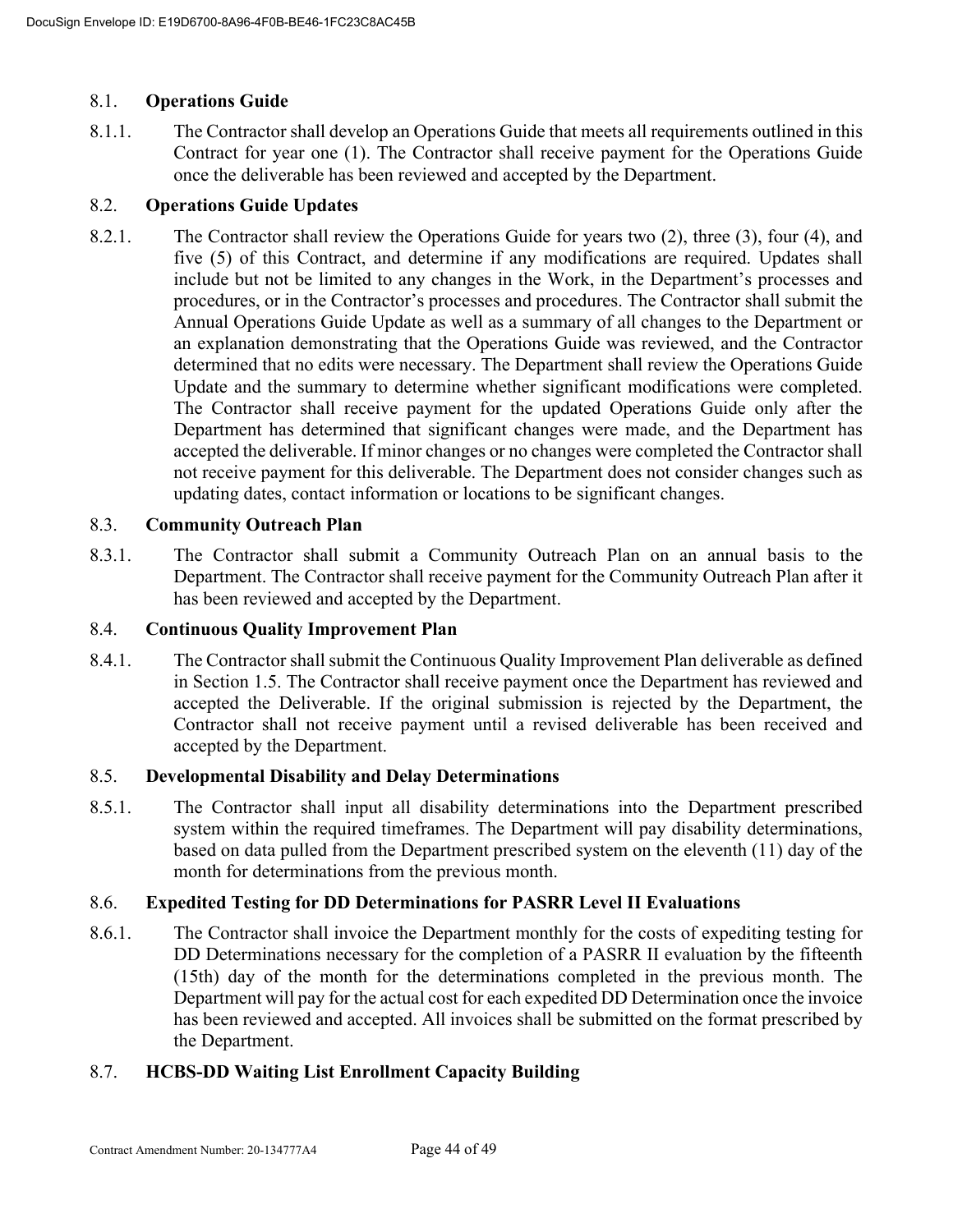8.7.1. The Department will pay the Contractor for each new member enrolled into the HCBS-DD waiver from the waiting list as authorized by the Department and as funding is appropriated and earmarked by the General Assembly. The Department will determine which HCBS-DD enrollments from the waiting list qualify for capacity building funding as defined in Section 2.3.2.

# 8.8. **HCBS Critical Incident Reports (CIRs) and Investigations**

8.8.1. The Contractor shall ensure all CIRs have been entered in the Department prescribed system within the required timeframe. The Department will pay per member enrolled each month based on actively enrolled members pulled from the Department prescribed system on the eleventh (11th) day of the month for enrollments from the previous month.

# 8.9. **HCBS Critical Incident Quarterly Follow-Up Completion and Entry Performance Standard**

8.9.1. The Contractor is eligible to receive a quarterly performance-based payment for timely completion of the requested CIR follow-up action. To receive this quarterly performancebased payment, the Contractor must have ninety percent (90%) of all CIRs assigned followup completed and entered into the Department's prescribed system within the timelines assigned by the Department and/or Department Quality Improvement Organization. The Department will calculate the Contractor's performance at the close of each quarter to determine if the Contractor will be awarded the performance-based payment.

# 8.10. **SGF Critical Incident Reporting and Investigation: MANE and Non-MANE**

8.10.1. The Contractor shall ensure all CIRs have been entered in the Department prescribed system within the required timeframe. The Department will pay for all CIRs MANE and CIRs Non-MANE based on data pulled from the Department's prescribed system on the eleventh (11th) day of the month for CIRS from the previous month.

# 8.11. **SGF Critical Incident Trend Analysis**

8.11.1. The Contractor shall receive payment for the quarterly CIRs Trend Analysis deliverable once the Department has reviewed and accepted the Deliverable. If the original submission is rejected by the Department, the Contractor shall not receive payment until a revised deliverable has been received and accepted by the Department. If the Deliverable shows that zero (0) Critical Incidents were received and no trends were identified that quarter, the Contractor shall not receive payment for the deliverable.

# 8.12. **Level of Care Assessment**

8.12.1. The Contractor shall conduct Level of Care Assessments and enter into the Department prescribed system within the required timeframe. The Department will pay for all required Initial Assessments with the following event types: Initial Review, HCBS-DD Waitlist, Deinstitutionalization (DI), and Reverse Deinstitutionalization. The Contractor shall be reimbursed for only one HCBS-DD waiting list Initial Level of Care Assessment per member. The Department will pay for all required Continued Stay Reviews with the following event types: Continued Stay Review and Unscheduled Review. The Contractor shall only be reimbursed for Unscheduled Reviews required by a member's significant change in condition. The Department will pay the Contractor using data pulled from the Department prescribed system on the eleventh (11th) day of the month for assessments from the previous month. The Department shall not pay for Waitlist Reviews completed for those HCBS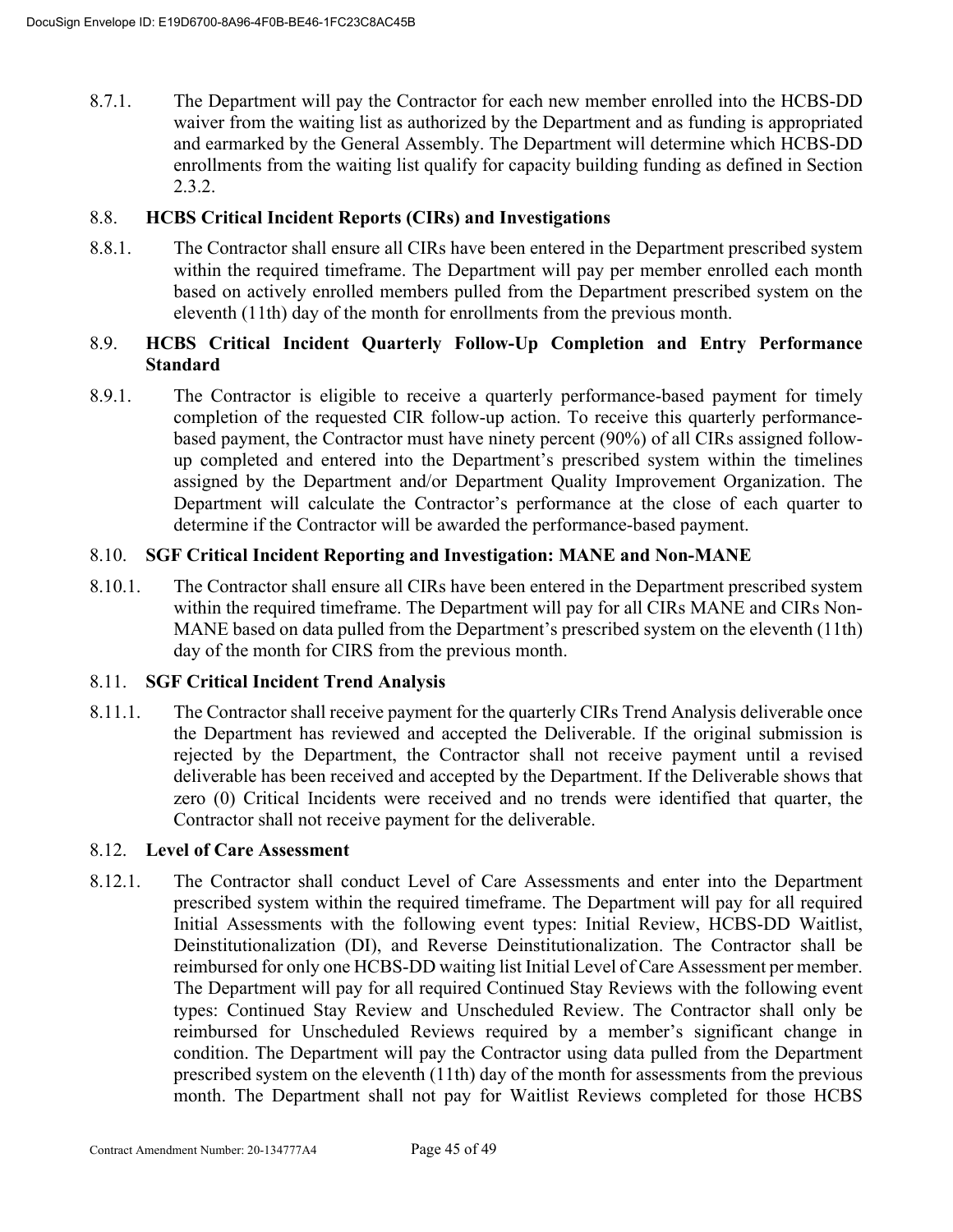waivers that do not have a waiting list. If the Contractor has been designated as a rural/frontier CCB by the Department, an additional rural add-on payment will be added to each evaluation.

# 8.12.2. **Care and Case Management System Soft-Launch Pilot Assessments**

8.12.2.1. The Contractor shall conduct LOC Assessments, Basic Needs Assessments, and Comprehensive Needs Assessments and enter the completed assessments into the CCM System within the required timeframes. The Contractor will only receive payment for assessments that have been authorized and approved by the Department. The Department will pay the Contractor using data pulled from the CCM System or through an invoicing process and timeline as determined by the Department.

# 8.13. **HCBS-CES Applications**

8.13.1. The Contractor shall submit all HCBS-CES applications to the Department's vendor for review and approval. The Department will pay for initial application per person applying for HCBS-CES per year, as well as CSR HCBS-CES application each year thereafter. The Department will not pay for initial or CSR applications that were denied due to being incomplete. Incomplete applications include any application that did not contain: a signature page, a completed Level of Care, DD or Delay Determination date, dates of service, or partial application (missing pages) which are required from the Contractor necessary to process the application. An incomplete application denial is different than a denial for the client not meeting nighttime and/or daytime criteria. The Department will pay for HCBS-CES applications from reports received by the Department's vendor on the eleventh (11th) of the month for assessments from the previous month.

# 8.14. **Waiting List Management**

8.14.1. The Contractor shall enter all waiting list management contacts with individuals and families into the Department prescribed system within the required timeframe. The Department will pay for required Waiting List contacts from data pulled from the Department prescribed system on the eleventh (11th) of the month for assessments from the previous month. The Department shall not pay for more than one (1) contact per individual (18 and older) on the HCBS-DD ASAA, See Date and Safety Net waiting list and State SLS or FSSP ASAA waiting list per year.

# 8.15. **Complaint Log and Trend Analysis**

8.15.1. The Contractor shall submit a quarterly Complaint Log and Trend Analysis deliverable. The Contractor will receive payment once the Department has reviewed and accepted the Deliverable. If the original submission is rejected by the Department, the Contractor shall not receive payment until a revised deliverable has been received and accepted by the Department.

# 8.16. **Case Management Training**

8.16.1. The Contractor shall submit the Case Management Training deliverable. The Contractor will receive payment once the Department has reviewed and accepted the Deliverable. If the original submission is rejected by the Department, the Contractor shall not receive payment until a revised deliverable has been received and accepted by the Department. If a case manager did not receive one or more of the required trainings prior to being assigned independent duties, the Contractor shall not receive payment for the Deliverable until all trainings have been provided. The Contractor shall have thirty (30) calendar days to provide any outstanding trainings and resubmit the deliverable.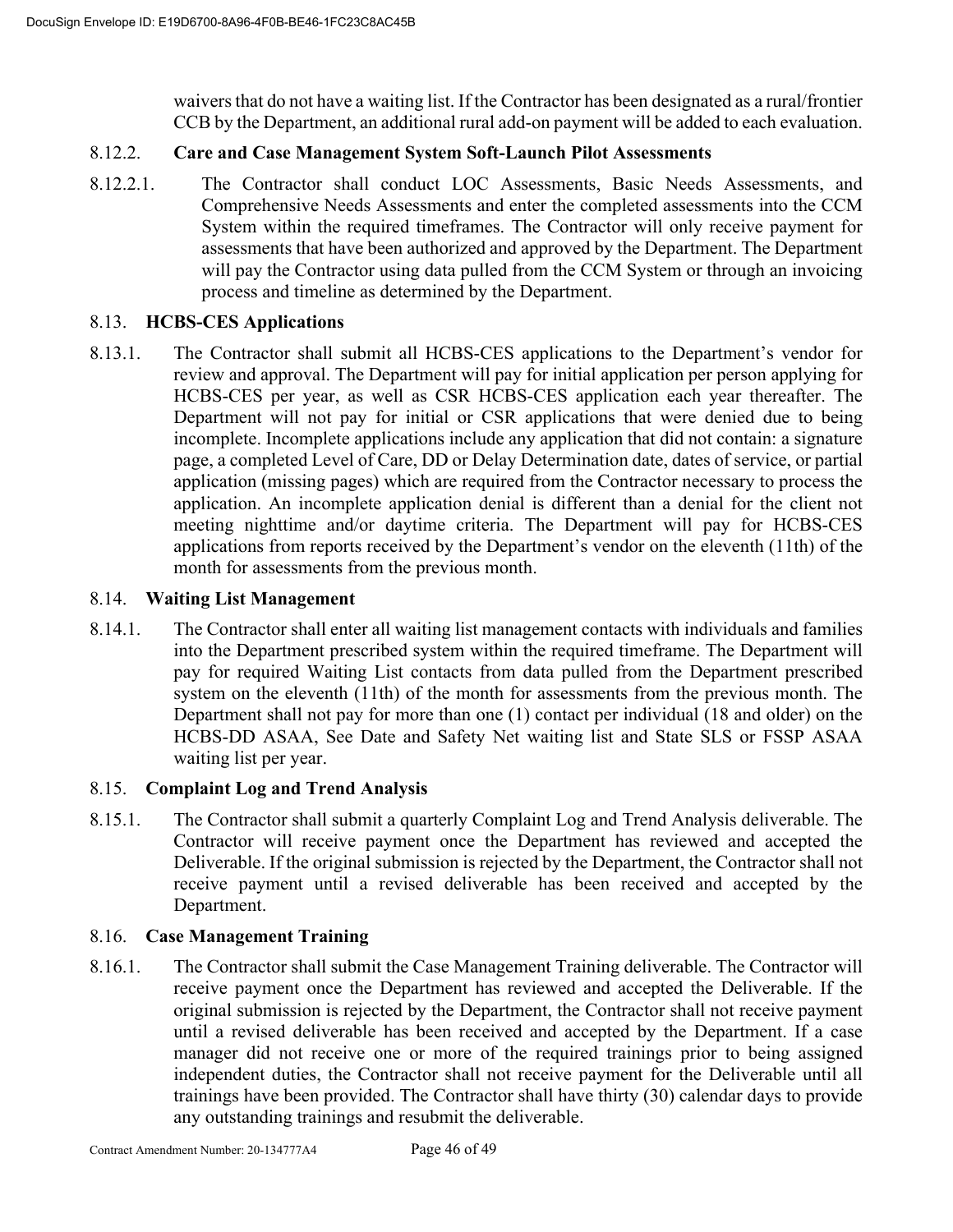# 8.17. **Completed Case Management Training on the Care and Case Management Information Technology System (CCM), Assessment and Support Plan Instruments**

8.17.1. The Contractor shall receive payment once all case managers complete the Case Management Training on the Care and Case Management Information Technology System (CCM), assessment, and support plan instruments. The payment will be based on an allocation calculated by the Department based on funding availability, the time required for training completion, and the average number of case managers employed by the Contractor.

# 8.18. **Completed Soft Launch Training on the Care and Case Management Information Technology System (CCM), Assessment and Support Plan Instruments**

8.18.1. The Contractor shall receive payment once participating case managers complete the Soft Launch Training on the Care and Case Management Information Technology System (CCM), assessment, and support plan instruments, which includes one completed and approved new Assessment and Support Plan in the CCM system. The payment will be based on an allocation calculated by the Department based on funding availability, the time required for training completion, and the average number of case managers participating in the Soft Launch.

# 8.19. **Appeal Packets and Hearing Attendance**

8.19.1. The Contractor shall ensure that all Appeal Packets and Hearing Attendance information is entered into the Department prescribed system within the required timeframe. The Department will pay for all Appeal Packets and Hearing Attendances from data pulled from the Department prescribed system on the eleventh (11th) day of the month for Appeal Packets and Hearing Attendance from the previous month. The Contractor shall maintain all supporting documentation and packets related to all Appeals.

# 8.20. **SIS-A Assessments**

8.20.1. The Contractor shall enter all SIS assessments into SIS Online by the last day of the month. The Department will pay for all SIS-A Assessments from data pulled from the Department prescribed system on the eleventh (11th) day of the month for assessments from the previous month. Re-assessment requests must be reviewed and accepted by the Department prior to completion, entry, and payment.

# 8.21. **HCBS-CHRP Support Need Level Assessment**

8.21.1. The Contractor shall maintain all supporting documentation related to the Support Need Level Assessment and make it available to the Department upon request. The Contractor shall invoice the Department for all completed assessments by the fifteenth (15th) day of the month for all assessments completed in the previous month. The Department will pay for assessments once the invoice and supporting documentation is reviewed and accepted.

# 8.22. **HCBS Human Rights Committee**

8.22.1. The Contractor shall create all HRC packets in accordance with Department requirements and timeframes. The Contractor shall maintain all supporting documentation related to a Human Rights Committee meeting and make it available to the Department upon request. The Department will pay per member enrolled each month based on actively enrolled members pulled from the Department prescribed system on the eleventh (11th) day of the month for enrollments from the previous month.

# 8.23. **SGF Human Rights Committee Packet Creation**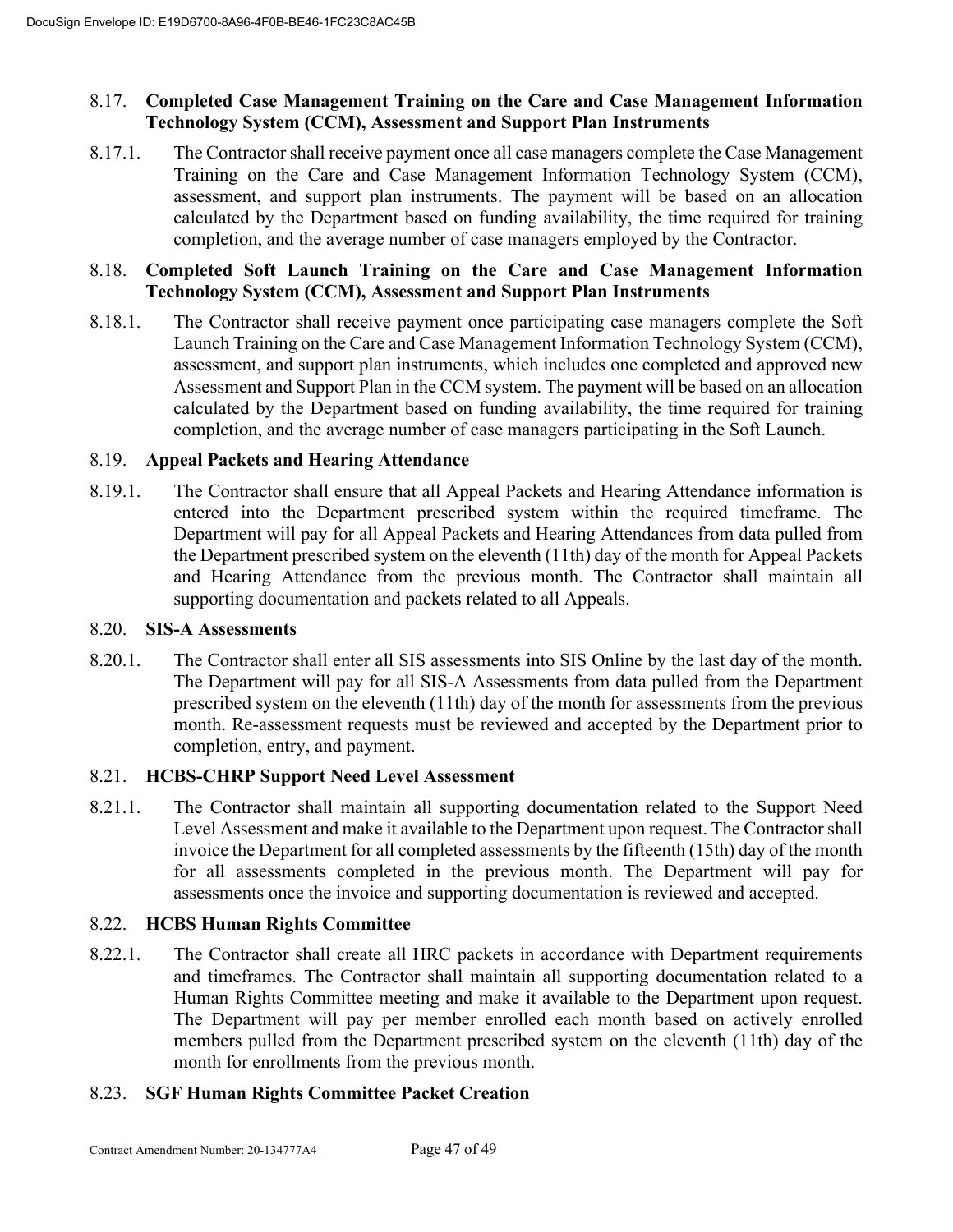8.23.1. The Contractor shall invoice the Department for all SGF member packets created during a Human Rights Committee meeting by the fifteenth (15th) day of the month for all meetings held in the previous month. The Department will pay for each packet created once the invoice has been reviewed and accepted. All invoices shall be submitted on the format prescribed by the Department.

# 8.24. **FSSP Needs Assessment**

8.24.1. The Contractor shall receive payment for one (1) Needs Assessment for members enrolled or on the ASAA waiting list per fiscal year. The Contractor shall invoice the Department for all completed assessments by the fifteenth (15th) day of the month for all assessments completed in the previous month. The Department will pay for assessments once the invoice has been reviewed and accepted. The Contractor shall maintain all most in need assessment documents and make them available to the Department upon request.

# 8.25. **Family Support Council Meetings**

8.25.1. The Contractor shall submit meeting minutes to the Department for FSC meetings attended by the fifteenth (15th) day of the month for meetings attended in the previous month, and by June 30th or the Fiscal Year end close date determined by the Department for all meetings attended in June. The Department will pay for up to six (6) FSC meetings attended within the Fiscal Year once the invoice and supporting documentation has been reviewed and accepted. The Contractor shall maintain all supporting documentation related to an FSC meeting and make it available to the Department upon request.

# 8.26. **State General Fund Ongoing Case Management and Monitoring Contacts**

8.26.1. The Contractor shall invoice the Department for all allowable ongoing case management and Monitoring contacts for State SLS, OBRA-SS, and FSSP members by the fifteenth (15th) day of the month for all activities conducted in the previous month. The Department will pay for up to four (4) Monitoring contacts per member per Fiscal Year for State SLS and OBRA-SS. The Contractor shall invoice the ongoing case management PMPM for State SLS as defined in Section 3.11.4, OBRA-SS as defined in Section 3.12.5, and FSSP as defined in Section 3.13.4 for each month the Contractor conducts an allowable case management activity. For Contractors designated as rural, the Department will pay an additional rural addon rate for up to one (1) in person individual service plan meeting and one (1) In Person Monitoring visit per member for State SLS and OBRA-SS. All case management and monitoring activities shall be submitted on the format prescribed by the Department. The Contractor shall only invoice for Monitoring and ongoing case management activities if the activity is completed and documented.

# 8.27. **Annual FSSP Report**

8.27.1. The Contractor shall submit an FSSP Report on an annual basis to the Department. The Contractor shall receive payment for the Annual FSSP Report after it has been reviewed and accepted by the Department.

# 8.28. **FSSP Evaluation Report**

8.28.1. The Contractor shall submit an FSSP Evaluation Report on an annual basis to the Department. The Contractor shall receive payment for the FSSP Evaluation Report after it has been reviewed and accepted by the Department.